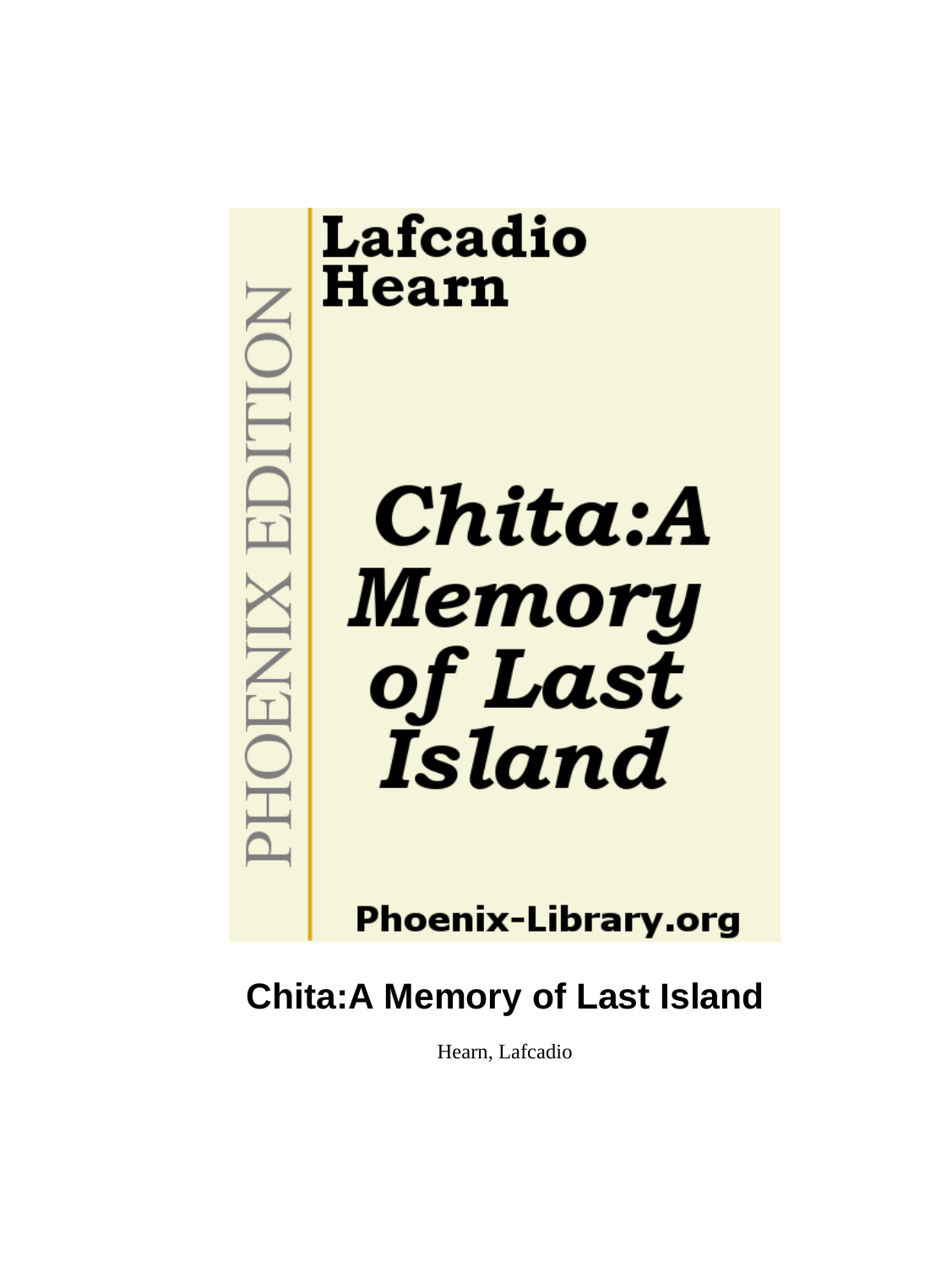#### Chita:A Memory of Last Island

[Table Of Content](#page-69-0) [About Phoenix−Edition](#page-71-0) **[Copyright](#page-74-0)**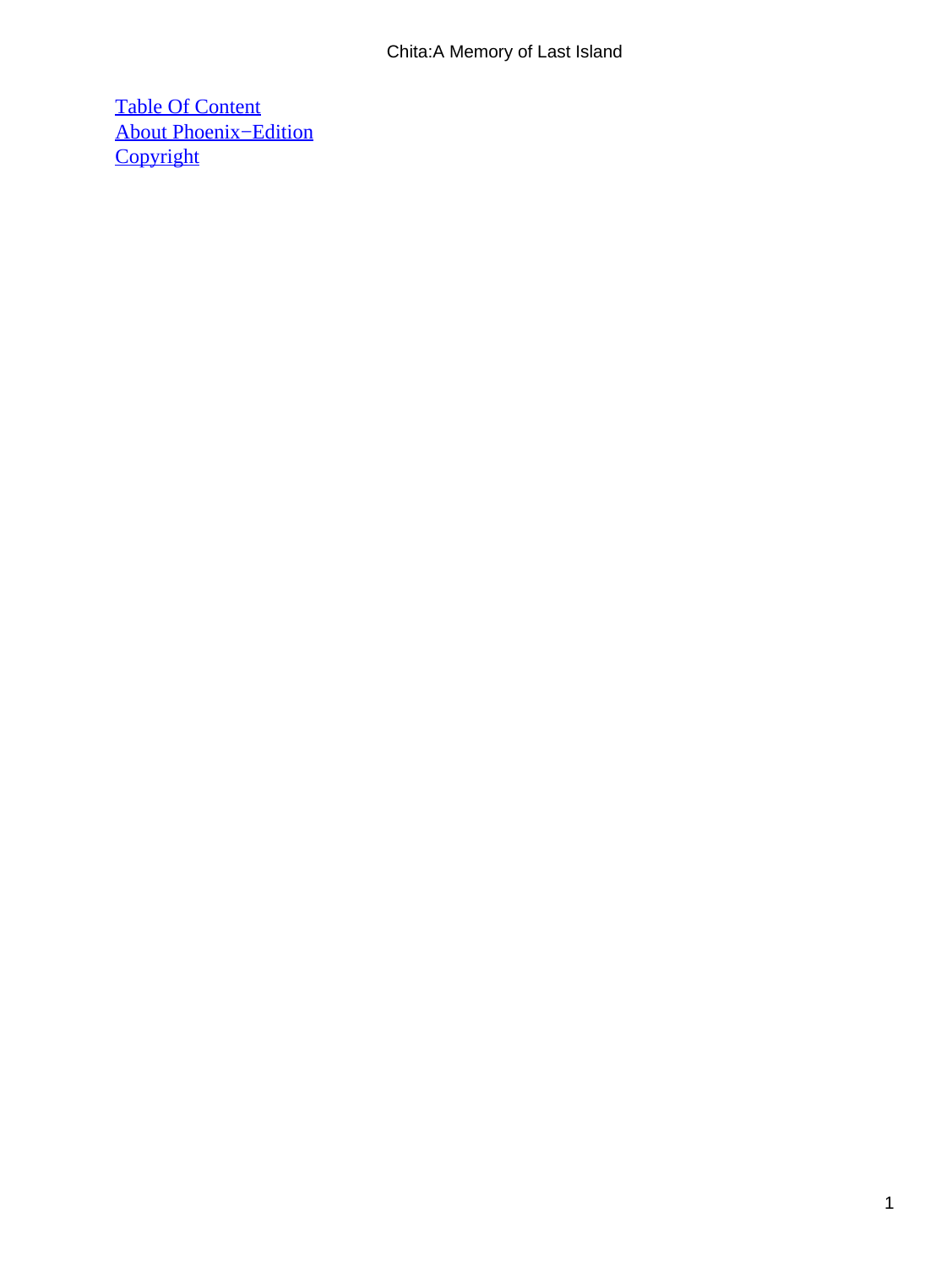*C*HITA : A Memory of Last Island

by Lafcadio Hearn

 «But Nature whistled with all her winds, Did as she pleased, and went her way.» – −Emerson

To my friend Dr. Rodolfo Matas of New Orleans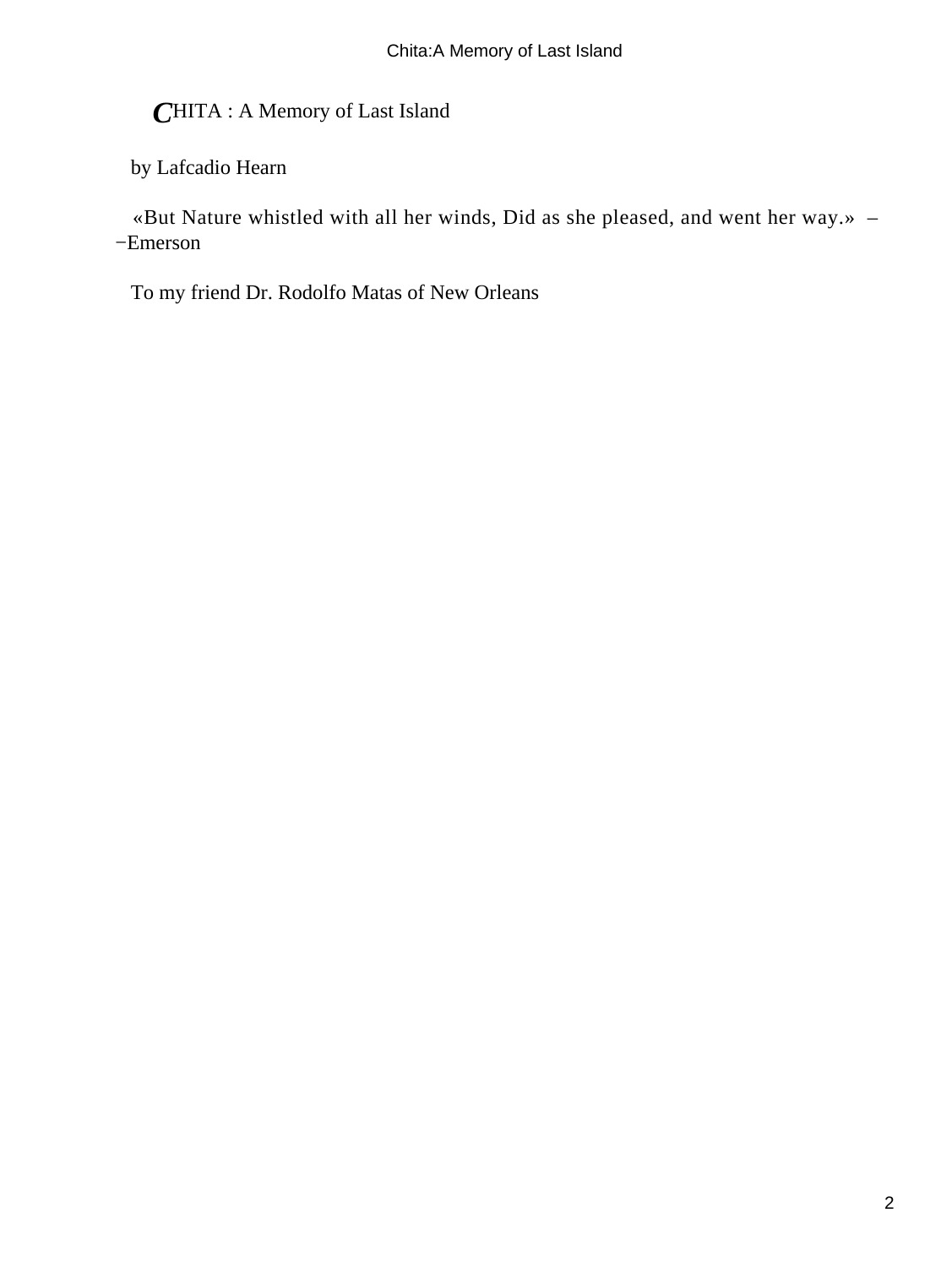**[PART 1 − The Legend of L'Ile Derniere](#page-69-0)**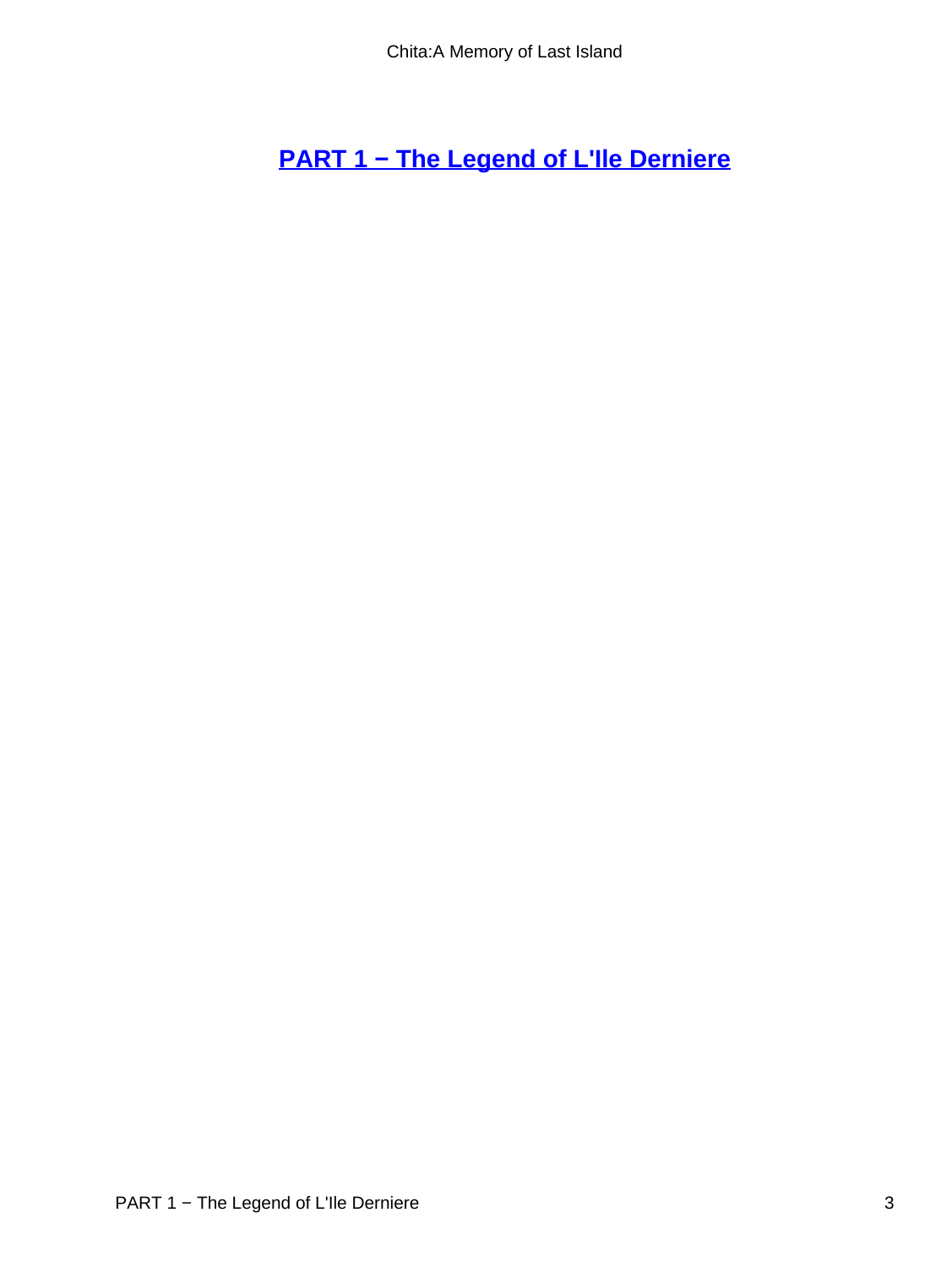## **[I.](#page-69-0)**

**Travelling south from New Orleans to the Islands, you pass through a strange land into** a strange sea, by various winding waterways. You can journey to the Gulf by lugger if you please; but the trip may be made much more rapidly and agreeably on some one of those light, narrow steamers, built especially for bayou−travel, which usually receive passengers at a point not far from the foot of old Saint−Louis Street, hard by the sugar−landing, where there is ever a pushing and flocking of steam craft – all striving for place to rest their white breasts against the levee, side by side, – like great weary swans. But the miniature steamboat on which you engage passage to the Gulf never lingers long in the Mississippi: she crosses the river, slips into some canal−mouth, labors along the artificial channel awhile, and then leaves it with a scream of joy, to puff her free way down many a league of heavily shadowed bayou. Perhaps thereafter she may bear you through the immense silence of drenched rice−fields, where the yellow−green level is broken at long intervals by the black silhouette of some irrigating machine; – but, whichever of the five different routes be pursued, you will find yourself more than once floating through sombre mazes of swamp−forest, – past assemblages of cypresses all hoary with the parasitic tillandsia, and grotesque as gatherings of fetich−gods. Ever from river or from lakelet the steamer glides again into canal or bayou, – from bayou or canal once more into lake or bay; and sometimes the swamp−forest visibly thins away from these shores into wastes of reedy morass where, even of breathless nights, the quaggy soil trembles to a sound like thunder of breakers on a coast: the storm−roar of billions of reptile voices chanting in cadence, – rhythmically surging in stupendous crescendo and diminuendo, – a monstrous and appalling chorus of frogs! ....

 Panting, screaming, scraping her bottom over the sand−bars, – all day the little steamer strives to reach the grand blaze of blue open water below the marsh−lands; and perhaps she may be fortunate enough to enter the Gulf about the time of sunset. For the sake of passengers, she travels by day only; but there are other vessels which make the journey also by night – threading the bayou−labyrinths winter and summer: sometimes steering by the North Star, – sometimes feeling the way with poles in the white season of fogs, – sometimes, again, steering by that Star of Evening which in our sky glows like another moon, and drops over the silent lakes as she passes a quivering trail of silver fire.

 Shadows lengthen; and at last the woods dwindle away behind you into thin bluish lines; – land and water alike take more luminous color; – bayous open into broad passes; – lakes link themselves with sea−bays; – and the ocean−wind bursts upon you, – keen, cool, and full of light. For the first time the vessel begins to swing, – rocking to the great living pulse of the tides. And gazing from the deck around you, with no forest walls to break the view, it will seem to you that the low land must have once been rent asunder by the sea, and strewn about the Gulf in fantastic tatters....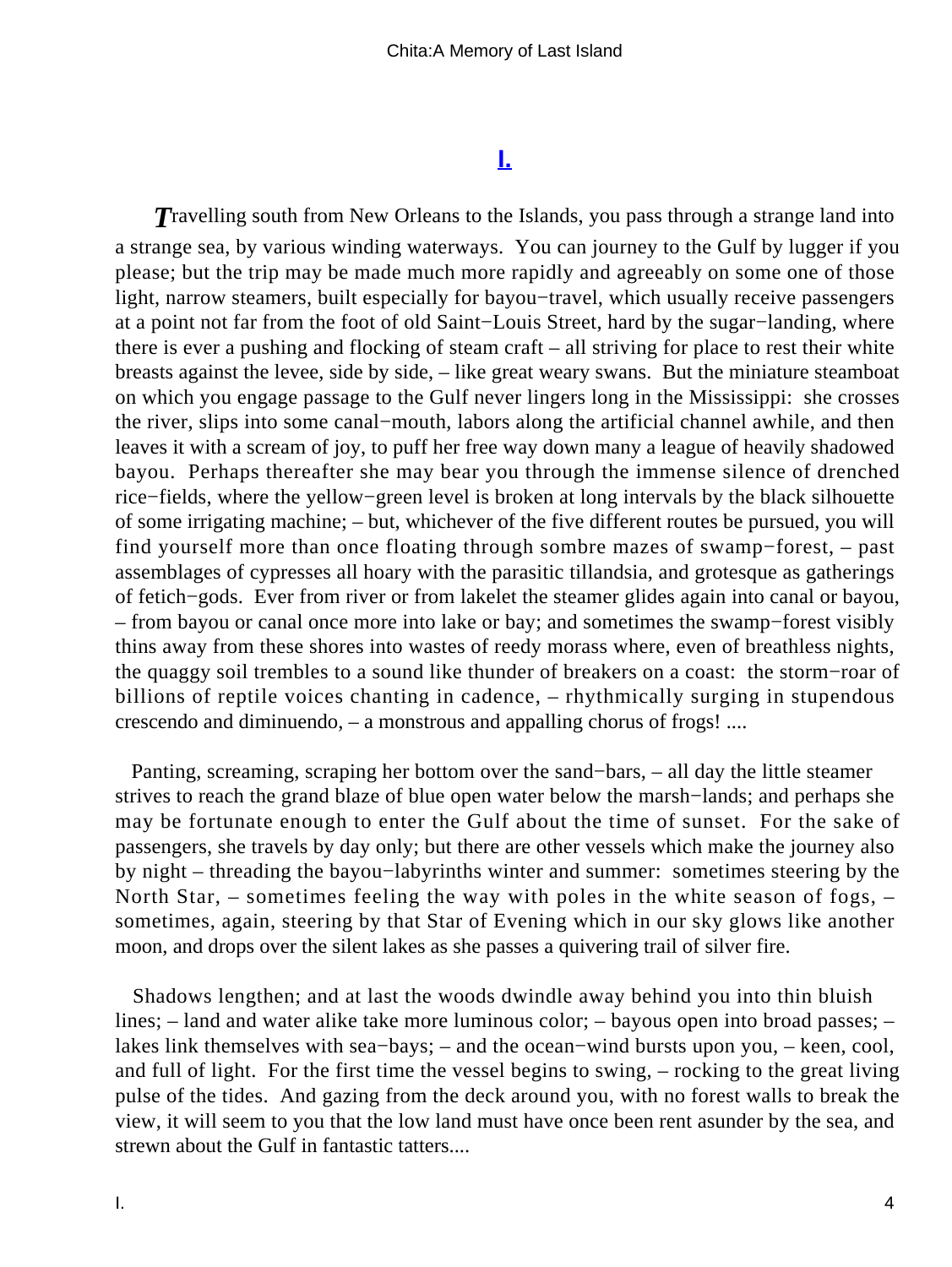Sometimes above a waste of wind−blown prairie−cane you see an oasis emerging, – a ridge or hillock heavily umbraged with the rounded foliage of evergreen oaks: – a cheniere. And from the shining flood also kindred green knolls arise, – pretty islets, each with its beach−girdle of dazzling sand and shells, yellow−white, – and all radiant with semi−tropical foliage, myrtle and palmetto, orange and magnolia. Under their emerald shadows curious little villages of palmetto huts are drowsing, where dwell a swarthy population of Orientals, – Malay fishermen, who speak the Spanish−Creole of the Philippines as well as their own Tagal, and perpetuate in Louisiana the Catholic traditions of the Indies. There are girls in those unfamiliar villages worthy to inspire any statuary, – beautiful with the beauty of ruddy bronze, – gracile as the palmettoes that sway above them.... Further seaward you may also pass a Chinese settlement: some queer camp of wooden dwellings clustering around a vast platform that stands above the water upon a thousand piles; – over the miniature wharf you can scarcely fail to observe a white sign−board painted with crimson ideographs. The great platform is used for drying fish in the sun; and the fantastic characters of the sign, literally translated, mean: «Heap – Shrimp – Plenty.» ... And finally all the land melts down into desolations of sea−marsh, whose stillness is seldom broken, except by the melancholy cry of long−legged birds, and in wild seasons by that sound which shakes all shores when the weird Musician of the Sea touches the bass keys of his mighty organ....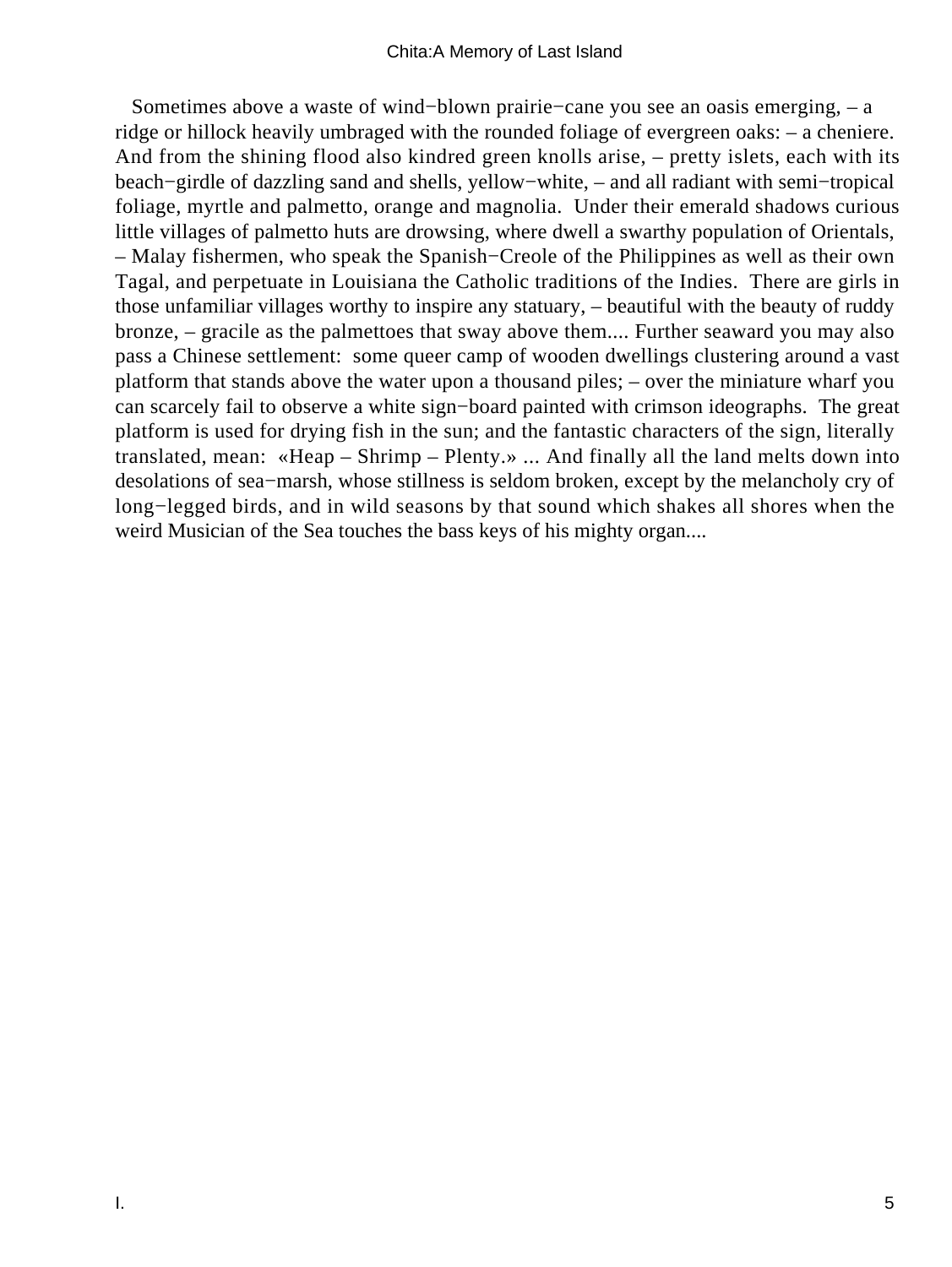## **[II.](#page-69-0)**

*B*eyond the sea−marshes a curious archipelago lies. If you travel by steamer to the sea−islands to−day, you are tolerably certain to enter the Gulf by Grande Pass – skirting Grande Terre, the most familiar island of all, not so much because of its proximity as because of its great crumbling fort and its graceful pharos: the stationary White−Light of Barataria. Otherwise the place is bleakly uninteresting: a wilderness of wind−swept grasses and sinewy weeds waving away from a thin beach ever speckled with drift and decaying things, – worm−riddled timbers, dead porpoises.

 Eastward the russet level is broken by the columnar silhouette of the light house, and again, beyond it, by some puny scrub timber, above which rises the angular ruddy mass of the old brick fort, whose ditches swarm with crabs, and whose sluiceways are half choked by obsolete cannon−shot, now thickly covered with incrustation of oyster shells.... Around all the gray circling of a shark−haunted sea...

 Sometimes of autumn evenings there, when the hollow of heaven flames like the interior of a chalice, and waves and clouds are flying in one wild rout of broken gold, – you may see the tawny grasses all covered with something like husks, – wheat−colored husks, – large, flat, and disposed evenly along the lee−side of each swaying stalk, so as to present only their edges to the wind. But, if you approach, those pale husks all break open to display strange splendors of scarlet and seal−brown, with arabesque mottlings in white and black: they change into wondrous living blossoms, which detach themselves before your eyes and rise in air, and flutter away by thousands to settle down farther off, and turn into wheat−colored husks once more ... a whirling flower−drift of sleepy butterflies!

 Southwest, across the pass, gleams beautiful Grande Isle: primitively a wilderness of palmetto (latanier); – then drained, diked, and cultivated by Spanish sugar−planters; and now familiar chiefly as a bathing−resort. Since the war the ocean reclaimed its own; – the cane−fields have degenerated into sandy plains, over which tramways wind to the smooth beach; – the plantation−residences have been converted into rustic hotels, and the negro−quarters remodelled into villages of cozy cottages for the reception of guests. But with its imposing groves of oak, its golden wealth of orange−trees, its odorous lanes of oleander.

 its broad grazing−meadows yellow−starred with wild camomile, Grande Isle remains the prettiest island of the Gulf; and its loveliness is exceptional. For the bleakness of Grand Terre is reiterated by most of the other islands, – Caillou, Cassetete, Calumet, Wine Island, the twin Timbaliers, Gull Island, and the many islets haunted by the gray pelican, – all of which are little more than sand−bars covered with wiry grasses, prairie−cane, and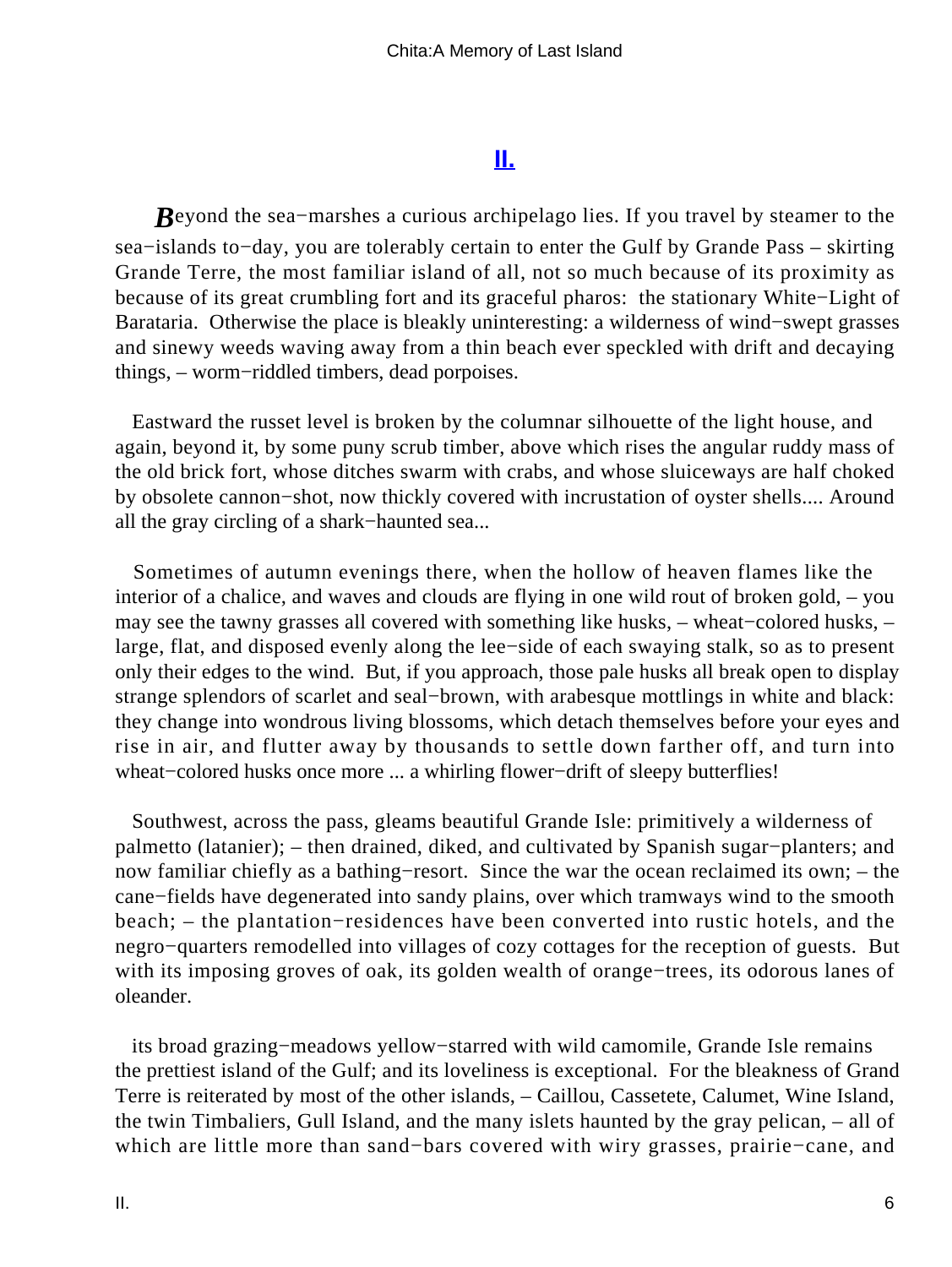scrub–timber. Last Island (L'Ile Derniere), – well worthy a long visit in other years, in spite of its remoteness, is now a ghastly desolation twenty−five miles long. Lying nearly forty miles west of Grande Isle, it was nevertheless far more populated a generation ago: it was not only the most celebrated island of the group, but also the most fashionable watering−place of the aristocratic South; – to−day it is visited by fishermen only, at long intervals. Its admirable beach in many respects resembled that of Grande Isle to−day; the accommodations also were much similar, although finer: a charming village of cottages facing the Gulf near the western end. The hotel itself was a massive two−story construction of timber, containing many apartments, together with a large dining−room and dancing−hall. In rear of the hotel was a bayou, where passengers landed – «Village Bayou» it is still called by seamen; – but the deep channel which now cuts the island in two a little eastwardly did not exist while the village remained. The sea tore it out in one night – the same night when trees, fields, dwellings, all vanished into the Gulf, leaving no vestige of former human habitation except a few of those strong brick props and foundations upon which the frame houses and cisterns had been raised. One living creature was found there after the cataclysm – a cow! But how that solitary cow survived the fury of a storm−flood that actually rent the island in twain has ever remained a mystery ...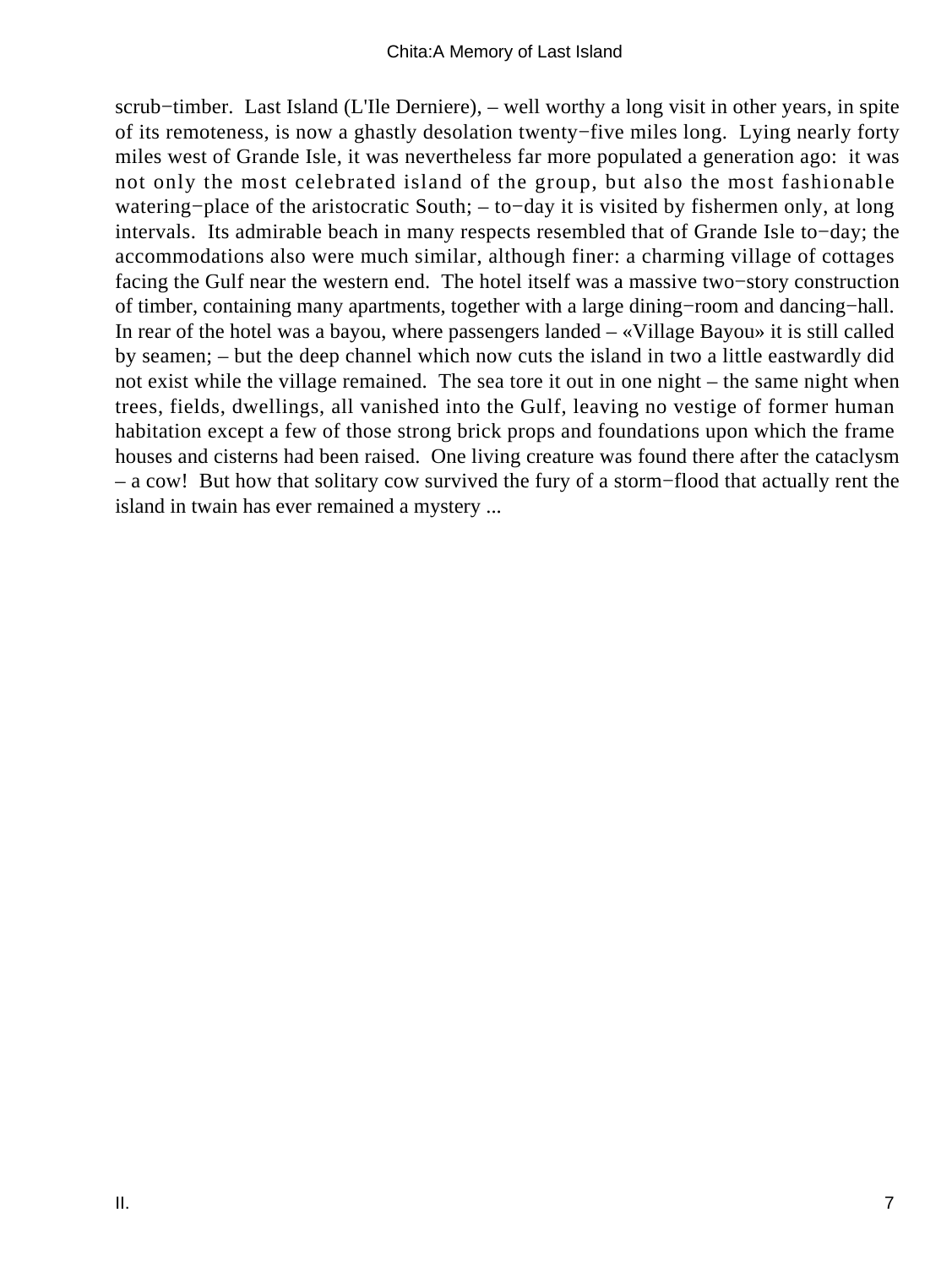## **[III.](#page-69-0)**

**O**n the Gulf side of these islands you may observe that the trees – when there are any trees – all bend away from the sea; and, even of bright, hot days when the wind sleeps, there is something grotesquely pathetic in their look of agonized terror. A group of oaks at Grande Isle I remember as especially suggestive: five stooping silhouettes in line against the horizon, like fleeing women with streaming garments and wind−blown hair, – bowing grievously and thrusting out arms desperately northward as to save themselves from falling. And they are being pursued indeed; – for the sea is devouring the land. Many and many a mile of ground has yielded to the tireless charging of Ocean's cavalry: far out you can see, through a good glass, the porpoises at play where of old the sugar−cane shook out its million bannerets; and shark−fins now seam deep water above a site where pigeons used to coo. Men build dikes; but the besieging tides bring up their battering–rams – whole forests of drift – huge trunks of water−oak and weighty cypress. Forever the yellow Mississippi strives to build; forever the sea struggles to destroy; – and amid their eternal strife the islands and the promontories change shape, more slowly, but not less fantastically, than the clouds of heaven.

 And worthy of study are those wan battle−grounds where the woods made their last brave stand against the irresistible invasion, – usually at some long point of sea−marsh, widely fringed with billowing sand. Just where the waves curl beyond such a point you may discern a multitude of blackened, snaggy shapes protruding above the water, – some high enough to resemble ruined chimneys, others bearing a startling likeness to enormous skeleton−feet and skeleton−hands, – with crustaceous white growths clinging to them here and there like remnants of integument. These are bodies and limbs of drowned oaks, – so long drowned that the shell−scurf is inch−thick upon parts of them. Farther in upon the beach immense trunks lie overthrown. Some look like vast broken columns; some suggest colossal torsos imbedded, and seem to reach out mutilated stumps in despair from their deepening graves; – and beside these are others which have kept their feet with astounding obstinacy, although the barbarian tides have been charging them for twenty years, and gradually torn away the soil above and beneath their roots. The sand around, – soft beneath and thinly crusted upon the surface, – is everywhere pierced with holes made by a beautifully mottled and semi−diaphanous crab, with hairy legs, big staring eyes, and milk−white claws; – while in the green sedges beyond there is a perpetual rustling, as of some strong wind beating among reeds: a marvellous creeping of «fiddlers,» which the inexperienced visitor might at first mistake for so many peculiar beetles, as they run about sideways, each with his huge single claw folded upon his body like a wing−case. Year by year that rustling strip of green land grows narrower; the sand spreads and sinks, shuddering and wrinkling like a living brown skin; and the last standing corpses of the oaks, ever clinging with naked, dead feet to the sliding beach, lean more and more out of the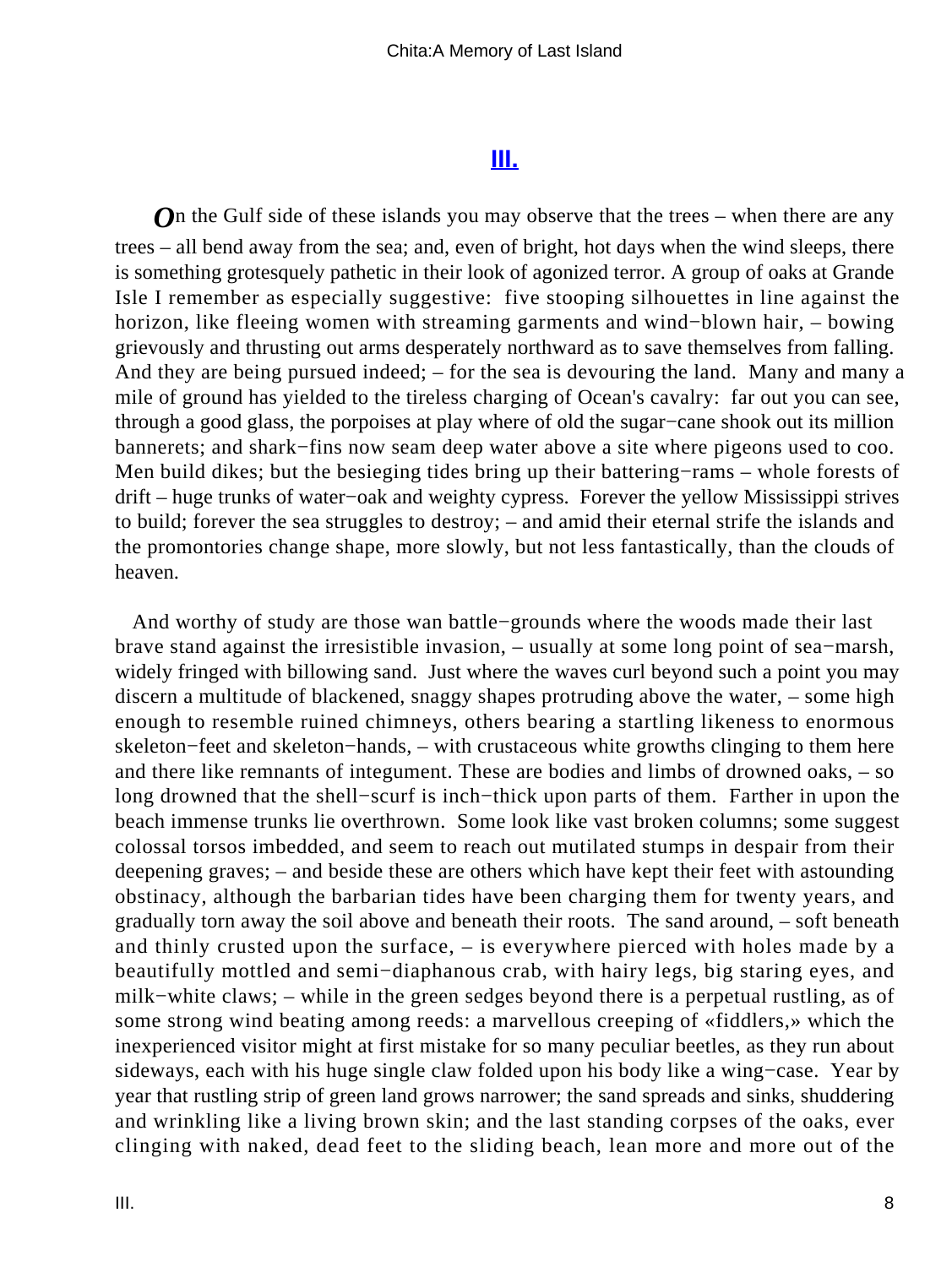perpendicular. As the sands subside, the stumps appear to creep; their intertwisted masses of snakish roots seem to crawl, to writhe, – like the reaching arms of cephalopods....

 ... Grande Terre is going: the sea mines her fort, and will before many years carry the ramparts by storm. Grande Isle is going, – slowly but surely: the Gulf has eaten three miles into her meadowed land. Last Island has gone! How it went I first heard from the lips of a veteran pilot, while we sat one evening together on the trunk of a drifted cypress which some high tide had pressed deeply into the Grande Isle beach. The day had been tropically warm; we had sought the shore for a breath of living air. Sunset came, and with it the ponderous heat lifted, – a sudden breeze blew, – lightnings flickered in the darkening horizon, – wind and water began to strive together, – and soon all the low coast boomed. Then my companion began his story; perhaps the coming of the storm inspired him to speak! And as I listened to him, listening also to the clamoring of the coast, there flashed back to me recollection of a singular Breton fancy: that the Voice of the Sea is never one voice, but a tumult of many voices – voices of drowned men, – the muttering of multitudinous dead, – the moaning of innumerable ghosts, all rising, to rage against the living, at the great Witch call of storms....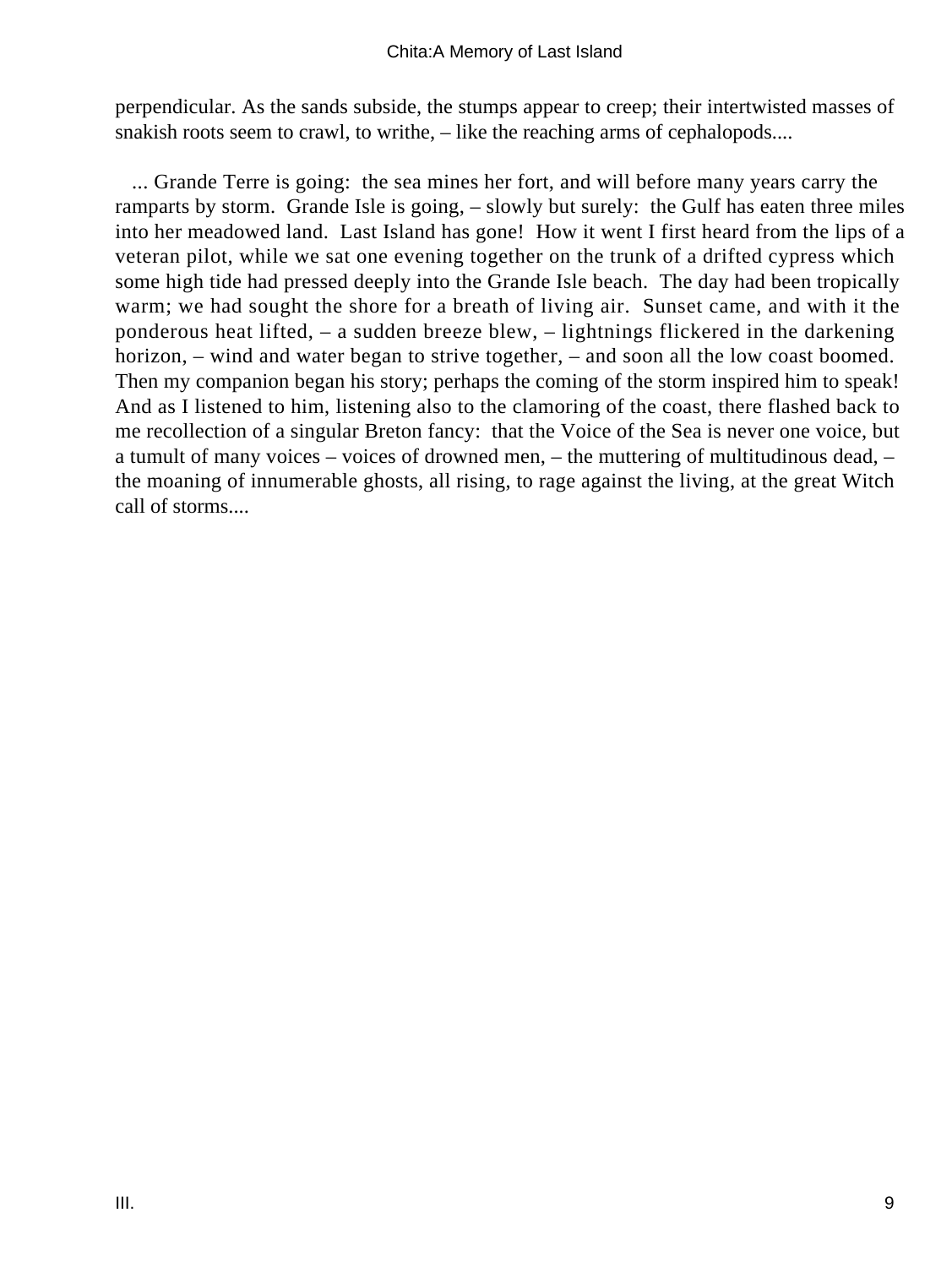## **[IV.](#page-69-0)**

**The charm of a single summer day on these island shores is something impossible to** express, never to be forgotten. Rarely, in the paler zones, do earth and heaven take such luminosity: those will best understand me who have seen the splendor of a West Indian sky. And yet there is a tenderness of tint, a caress of color, in these Gulf−days which is not of the Antilles, – a spirituality, as of eternal tropical spring. It must have been to even such a sky that Xenophanes lifted up his eyes of old when he vowed the Infinite Blue was God; – it was indeed under such a sky that De Soto named the vastest and grandest of Southern havens Espiritu Santo, – the Bay of the Holy Ghost. There is a something unutterable in this bright Gulf−air that compels awe, – something vital, something holy, something pantheistic: and reverentially the mind asks itself if what the eye beholds is not the Pneuma indeed, the Infinite Breath, the Divine Ghost, the great Blue Soul of the Unknown. All, all is blue in the calm, – save the low land under your feet, which you almost forget, since it seems only as a tiny green flake afloat in the liquid eternity of day. Then slowly, caressingly, irresistibly, the witchery of the Infinite grows upon you: out of Time and Space you begin to dream with open eyes, – to drift into delicious oblivion of facts, – to forget the past, the present, the substantial, – to comprehend nothing but the existence of that infinite Blue Ghost as something into which you would wish to melt utterly away forever....

 And this day−magic of azure endures sometimes for months together. Cloudlessly the dawn reddens up through a violet east:

 there is no speck upon the blossoming of its Mystical Rose, – unless it be the silhouette of some passing gull, whirling his sickle−wings against the crimsoning. Ever, as the sun floats higher, the flood shifts its color. Sometimes smooth and gray, yet flickering with the morning gold, it is the vision of John, – the apocalyptic Sea of Glass mixed with fire; – again, with the growing breeze, it takes that incredible purple tint familiar mostly to painters of West Indian scenery; – once more, under the blaze of noon, it changes to a waste of broken emerald. With evening, the horizon assumes tints of inexpressible sweetness, – pearl−lights, opaline colors of milk and fire; and in the west are topaz−glowings and wondrous flushings as of nacre. Then, if the sea sleeps, it dreams of all these, – faintly, weirdly, – shadowing them even to the verge of heaven.

 Beautiful, too, are those white phantasmagoria which, at the approach of equinoctial days, mark the coming of the winds. Over the rim of the sea a bright cloud gently pushes up its head. It rises; and others rise with it, to right and left – slowly at first; then more swiftly. All are brilliantly white and flocculent, like loose new cotton. Gradually they mount in enormous line high above the Gulf, rolling and wreathing into an arch that expands and advances, – bending from horizon to horizon.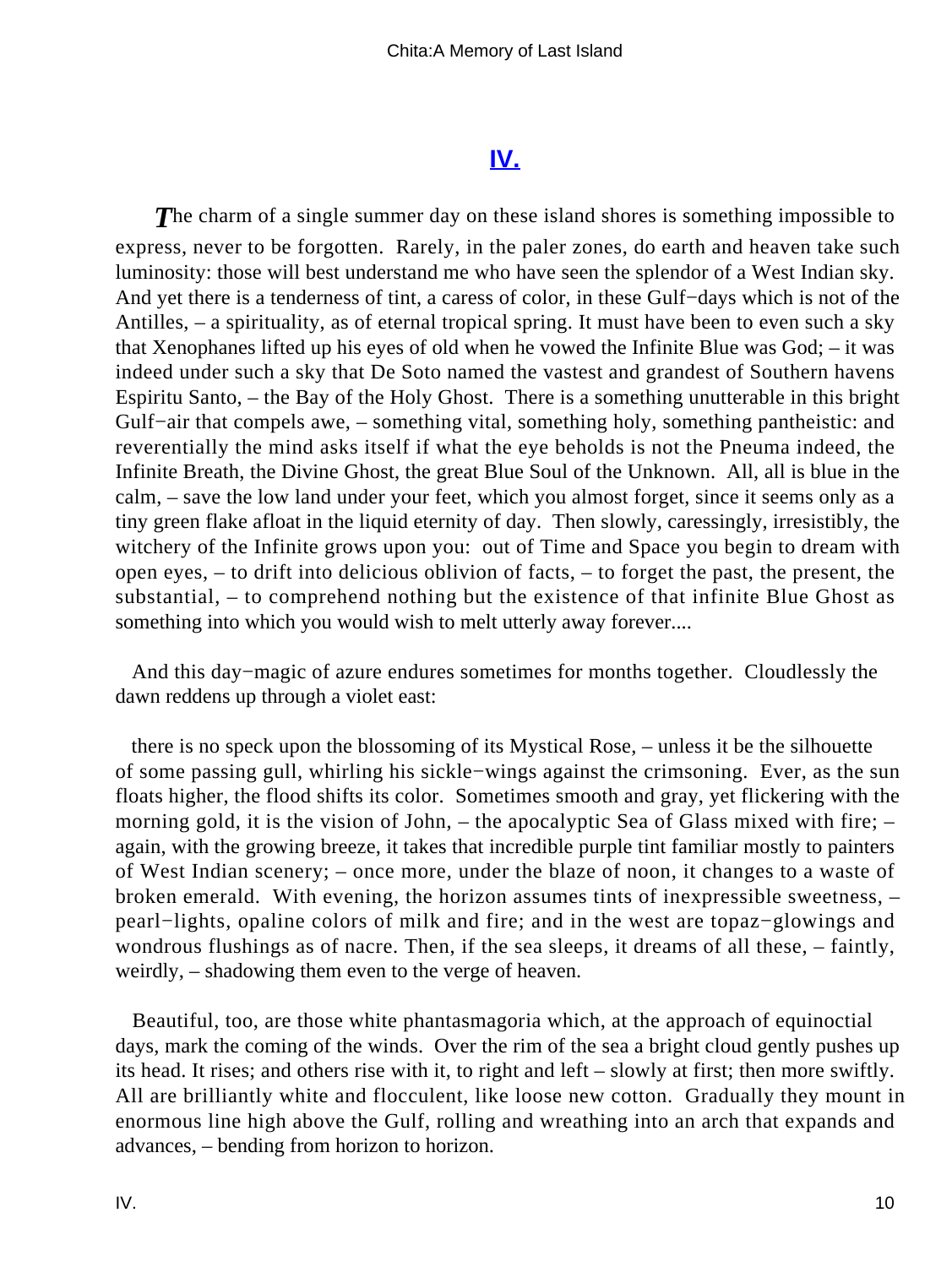A clear, cold breath accompanies its coming. Reaching the zenith, it seems there to hang poised awhile, – a ghostly bridge arching the empyrean, – upreaching its measureless span from either underside of the world. Then the colossal phantom begins to turn, as on a pivot of air, – always preserving its curvilinear symmetry, but moving its unseen ends beyond and below the sky−circle. And at last it floats away unbroken beyond the blue sweep of the world, with a wind following after. Day after day, almost at the same hour, the white arc rises, wheels, and passes ...

 ... Never a glimpse of rock on these low shores; – only long sloping beaches and bars of smooth tawny sand. Sand and sea teem with vitality; – over all the dunes there is a constant susurration, a blattering and swarming of crustacea; – through all the sea there is a ceaseless play of silver lightning, – flashing of myriad fish. Sometimes the shallows are thickened with minute, transparent, crab−like organisms, – all colorless as gelatine. There are days also when countless medusae drift in – beautiful veined creatures that throb like hearts, with perpetual systole and diastole of their diaphanous envelops: some, of translucent azure or rose, seem in the flood the shadows or ghosts of huge campanulate flowers; – others have the semblance of strange living vegetables, – great milky tubers, just beginning to sprout. But woe to the human skin grazed by those shadowy sproutings and spectral stamens! – the touch of glowing iron is not more painful... Within an hour or two after their appearance all these tremulous jellies vanish mysteriously as they came.

 Perhaps, if a bold swimmer, you may venture out alone a long way – once! Not twice! – even in company. As the water deepens beneath you, and you feel those ascending wave−currents of coldness arising which bespeak profundity, you will also begin to feel innumerable touches, as of groping fingers – touches of the bodies of fish, innumerable fish, fleeing towards shore. The farther you advance, the more thickly you will feel them come; and above you and around you, to right and left, others will leap and fall so swiftly as to daze the sight, like intercrossing fountain−jets of fluid silver. The gulls fly lower about you, circling with sinister squeaking cries; – perhaps for an instant your feet touch in the deep something heavy, swift, lithe, that rushes past with a swirling shock. Then the fear of the Abyss, the vast and voiceless Nightmare of the Sea, will come upon you; the silent panic of all those opaline millions that flee glimmering by will enter into you also...

 From what do they flee thus perpetually? Is it from the giant sawfish or the ravening shark? – from the herds of the porpoises, or from the grande−ecaille, – that splendid monster whom no net may hold, – all helmed and armored in argent plate−mail? – or from the hideous devilfish of the Gulf, – gigantic, flat−bodied, black, with immense side−fins ever outspread like the pinions of a bat, – the terror of luggermen, the uprooter of anchors? From all these, perhaps, and from other monsters likewise – goblin shapes evolved by Nature as destroyers, as equilibrists, as counterchecks to that prodigious fecundity, which, unhindered, would thicken the deep into one measureless and waveless ferment of being... But when there are many bathers these perils are forgotten, – numbers give courage, – one can abandon one's self, without fear of the invisible, to the long, quivering, electrical caresses of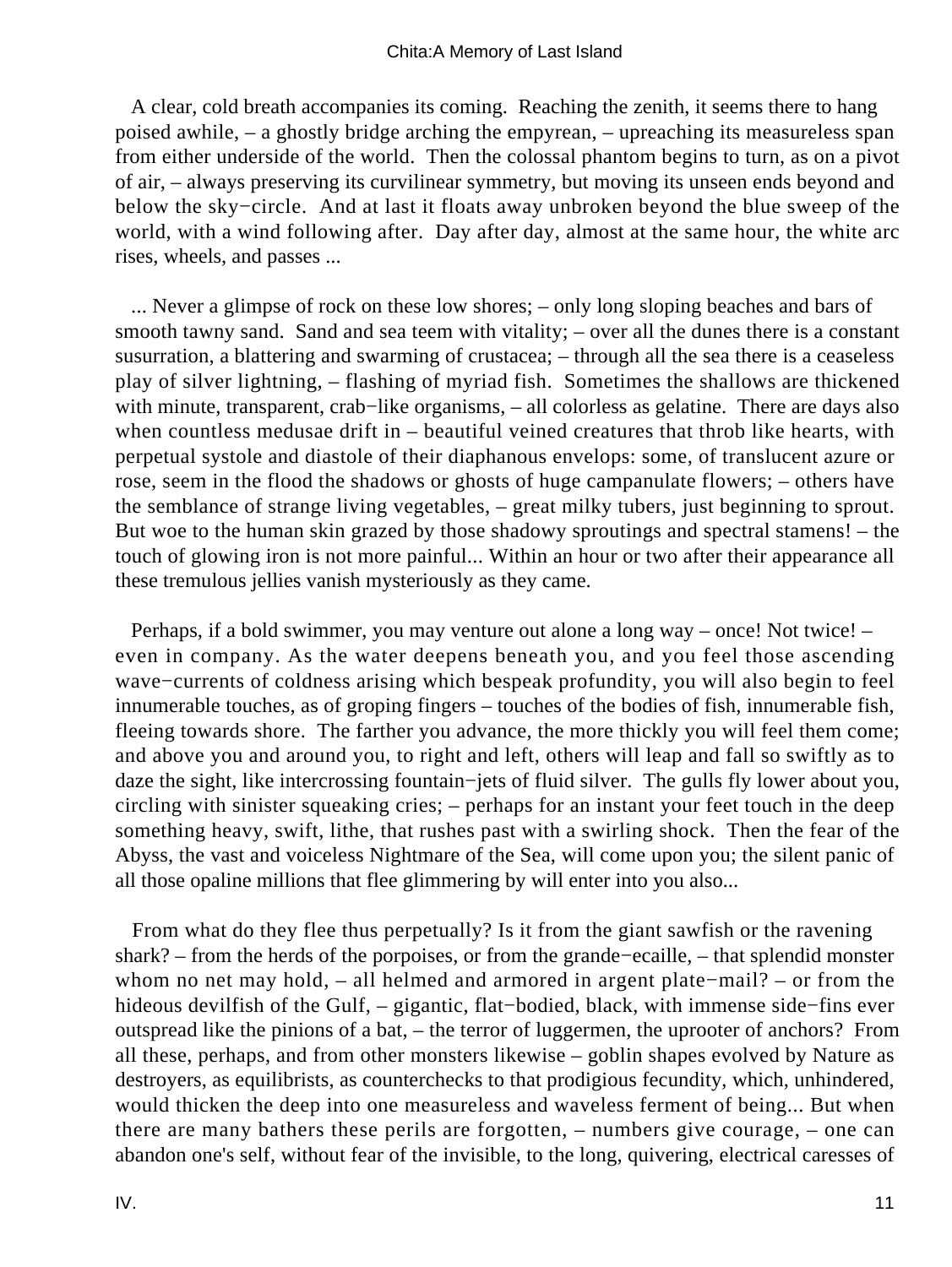the sea ...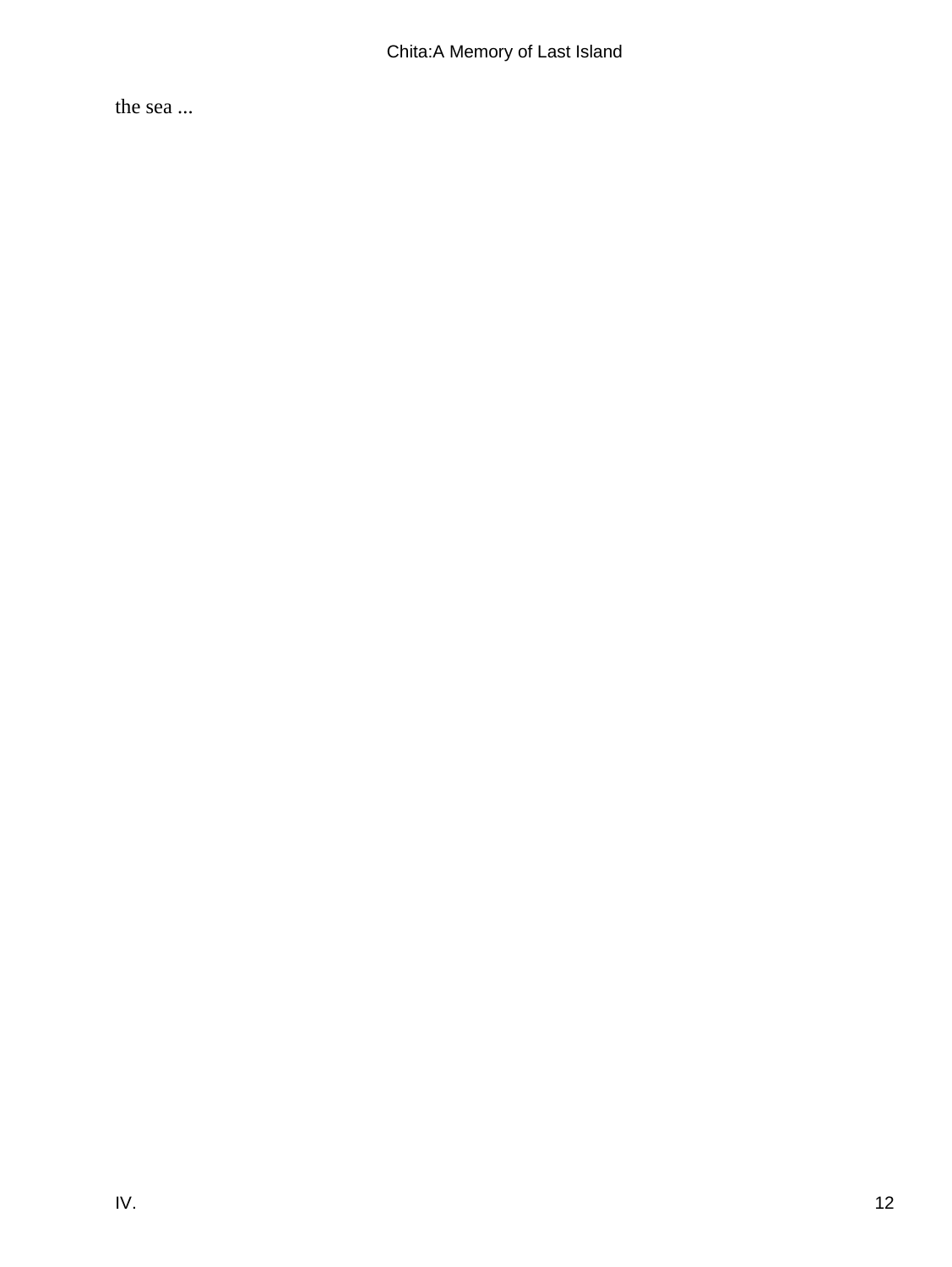## **[V.](#page-69-0)**

**Thirty years ago, Last Island lay steeped in the enormous light of even such magical** days. July was dying; – for weeks no fleck of cloud had broken the heaven's blue dream of eternity; winds held their breath; slow waveless caressed the bland brown beach with a sound as of kisses and whispers. To one who found himself alone, beyond the limits of the village and beyond the hearing of its voices, – the vast silence, the vast light, seemed full of weirdness. And these hushes, these transparencies, do not always inspire a causeless apprehension: they are omens sometimes – omens of coming tempest. Nature, – incomprehensible Sphinx! – before her mightiest bursts of rage, ever puts forth her divinest witchery, makes more manifest her awful beauty ...

 But in that forgotten summer the witchery lasted many long days, – days born in rose−light, buried in gold. It was the height of the season. The long myrtle−shadowed village was thronged with its summer population; – the big hotel could hardly accommodate all its guests; – the bathing−houses were too few for the crowds who flocked to the water morning and evening. There were diversions for all, – hunting and fishing parties, yachting excursions, rides, music, games, promenades. Carriage wheels whirled flickering along the beach, seaming its smoothness noiselessly, as if muffled. Love wrote its dreams upon the sand ...

 ... Then one great noon, when the blue abyss of day seemed to yawn over the world more deeply than ever before, a sudden change touched the quicksilver smoothness of the waters – the swaying shadow of a vast motion. First the whole sea−circle appeared to rise up bodily at the sky; the horizon−curve lifted to a straight line; the line darkened and approached, – a monstrous wrinkle, an immeasurable fold of green water, moving swift as a cloud−shadow pursued by sunlight. But it had looked formidable only by startling contrast with the previous placidity of the open: it was scarcely two feet high; – it curled slowly as it neared the beach, and combed itself out in sheets of woolly foam with a low, rich roll of whispered thunder. Swift in pursuit another followed – a third – a feebler fourth; then the sea only swayed a little, and stilled again. Minutes passed, and the immeasurable heaving recommenced – one, two, three, four ... seven long swells this time; – and the Gulf smoothed itself once more. Irregularly the phenomenon continued to repeat itself, each time with heavier billowing and briefer intervals of quiet – until at last the whole sea grew restless and shifted color and flickered green; – the swells became shorter and changed form. Then from horizon to shore ran one uninterrupted heaving – one vast green swarming of snaky shapes, rolling in to hiss and flatten upon the sand. Yet no single cirrus−speck revealed itself through all the violet heights: there was no wind! – you might have fancied the sea had been upheaved from beneath ...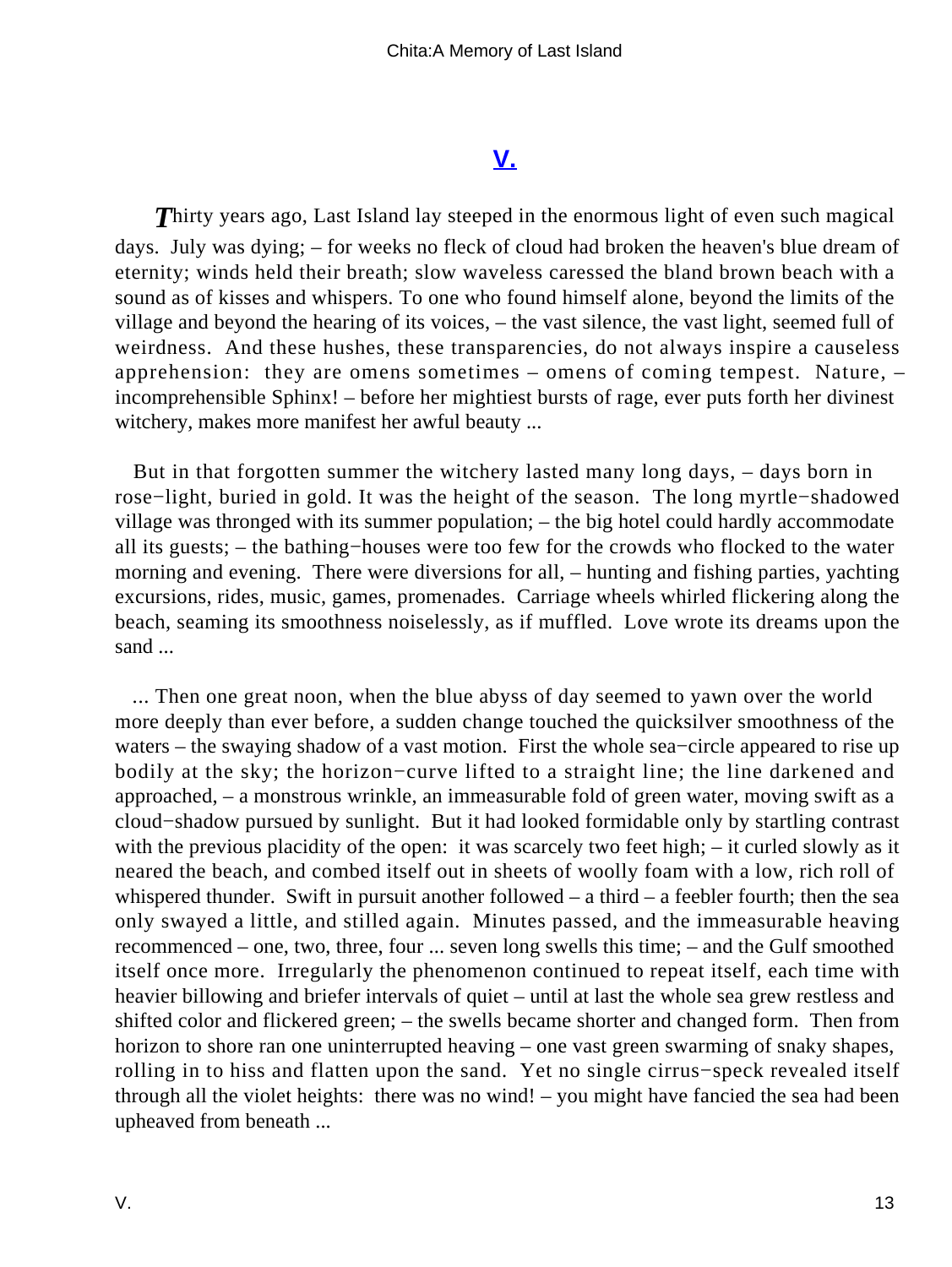And indeed the fancy of a seismic origin for a windless surge would not appear in these latitudes to be utterly without foundation. On the fairest days a southeast breeze may bear you an odor singular enough to startle you from sleep, – a strong, sharp smell as of fish−oil; and gazing at the sea you might be still more startled at the sudden apparition of great oleaginous patches spreading over the water, sheeting over the swells. That is, if you had never heard of the mysterious submarine oil−wells, the volcanic fountains, unexplored, that well up with the eternal pulsing of the Gulf−Stream ...

 But the pleasure−seekers of Last Island knew there must have been a «great blow» somewhere that day. Still the sea swelled; and a splendid surf made the evening bath delightful. Then, just at sundown, a beautiful cloud−bridge grew up and arched the sky with a single span of cottony pink vapor, that changed and deepened color with the dying of the iridescent day. And the cloud−bridge approached, stretched, strained, and swung round at last to make way for the coming of the gale, – even as the light bridges that traverse the dreamy Teche swing open when luggermen sound through their conch−shells the long, bellowing signal of approach.

 Then the wind began to blow, with the passing of July. It blew from the northeast, clear, cool. It blew in enormous sighs, dying away at regular intervals, as if pausing to draw breath. All night it blew; and in each pause could be heard the answering moan of the rising surf, – as if the rhythm of the sea moulded itself after the rhythm of the air, – as if the waving of the water responded precisely to the waving of the wind, – a billow for every puff, a surge for every sigh.

 The August morning broke in a bright sky; – the breeze still came cool and clear from the northeast. The waves were running now at a sharp angle to the shore: they began to carry fleeces, an innumerable flock of vague green shapes, wind−driven to be despoiled of their ghostly wool. Far as the eye could follow the line of the beach, all the slope was white with the great shearing of them. Clouds came, flew as in a panic against the face of the sun, and passed. All that day and through the night and into the morning again the breeze continued from the north. east, blowing like an equinoctial gale ...

 Then day by day the vast breath freshened steadily, and the waters heightened. A week later sea−bathing had become perilous:

 colossal breakers were herding in, like moving leviathan−backs, twice the height of a man. Still the gale grew, and the billowing waxed mightier, and faster and faster overhead flew the tatters of torn cloud. The gray morning of the 9th wanly lighted a surf that appalled the best swimmers: the sea was one wild agony of foam, the gale was rending off the heads of the waves and veiling the horizon with a fog of salt spray. Shadowless and gray the day remained; there were mad bursts of lashing rain. Evening brought with it a sinister apparition, looming through a cloud−rent in the west – a scarlet sun in a green sky. His sanguine disk, enormously magnified, seemed barred like the body of a belted planet. A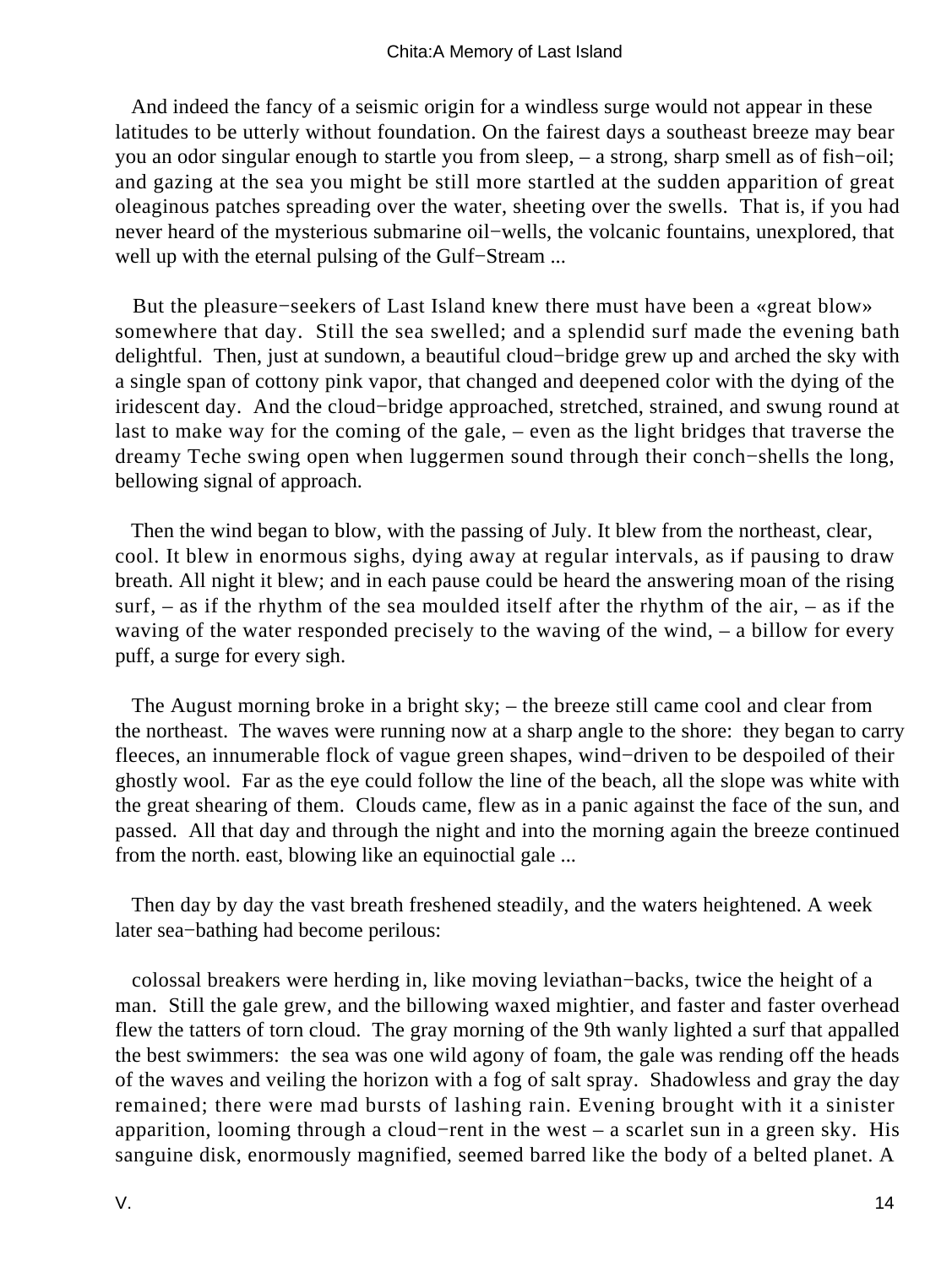moment, and the crimson spectre vanished; and the moonless night came.

 Then the Wind grew weird. It ceased being a breath; it became a Voice moaning across the world, – hooting, – uttering nightmare sounds, – Whoo! – whoo! – whoo! – and with each stupendous owl−cry the mooing of the waters seemed to deepen, more and more abysmally, through all the hours of darkness. From the northwest the breakers of the bay began to roll high over the sandy slope, into the salines; – the village bayou broadened to a bellowing flood ... So the tumult swelled and the turmoil heightened until morning, – a morning of gray gloom and whistling rain. Rain of bursting clouds and rain of wind−blown brine from the great spuming agony of the sea.

 The steamer Star was due from St. Mary's that fearful morning. Could she come? No one really believed it, – no one. And nevertheless men struggled to the roaring beach to look for her, because hope is stronger than reason ...

 Even today, in these Creole islands, the advent of the steamer is the great event of the week. There are no telegraph lines, no telephones: the mail−packet is the only trustworthy medium of communication with the outer world, bringing friends, news, letters. The magic of steam has placed New Orleans nearer to New York than to the Timbaliers, nearer to Washington than to Wine Island, nearer to Chicago than to Barataria Bay. And even during the deepest sleep of waves and winds there will come betimes to sojourners in this unfamiliar archipelago a feeling of lonesomeness that is a fear, a feeling of isolation from the world of men, – totally unlike that sense of solitude which haunts one in the silence of mountain−heights, or amid the eternal tumult of lofty granitic coasts: a sense of helpless insecurity.

 The land seems but an undulation of the sea−bed: its highest ridges do not rise more than the height of a man above the salines on either side; – the salines themselves lie almost level with the level of the flood−tides; – the tides are variable, treacherous, mysterious. But when all around and above these ever−changing shores the twin vastnesses of heaven and sea begin to utter the tremendous revelation of themselves as infinite forces in contention, then indeed this sense of separation from humanity appalls ... Perhaps it was such a feeling which forced men, on the tenth day of August, eighteen hundred and fifty−six, to hope against hope for the coming of the Star, and to strain their eyes towards far−off Terrebonne. «It was a wind you could lie down on,» said my friend the pilot.

 ... «Great God!» shrieked a voice above the shouting of the storm, – «she is coming!» ... It was true. Down the Atchafalaya, and thence through strange mazes of bayou, lakelet, and pass, by a rear route familiar only to the best of pilots, the frail river−craft had toiled into Caillou Bay, running close to the main shore; – and now she was heading right for the island, with the wind aft, over the monstrous sea. On she came, swaying, rocking, plunging, – with a great whiteness wrapping her about like a cloud, and moving with her moving, – a tempest−whirl of spray; – ghost−white and like a ghost she came, for her smoke−stacks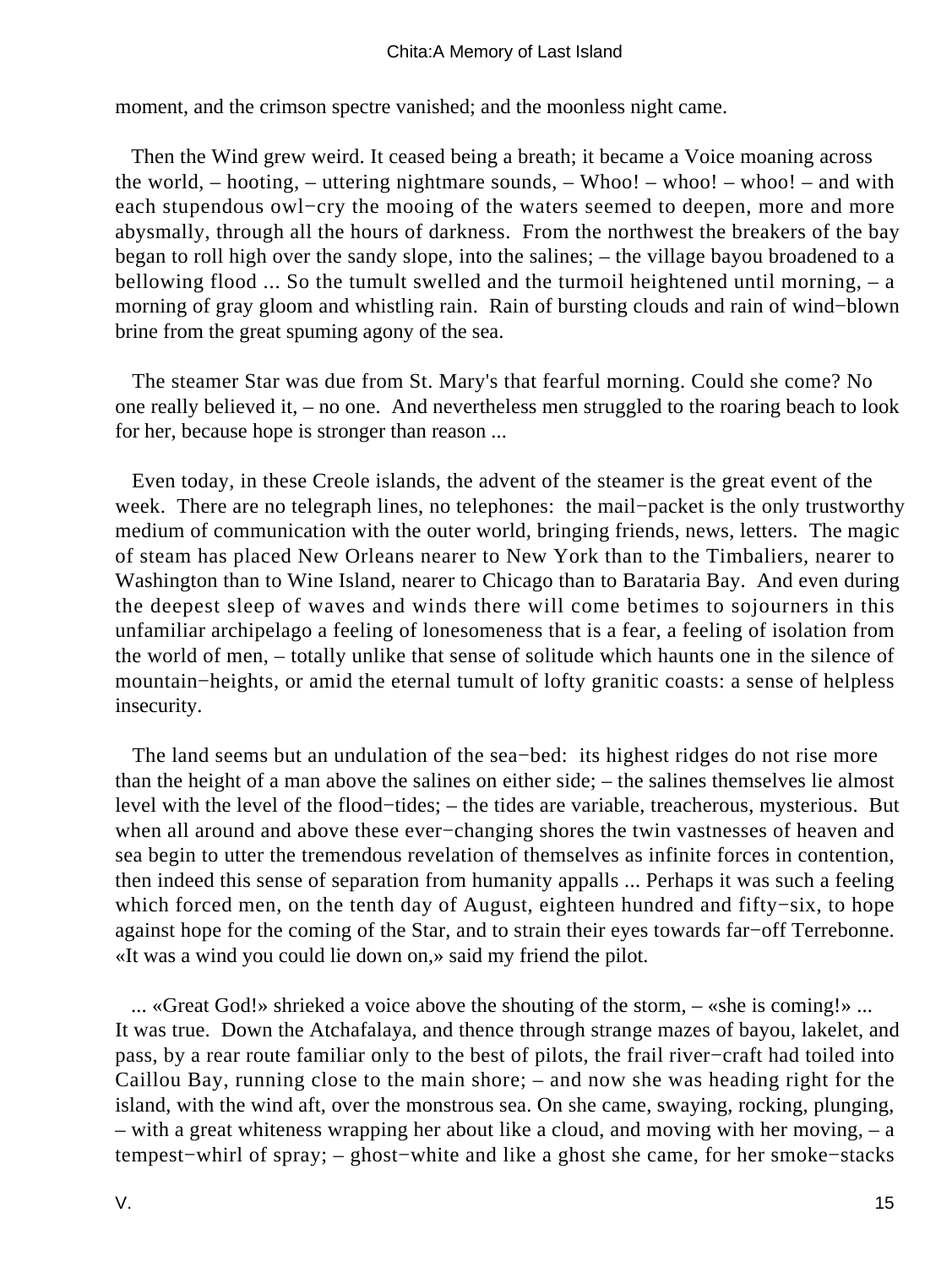exhaled no visible smoke – the wind devoured it! The excitement on shore became wild; – men shouted themselves hoarse; women laughed and cried. Every telescope and opera−glass was directed upon the coming apparition; all wondered how the pilot kept his feet; all marvelled at the madness of the captain.

 But Captain Abraham Smith was not mad. A veteran American sailor, he had learned to know the great Gulf as scholars know deep books by heart: he knew the birthplace of its tempests, the mystery of its tides, the omens of its hurricanes. While lying at Brashear City he felt the storm had not yet reached its highest, vaguely foresaw a mighty peril, and resolved to wait no longer for a lull. «Boys,» he said, «we've got to take her out in spite of Hell!» And they «took her out.» Through all the peril, his men stayed by him and obeyed him. By midmorning the wind had deepened to a roar, – lowering sometimes to a rumble, sometimes bursting upon the ears like a measureless and deafening crash. Then the captain knew the Star was running a race with Death. «She'll win it,» he muttered; – «she'll stand it ... Perhaps they'll have need of me to−night.»

 She won! With a sonorous steam−chant of triumph the brave little vessel rode at last into the bayou, and anchored hard by her accustomed resting−place, in full view of the hotel, though not near enough to shore to lower her gang−plank.... But she had sung her swan−song. Gathering in from the northeast, the waters of the bay were already marbling over the salines and half across the island; and still the wind increased its paroxysmal power.

 Cottages began to rock. Some slid away from the solid props upon which they rested. A chimney fumbled. Shutters were wrenched off; verandas demolished. Light roofs lifted, dropped again, and flapped into ruin. Trees bent their heads to the earth. And still the storm grew louder and blacker with every passing hour.

The Star rose with the rising of the waters, dragging her anchor.

 Two more anchors were put out, and still she dragged – dragged in with the flood, – twisting, shuddering, careening in her agony. Evening fell; the sand began to move with the wind, stinging faces like a continuous fire of fine shot; and frenzied blasts came to buffet the steamer forward, sideward. Then one of her hog−chains parted with a clang like the boom of a big bell. Then another! ... Then the captain bade his men to cut away all her upper works, clean to the deck. Overboard into the seething went her stacks, her pilot−house, her cabins, – and whirled away. And the naked hull of the Star, still dragging her three anchors, labored on through the darkness, nearer and nearer to the immense silhouette of the hotel, whose hundred windows were now all aflame. The vast timber building seemed to defy the storm. The wind, roaring round its broad verandas, – hissing through every crevice with the sound and force of steam, – appeared to waste its rage. And in the half−lull between two terrible gusts there came to the captain's ears a sound that seemed strange in that night of multitudinous terrors ... a sound of music!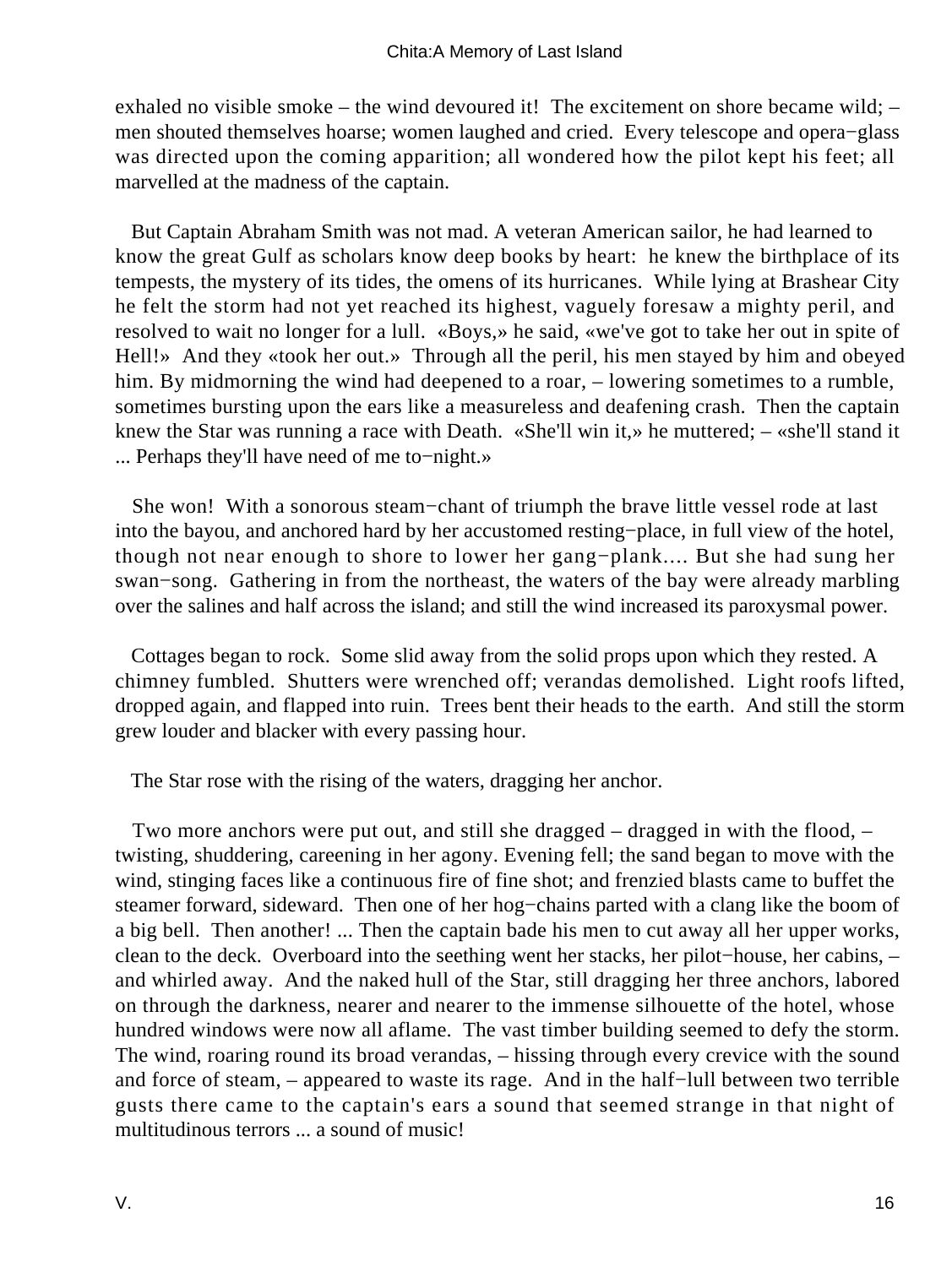### **[VI.](#page-69-0)**

**...** Almost every evening throughout the season there had been dancing in the great hall; – there was dancing that night also. The population of the hotel had been augmented by the advent of families from other parts of the island, who found their summer cottages insecure places of shelter: there were nearly four hundred guests assembled. Perhaps it was for this reason that the entertainment had been prepared upon a grander plan than usual, that it assumed the form of a fashionable ball. And all those pleasure seekers, – representing the wealth and beauty of the Creole parishes, – whether from Ascension or Assumption, St. Mary's or St. Landry's, Iberville or Terrebonne, whether inhabitants of the multi−colored and many−balconied Creole quarter of the quaint metropolis, or dwellers in the dreamy paradises of the Teche, – mingled joyously, knowing each other, feeling in some sort akin – whether affiliated by blood, connaturalized by caste, or simply interassociated by traditional sympathies of class sentiment and class interest. Perhaps in the more than ordinary merriment of that evening something of nervous exaltation might have been discerned, – something like a feverish resolve to oppose apprehension with gayety, to combat uneasiness by diversion. But the hours passed in mirthfulness; the first general feeling of depression began to weigh less and less upon the guests; they had found reason to confide in the solidity of the massive building; there were no positive terrors, no outspoken fears; and the new conviction of all had found expression in the words of the host himself, – «Il n'y a rien de mieux a faire que de s'amuser!» Of what avail to lament the prospective devastation of cane−fields, – to discuss the possible ruin of crops? Better to seek solace in choregraphic harmonies, in the rhythm of gracious motion and of perfect melody, than hearken to the discords of the wild orchestra of storms; – wiser to admire the grace of Parisian toilets, the eddy of trailing robes with its fairy−foam of lace, the ivorine loveliness of glossy shoulders and jewelled throats, the glimmering of satin−slippered feet, – than to watch the raging of the flood without, or the flying of the wrack ...

 So the music and the mirth went on: they made joy for themselves – those elegant guests; – they jested and sipped rich wines; – they pledged, and hoped, and loved, and promised, with never a thought of the morrow, on the night of the tenth of August, eighteen hundred and fifty−six. Observant parents were there, planning for the future bliss of their nearest and dearest; – mothers and fathers of handsome lads, lithe and elegant as young pines, and fresh from the polish of foreign university training; – mothers and fathers of splendid girls whose simplest attitudes were witcheries. Young cheeks flushed, young hearts fluttered with an emotion more puissant than the excitement of the dance; – young eyes betrayed the happy secret discreeter lips would have preserved. Slave−servants circled through the aristocratic press, bearing dainties and wines, praying permission to pass in terms at once humble and officious, – always in the excellent French which well−trained house−servants were taught to use on such occasions.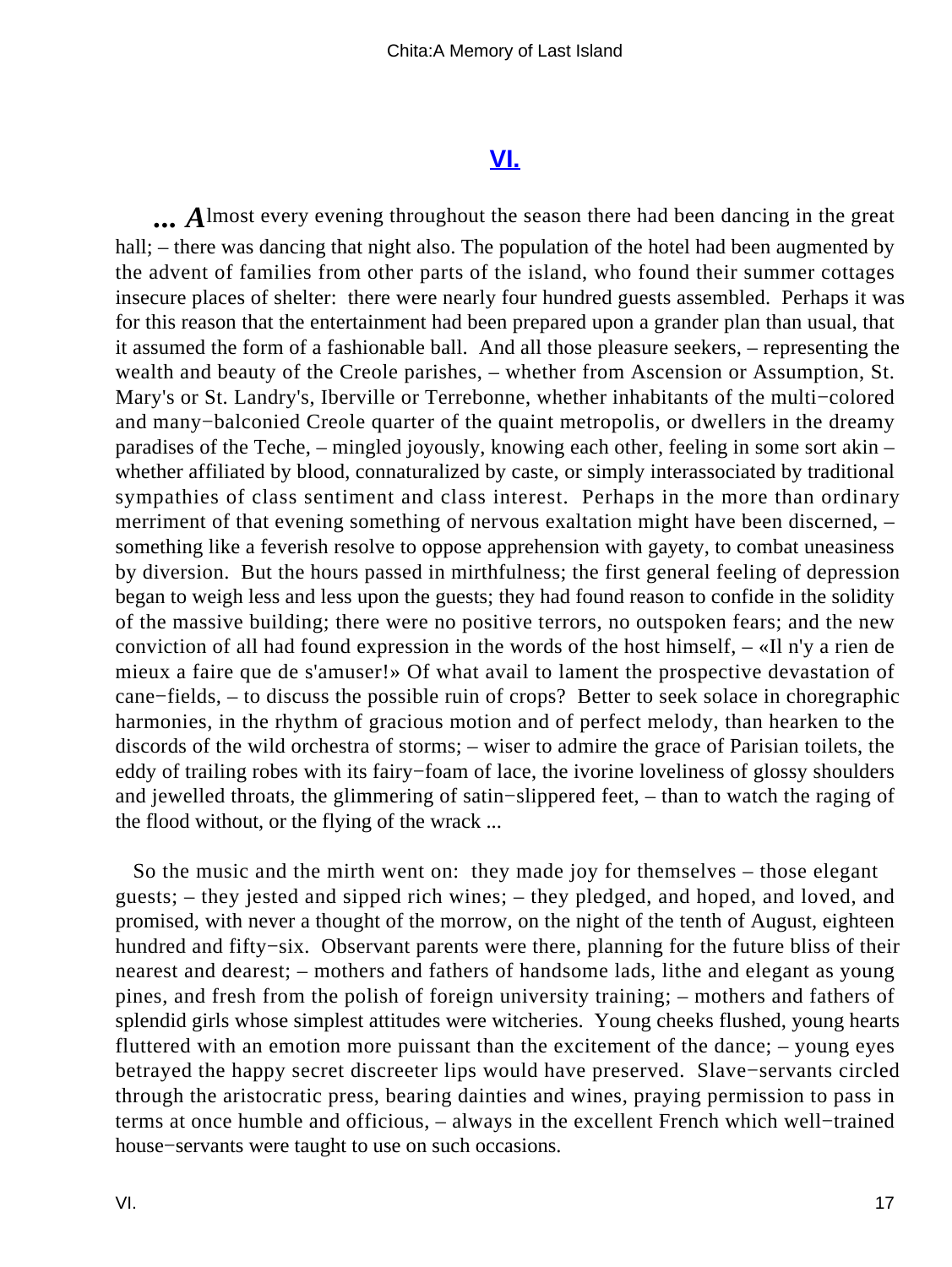... Night wore on: still the shining floor palpitated to the feet of the dancers; still the piano−forte pealed, and still the violins sang, – and the sound of their singing shrilled through the darkness, in gasps of the gale, to the ears of Captain Smith, as he strove to keep his footing on the spray−drenched deck of the Star.

 – «Christ!» he muttered, – «a dance! If that wind whips round south, there'll be another dance! ... But I guess the Star will stay.» ...

 Half an hour might have passed; still the lights flamed calmly, and the violins trilled, and the perfumed whirl went on ... And suddenly the wind veered!

 Again the Star reeled, and shuddered, and turned, and began to drag all her anchors. But she now dragged away from the great building and its lights, – away from the voluptuous thunder of the grand piano, even at that moment outpouring the great joy of Weber's melody orchestrated by Berlioz: l'Invitation a la Valse, – with its marvellous musical swing!

 – «Waltzing!» cried the captain. «God help them! – God help us all now! ... The Wind waltzes to−night, with the Sea for his partner!» ...

 O the stupendous Valse−Tourbillon! O the mighty Dancer! One – two – three! From northeast to east, from east to southeast, from southeast to south: then from the south he came, whirling the Sea in his arms ...

 ... Some one shrieked in the midst of the revels; – some girl who found her pretty slippers wet. What could it be? Thin streams of water were spreading over the level planking, – curling about the feet of the dancers ... What could it be? All the land had begun to quake, even as, but a moment before, the polished floor was trembling to the pressure of circling steps; – all the building shook now; every beam uttered its groan. What could it be? ...

 There was a clamor, a panic, a rush to the windy night. Infinite darkness above and beyond; but the lantern−beams danced far out over an unbroken circle of heaving and swirling black water. Stealthily, swiftly, the measureless sea−flood was rising.

 – « Messieurs – mesdames, ce n'est rien. Nothing serious, ladies, I assure you ... Mais nous en avons vu bien souvent, les inondations comme celle−ci; ca passe vite! The water will go down in a few hours, ladies; – it never rises higher than this; il n'y a pas le moindre danger, je vous dis! Allons! il n'y  $a - My God!$  what is that?» ...

 For a moment there was a ghastly hush of voices. And through that hush there burst upon the ears of all a fearful and unfamiliar sound, as of a colossal cannonade rolling up from the south, with volleying lightnings. Vastly and swiftly, nearer and nearer it came, – a ponderous and unbroken thunder−roll, terrible as the long muttering of an earthquake.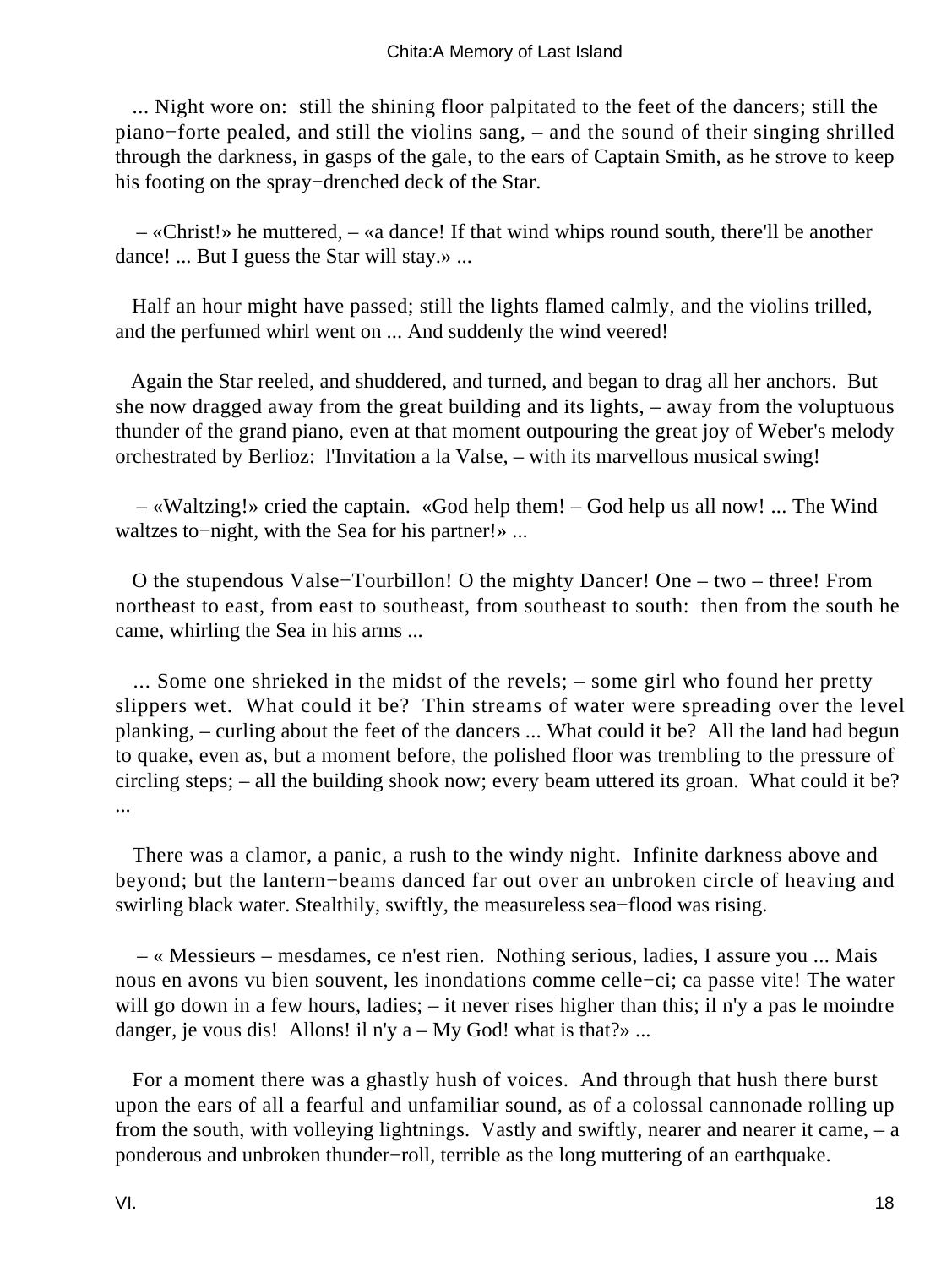The nearest mainland, – across mad Caillou Bay to the sea−marshes, – lay twelve miles north; west, by the Gulf, the nearest solid ground was twenty miles distant. There were boats, yes! – but the stoutest swimmer might never reach them now!

 Then rose a frightful cry, – the hoarse, hideous, indescribable cry of hopeless fear, – the despairing animal−cry man utters when suddenly brought face to face with Nothingness, without preparation, without consolation, without possibility of respite ... Sauve qui peut! Some wrenched down the doors; some clung to the heavy banquet−tables, to the sofas, to the billiard. tables: – during one terrible instant, – against fruitless heroisms, against futile generosities, – raged all the frenzy of selfishness, all the brutalities of panic. And then – then came, thundering through the blackness, the giant swells, boom on boom! ... One crash! – the huge frame building rocks like a cradle, seesaws, crackles. What are human shrieks now? – the tornado is shrieking! Another! – chandeliers splinter; lights are dashed out; a sweeping cataract hurls in: the immense hall rises, – oscillates, – twirls as upon a pivot, – crepitates, – crumbles into ruin. Crash again! – the swirling wreck dissolves into the wallowing of another monster billow; and a hundred cottages overturn, spin in sudden eddies, quiver, disjoint, and melt into the seething.

 ... So the hurricane passed, – tearing off the heads of the prodigious waves, to hurl them a hundred feet in air, – heaping up the ocean against the land, – upturning the woods. Bays and passes were swollen to abysses; rivers regorged; the sea−marshes were changed to raging wastes of water. Before New Orleans the flood of the mile−broad Mississippi rose six feet above highest water−mark. One hundred and ten miles away, Donaldsonville trembled at the towering tide of the Lafourche. Lakes strove to burst their boundaries. Far−off river steamers tugged wildly at their cables, – shivering like tethered creatures that hear by night the approaching howl of destroyers. Smoke−stacks were hurled overboard, pilot−houses torn away, cabins blown to fragments.

 And over roaring Kaimbuck Pass, – over the agony of Caillou Bay, – the billowing tide rushed unresisted from the Gulf, – tearing and swallowing the land in its course, – ploughing out deep−sea channels where sleek herds had been grazing but a few hours before, – rending islands in twain, – and ever bearing with it, through the night, enormous vortex of wreck and vast wan drift of corpses ...

 But the Star remained. And Captain Abraham Smith, with a long, good rope about his waist, dashed again and again into that awful surging to snatch victims from death,  $$ clutching at passing hands, heads, garments, in the cataract−sweep of the seas, – saving, aiding, cheering, though blinded by spray and battered by drifting wreck, until his strength failed in the unequal struggle at last, and his men drew him aboard senseless, with some beautiful half−drowned girl safe in his arms. But well−nigh twoscore souls had been rescued by him; and the Star stayed on through it all.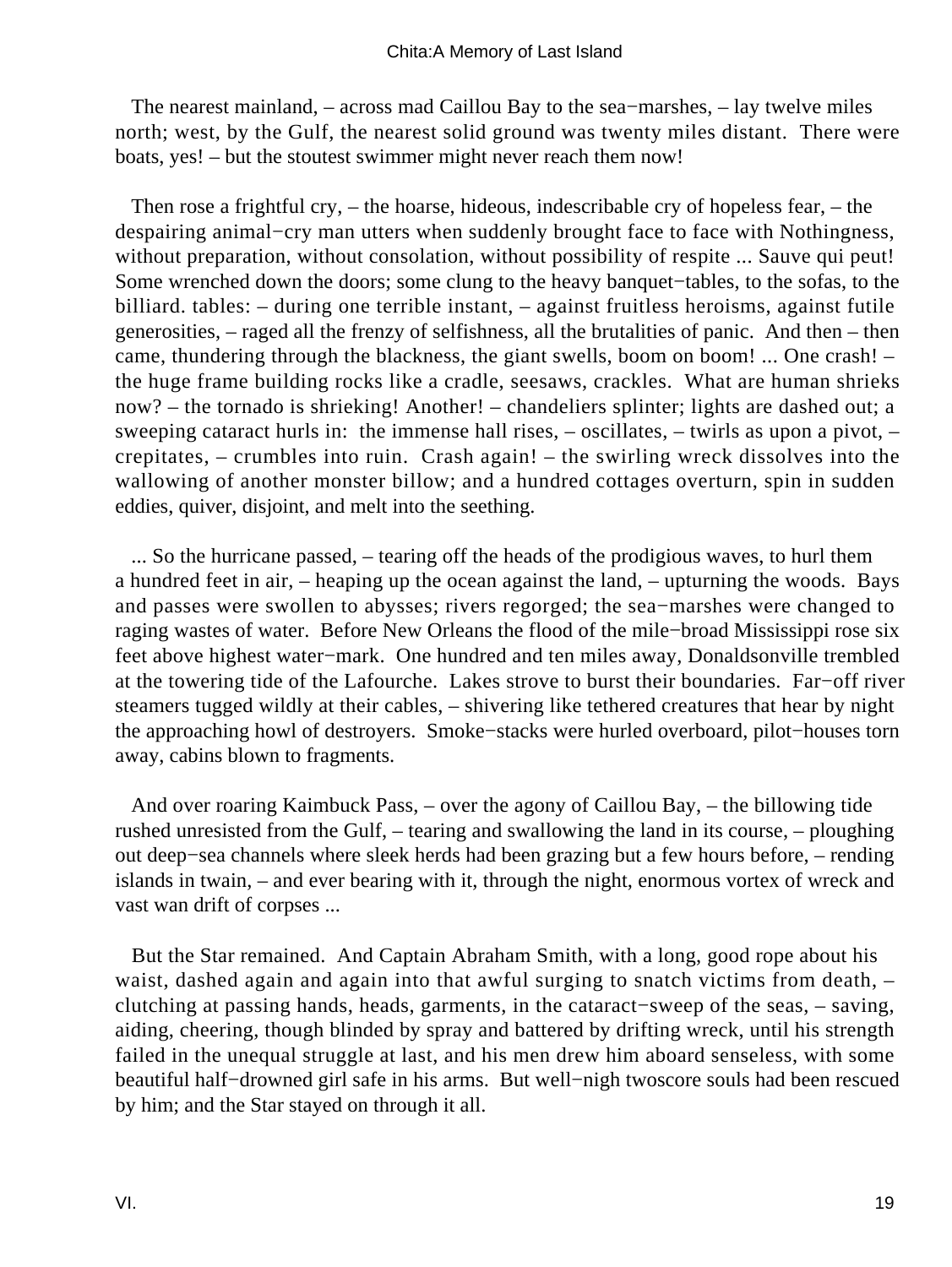Long years after, the weed−grown ribs of her graceful skeleton could still be seen, curving up from the sand−dunes of Last Island, in valiant witness of how well she stayed.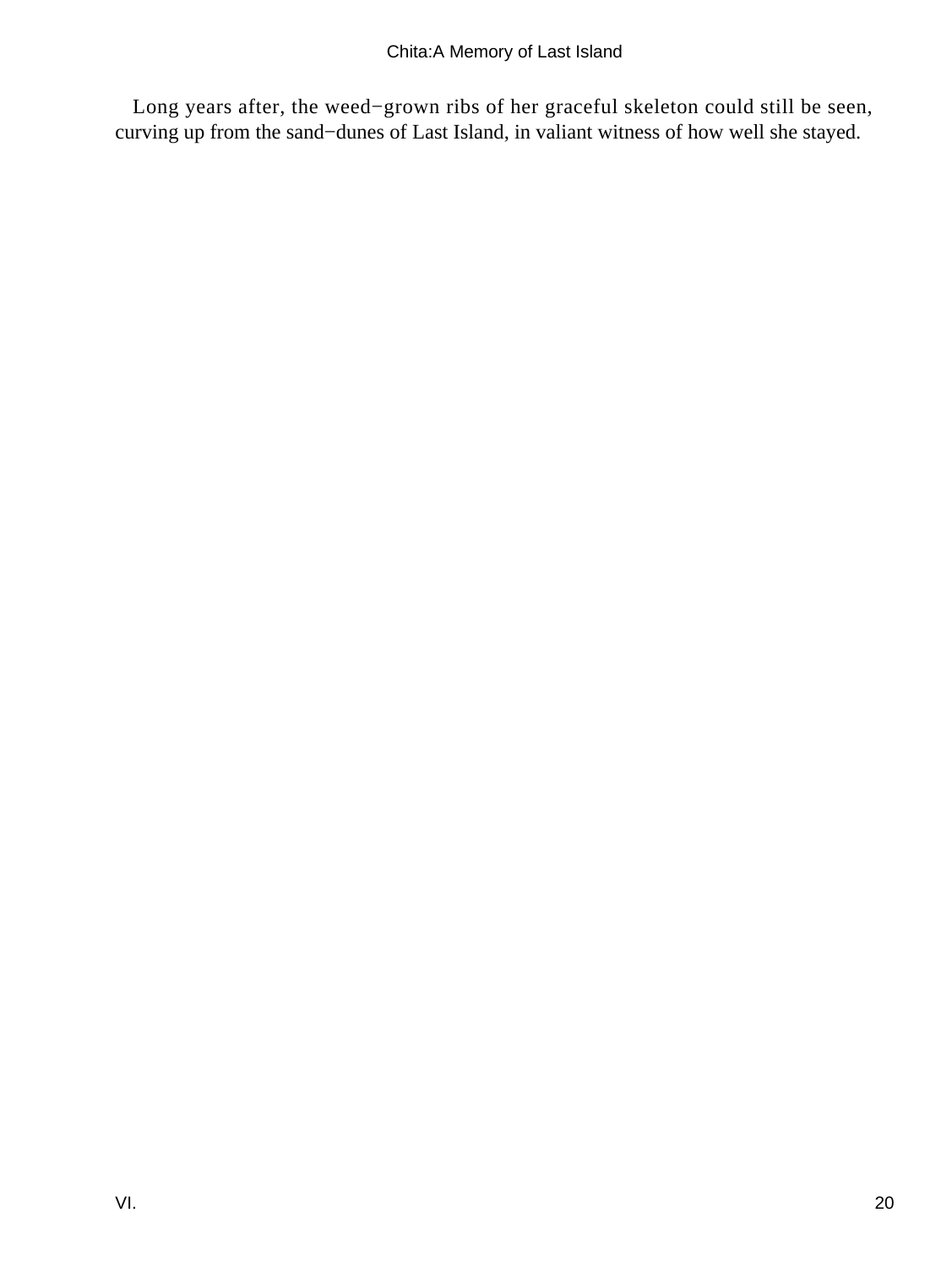#### **[VII.](#page-69-0)**

**D**ay breaks through the flying wrack, over the infinite heaving of the sea, over the low land made vast with desolation. It is a spectral dawn: a wan light, like the light of a dying sun.

 The wind has waned and veered; the flood sinks slowly back to its abysses – abandoning its plunder, – scattering its piteous waifs over bar and dune, over shoal and marsh, among the silences of the mango−swamps, over the long low reaches of sand−grasses and drowned weeds, for more than a hundred miles. From the shell−reefs of Pointe−au−Fer to the shallows of Pelto Bay the dead lie mingled with the high−heaped drift; – from their cypress groves the vultures rise to dispute a share of the feast with the shrieking frigate−birds and squeaking gulls. And as the tremendous tide withdraws its plunging waters, all the pirates of air follow the great white−gleaming retreat: a storm of billowing wings and screaming throats.

 And swift in the wake of gull and frigate−bird the Wreckers come, the Spoilers of the dead, – savage skimmers of the sea, – hurricane−riders wont to spread their canvas−pinions in the face of storms; Sicilian and Corsican outlaws, Manila−men from the marshes, deserters from many navies, Lascars, marooners, refugees of a hundred nationalities, – fishers and shrimpers by name, smugglers by opportunity, – wild channel−finders from obscure bayous and unfamiliar chenieres, all skilled in the mysteries of these mysterious waters beyond the comprehension of the oldest licensed pilot ...

 There is plunder for all – birds and men. There are drowned sheep in multitude, heaped carcasses of kine. There are casks of claret and kegs of brandy and legions of bottles bobbing in the surf. There are billiard−tables overturned upon the sand; – there are sofas, pianos, footstools and music−stools, luxurious chairs, lounges of bamboo. There are chests of cedar, and toilet−tables of rosewood, and trunks of fine stamped leather stored with precious apparel. There are objets de luxe innumerable. There are children's playthings: French dolls in marvellous toilets, and toy carts, and wooden horses, and wooden spades, and brave little wooden ships that rode out the gale in which the great Nautilus went down. There is money in notes and in coin – in purses, in pocketbooks, and in pockets: plenty of it! There are silks, satins, laces, and fine linen to be stripped from the bodies of the drowned, – and necklaces, bracelets, watches, finger−rings and fine chains, brooches and trinkets ... «Chi bidizza! – Oh! chi bedda mughieri! Eccu, la bidizza!» That ball−dress was made in Paris by – But you never heard of him, Sicilian Vicenzu ... «Che bella sposina!» Her betrothal ring will not come off, Giuseppe; but the delicate bone snaps easily: your oyster−knife can sever the tendon ... «Guardate! chi bedda picciota!» Over her heart you will find it, Valentino – the locket held by that fine Swiss chain of woven hair – «Caya manan!»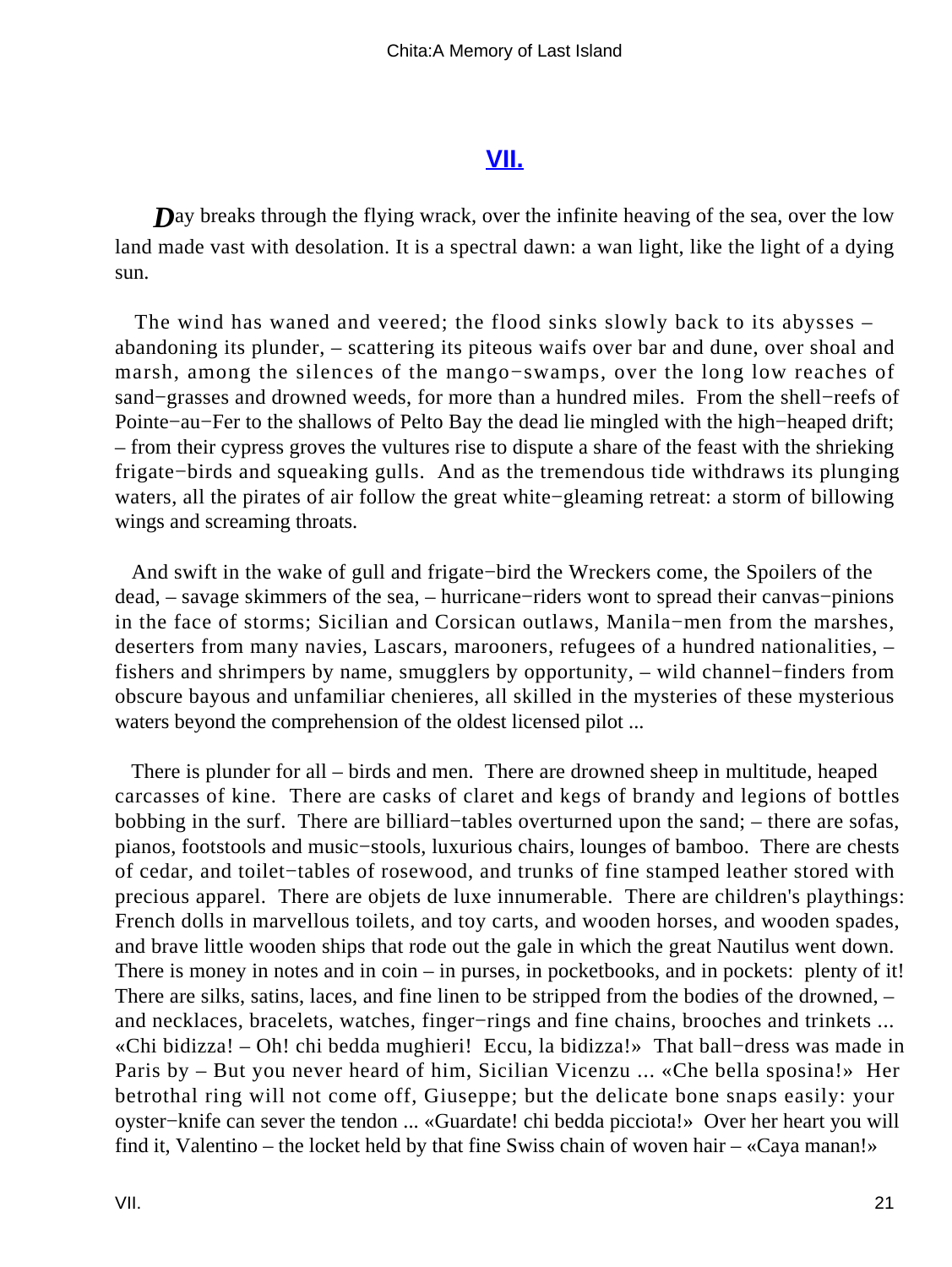And it is not your quadroon bondsmaid, sweet lady, who now disrobes you so roughly; those Malay hands are less deft than hers, – but she slumbers very far away from you, and may not be aroused from her sleep. «Na quita mo! dalaga! – na quita maganda!» ... Juan, the fastenings of those diamond ear−drops are much too complicated for your peon fingers: tear them out! – «Dispense, chulita!» ...

 ... Suddenly a long, mighty silver trilling fills the ears of all: there is a wild hurrying and scurrying; swiftly, one after another, the overburdened luggers spread wings and flutter away.

 Thrice the great cry rings rippling through the gray air, and over the green sea, and over the far−flooded shell−reefs, where the huge white flashes are, – sheet−lightning of breakers, – and over the weird wash of corpses coming in.

 It is the steam−call of the relief−boat, hastening to rescue the living, to gather in the dead.

The tremendous tragedy is over!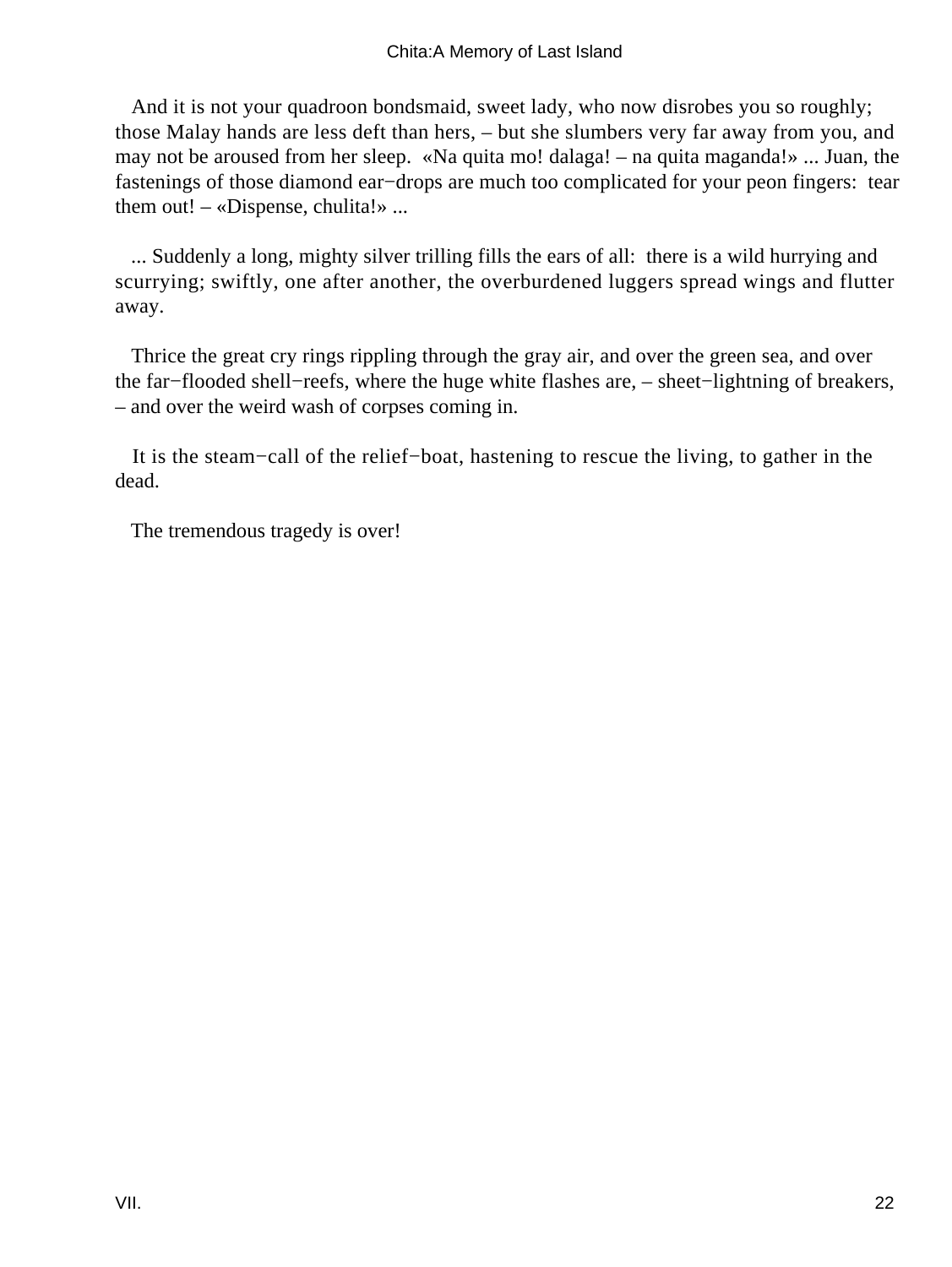**[PART 2 − Out of the Sea's Strength](#page-69-0)**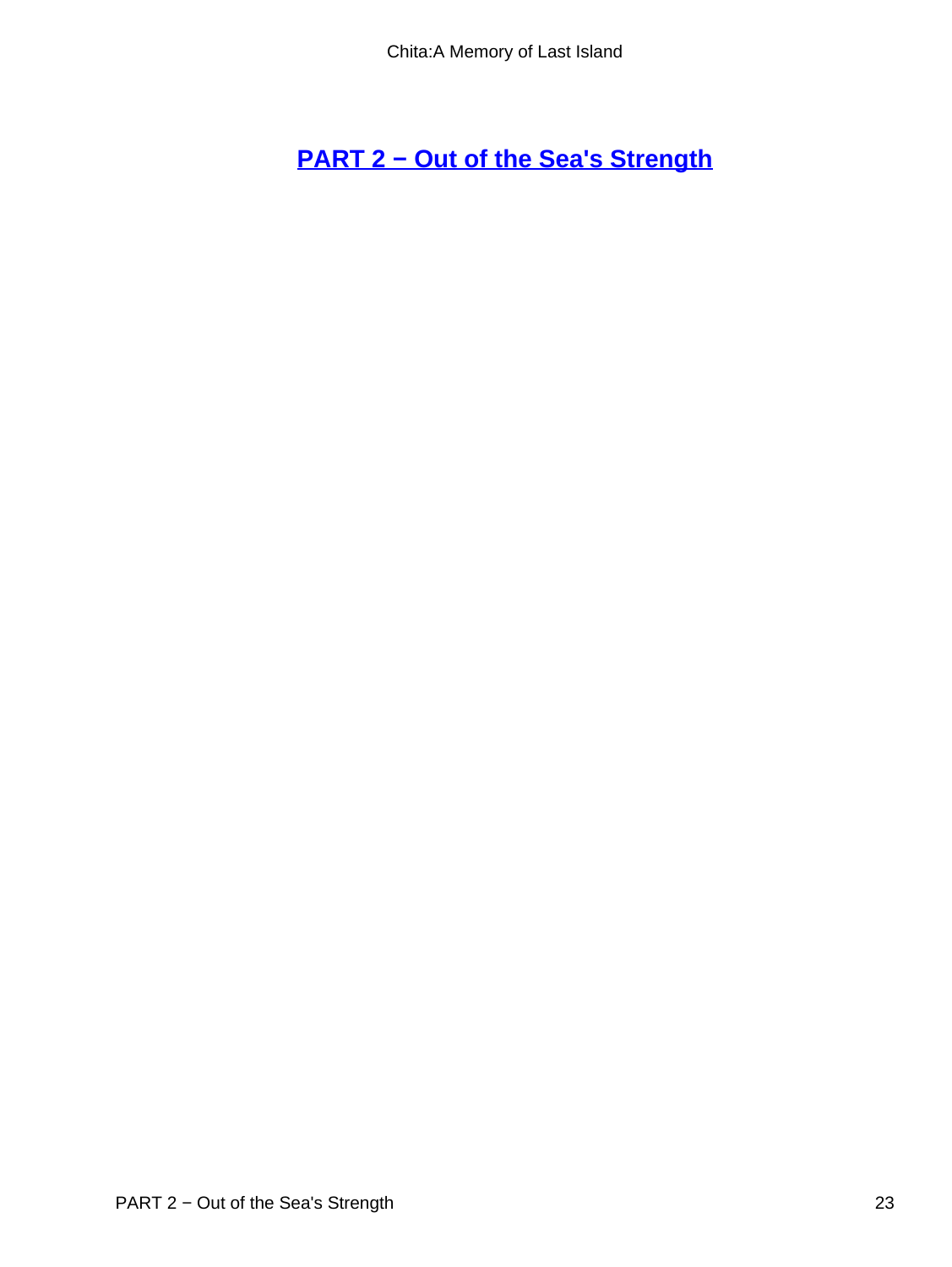## **[I.](#page-69-0)**

**There are regions of Louisiana coast whose aspect seems not of the present, but of the** immemorial past – of that epoch when low flat reaches of primordial continent first rose into form above a Silurian Sea. To indulge this geologic dream, any fervid and breezeless day there, it is only necessary to ignore the evolutional protests of a few blue asters or a few composite flowers of the coryopsis sort, which contrive to display their rare flashes of color through the general waving of cat−heads, blood−weeds, wild cane, and marsh grasses. For, at a hasty glance, the general appearance of this marsh verdure is vague enough, as it ranges away towards the sand, to convey the idea of amphibious vegetation, – a primitive flora as yet undecided whether to retain marine habits and forms, or to assume terrestrial ones; – and the occasional inspection of surprising shapes might strengthen this fancy. Queer flat−lying and many−branching things, which resemble sea−weeds in juiciness and color and consistency, crackle under your feet from time to time; the moist and weighty air seems heated rather from below than from above, – less by the sun than by the radiation of a cooling world; and the mists of morning or evening appear to simulate the vapory exhalation of volcanic forces, – latent, but only dozing, and uncomfortably close to the surface. And indeed geologists have actually averred that those rare elevations of the soil, – which, with their heavy coronets of evergreen foliage, not only look like islands, but are so called in the French nomenclature of the coast, – have been prominences created by ancient mud volcanoes.

 The family of a Spanish fisherman, Feliu Viosca, once occupied and gave its name to such an islet, quite close to the Gulf−shore, – the loftiest bit of land along fourteen miles of just such marshy coast as I have spoken of. Landward, it dominated a desolation that wearied the eye to look at, a wilderness of reedy sloughs, patched at intervals with ranges of bitter−weed, tufts of elbow−bushes, and broad reaches of saw−grass, stretching away to a bluish−green line of woods that closed the horizon, and imperfectly drained in the driest season by a slimy little bayou that continually vomited foul water into the sea. The point had been much discussed by geologists; it proved a godsend to United States surveyors weary of attempting to take observations among quagmires, moccasins, and arborescent weeds from fifteen to twenty feet high. Savage fishermen, at some unrecorded time, had heaped upon the eminence a hill of clam−shells, – refuse of a million feasts; earth again had been formed over these, perhaps by the blind agency of worms working through centuries unnumbered; and the new soil had given birth to a luxuriant vegetation. Millennial oaks interknotted their roots below its surface, and vouchsafed protection to many a frailer growth of shrub or tree, – wild orange, water−willow, palmetto, locust, pomegranate, and many trailing tendrilled things, both green and gray. Then, – perhaps about half a century ago, – a few white fishermen cleared a place for themselves in this grove, and built a few palmetto cottages, with boat−houses and a wharf, facing the bayou. Later on this temporary fishing station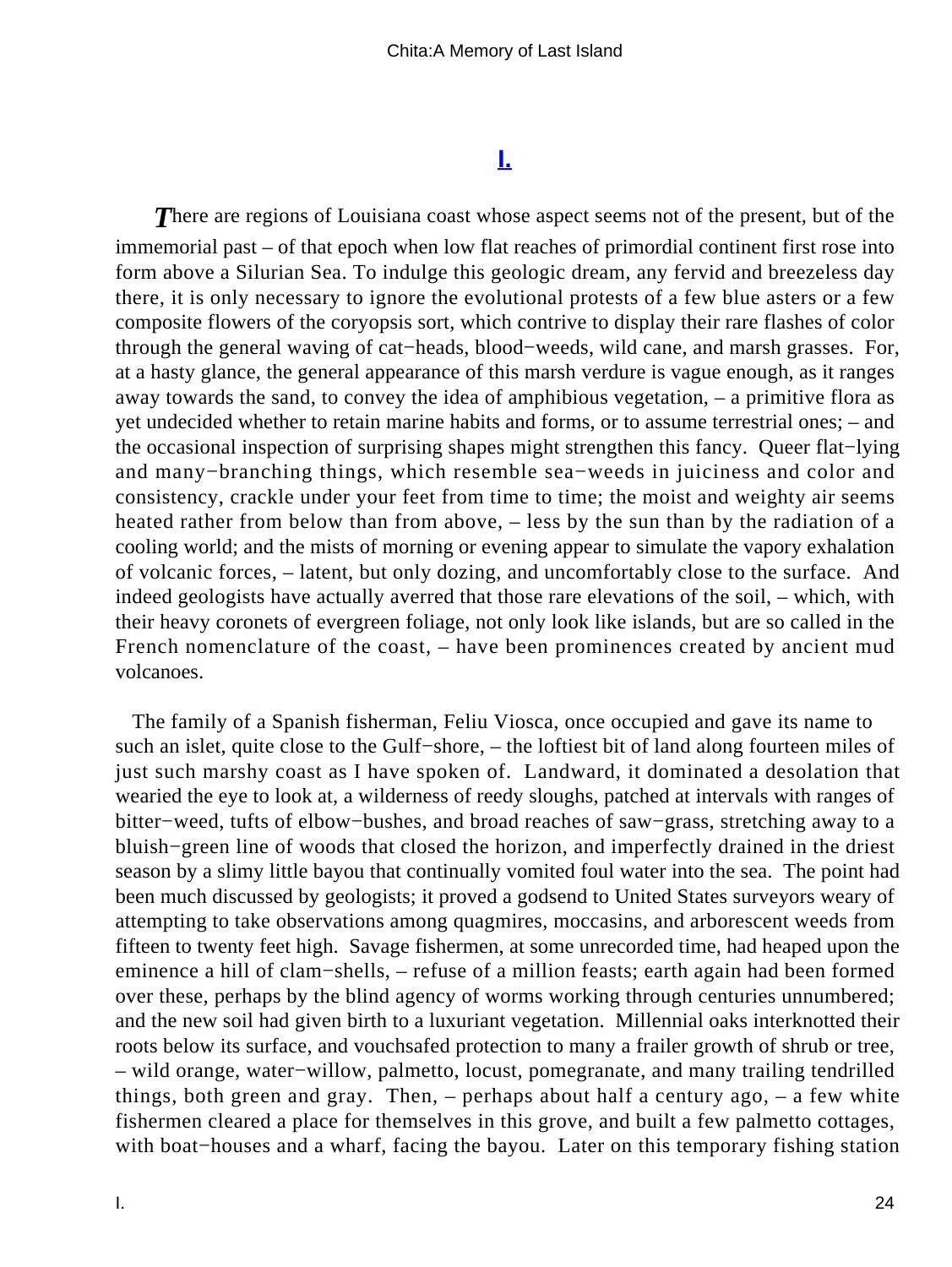became a permanent settlement: homes constructed of heavy timber and plaster mixed with the trailing moss of the oaks and cypresses took the places of the frail and fragrant huts of palmetto. Still the population itself retained a floating character: it ebbed and came, according to season and circumstances, according to luck or loss in the tilling of the sea. Viosca, the founder of the settlement, always remained; he always managed to do well.

 He owned several luggers and sloops, which were hired out upon excellent terms; he could make large and profitable contracts with New Orleans fish−dealers; and he was vaguely suspected of possessing more occult resources. There were some confused stories current about his having once been a daring smuggler, and having only been reformed by the pleadings of his wife Carmen, – a little brown woman who had followed him from Barcelona to share his fortunes in the western world.

 On hot days, when the shade was full of thin sweet scents, the place had a tropical charm, a drowsy peace. Nothing except the peculiar appearance of the line of oaks facing the Gulf could have conveyed to the visitor any suggestion of days in which the trilling of crickets and the fluting of birds had ceased, of nights when the voices of the marsh had been hushed for fear. In one enormous rank the veteran trees stood shoulder to shoulder, but in the attitude of giants over mastered, – forced backward towards the marsh, – made to recoil by the might of the ghostly enemy with whom they had striven a thousand years, – the Shrieker, the Sky−Sweeper, the awful Sea−Wind!

 Never had he given them so terrible a wrestle as on the night of the tenth of August, eighteen hundred and fifty−six. All the waves of the excited Gulf thronged in as if to see, and lifted up their voices, and pushed, and roared, until the cheniere was islanded by such a billowing as no white man's eyes had ever looked upon before. Grandly the oaks bore themselves, but every fibre of their knotted thews was strained in the unequal contest, and two of the giants were overthrown, upturning, as they fell, roots coiled and huge as the serpent–limbs of Titans. Moved to its entrails, all the islet trembled, while the sea magnified its menace, and reached out whitely to the prostrate trees; but the rest of the oaks stood on, and strove in line, and saved the habitations defended by them ...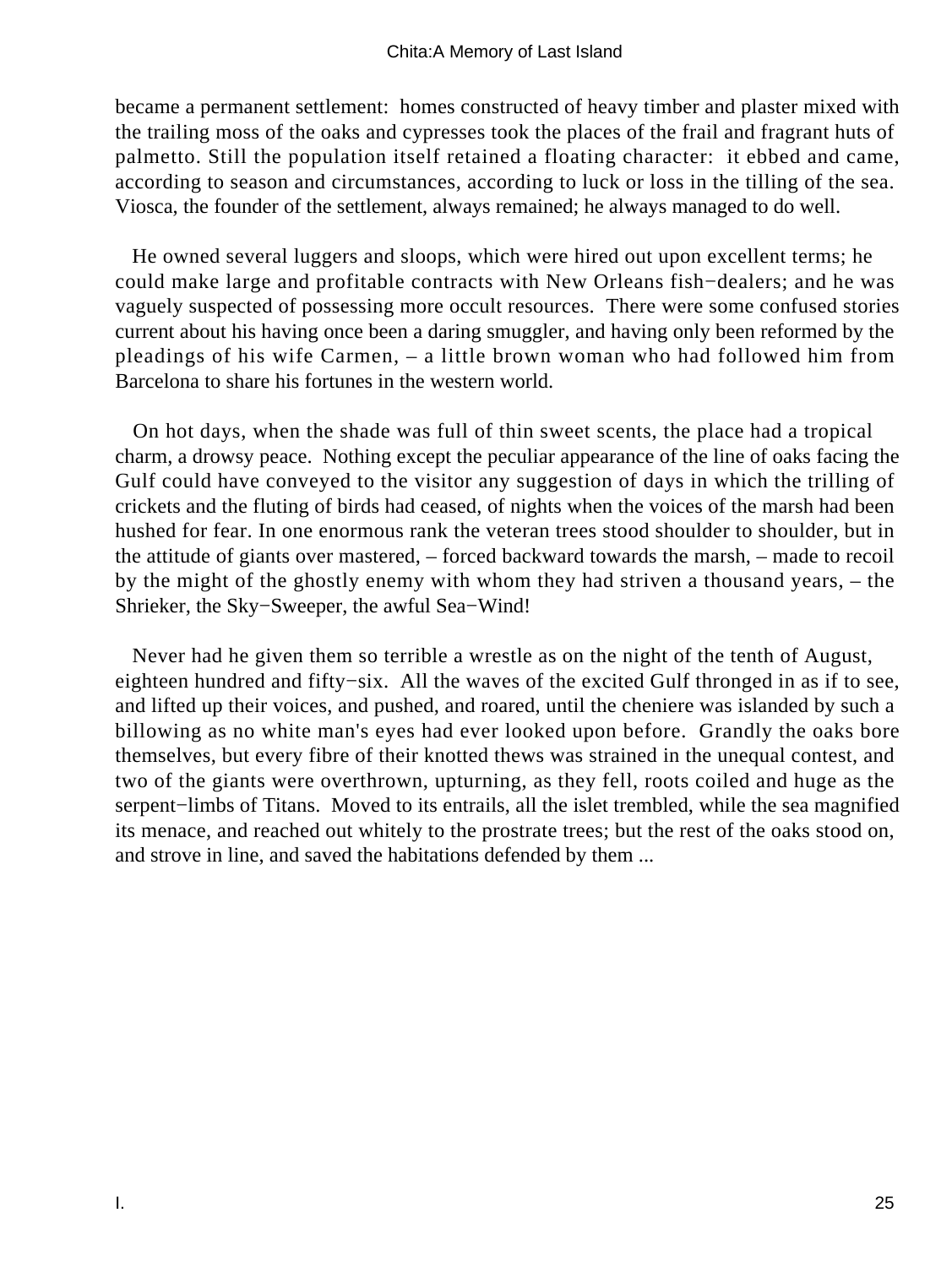## **[II.](#page-69-0)**

*B*efore a little waxen image of the Mother and Child, – an odd little Virgin with an Indian face, brought home by Feliu as a gift after one of his Mexican voyages, – Carmen Viosca had burned candles and prayed; sometimes telling her beads; sometimes murmuring the litanies she knew by heart; sometimes also reading from a prayer−book worn and greasy as a long−used pack of cards. It was particularly stained at one page, a page on which her tears had fallen many a lonely night – a page with a clumsy wood cut representing a celestial lamp, a symbolic radiance, shining through darkness, and on either side a kneeling angel with folded wings. And beneath this rudely wrought symbol of the Perpetual Calm appeared in big, coarse type the title of a prayer that has been offered up through many a century, doubtless, by wives of Spanish mariners, – Contra las Tempestades.

 Once she became very much frightened. After a partial lull the storm had suddenly redoubled its force: the ground shook; the house quivered and creaked; the wind brayed and screamed and pushed and scuffled at the door; and the water, which had been whipping in through every crevice, all at once rose over the threshold and flooded the dwelling. Carmen dipped her finger in the water and tasted it. It was salt!

 And none of Feliu's boats had yet come in; – doubtless they had been driven into some far−away bayous by the storm. The only boat at the settlement, the Carmencita, had been almost wrecked by running upon a snag three days before; – there was at least a fortnight's work for the ship−carpenter of Dead Cypress Point. And Feliu was sleeping as if nothing unusual had happened – the heavy sleep of a sailor, heedless of commotions and voices. And his men, Miguel and Mateo, were at the other end of the cheniere.

 With a scream Carmen aroused Feliu. He raised himself upon his elbow, rubbed his eyes, and asked her, with exasperating calmness, «Que tienes? que tienes?» (What ails thee?)

 – «Oh, Feliu! the sea is coming upon us!» she answered, in the same tongue. But she screamed out a word inspired by her fear: she did not cry, «Se nos viene el mar encima!» but «Se nos viene LA ALTURA!» – the name that conveys the terrible thought of depth swallowed up in height, – the height of the high sea.

 «No lo creo!» muttered Feliu, looking at the floor; then in a quiet, deep voice he said, pointing to an oar in the corner of the room, «Echame ese remo.»

 She gave it to him. Still reclining upon one elbow, Feliu measured the depth of the water with his thumb nail upon the blade of the oar, and then bade Carmen light his pipe for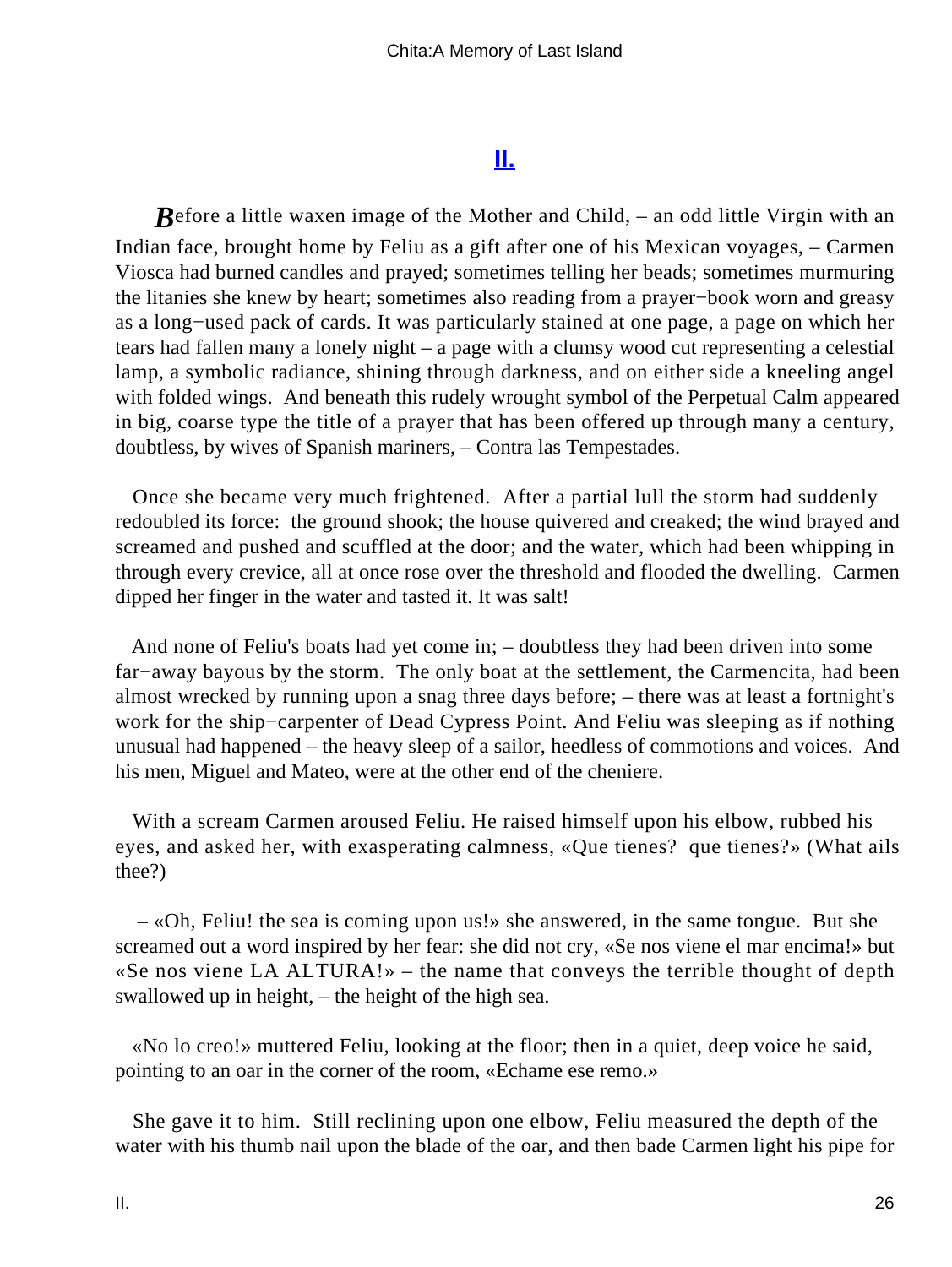him. His calmness reassured her. For half an hour more, undismayed by the clamoring of the wind or the calling of the sea, Feliu silently smoked his pipe and watched his oar. The water rose a little higher, and he made another mark; – then it climbed a little more, but not so rapidly; and he smiled at Carmen as he made a third mark. «Como creia!» he exclaimed, «no hay porque asustarse: el agua baja!» And as Carmen would have continued to pray, he rebuked her fears, and bade her try to obtain some rest:

 «Basta ya de plegarios, querida! – vete y duerme.» His tone, though kindly, was imperative; and Carmen, accustomed to obey him, laid herself down by his side, and soon, for very weariness, slept.

 It was a feverish sleep, nevertheless, shattered at brief intervals by terrible sounds, sounds magnified by her nervous condition – a sleep visited by dreams that mingled in a strange way with the impressions of the storm, and more than once made her heart stop, and start again at its own stopping. One of these fancies she never could forget – a dream about little Concha, – Conchita, her firstborn, who now slept far away in the old churchyard at Barcelona. She had tried to become resigned, – not to think. But the child would come back night after night, though the earth lay heavy upon her – night after night, through long distances of Time and Space. Oh! the fancied clinging of infant−lips! – the thrilling touch of little ghostly hands! – those phantom−caresses that torture mothers' hearts! ... Night after night, through many a month of pain. Then for a time the gentle presence ceased to haunt her, – seemed to have lain down to sleep forever under the high bright grass and yellow flowers. Why did it return, that night of all nights, to kiss her, to cling to her, to nestle in her arms?

 For in her dream she thought herself still kneeling before the waxen Image, while the terrors of the tempest were ever deepening about her, – raving of winds and booming of waters and a shaking of the land. And before her, even as she prayed her dream−prayer, the waxen Virgin became tall as a woman, and taller, – rising to the roof and smiling as she grew. Then Carmen would have cried out for fear, but that something smothered her voice, – paralyzed her tongue. And the Virgin silently stooped above her, and placed in her arms the Child, – the brown Child with the Indian face. And the Child whitened in her hands and changed, – seeming as it changed to send a sharp pain through her heart: an old pain linked somehow with memories of bright windy Spanish hills, and summer scent of olive groves, and all the luminous Past; – it looked into her face with the soft dark gaze, with the unforgotten smile of ... dead Conchita!

 And Carmen wished to thank; the smiling Virgin for that priceless bliss, and lifted up her eyes, but the sickness of ghostly fear returned upon her when she looked; for now the Mother seemed as a woman long dead, and the smile was the smile of fleshlessness, and the places of the eyes were voids and darknesses ... And the sea sent up so vast a roar that the dwelling rocked.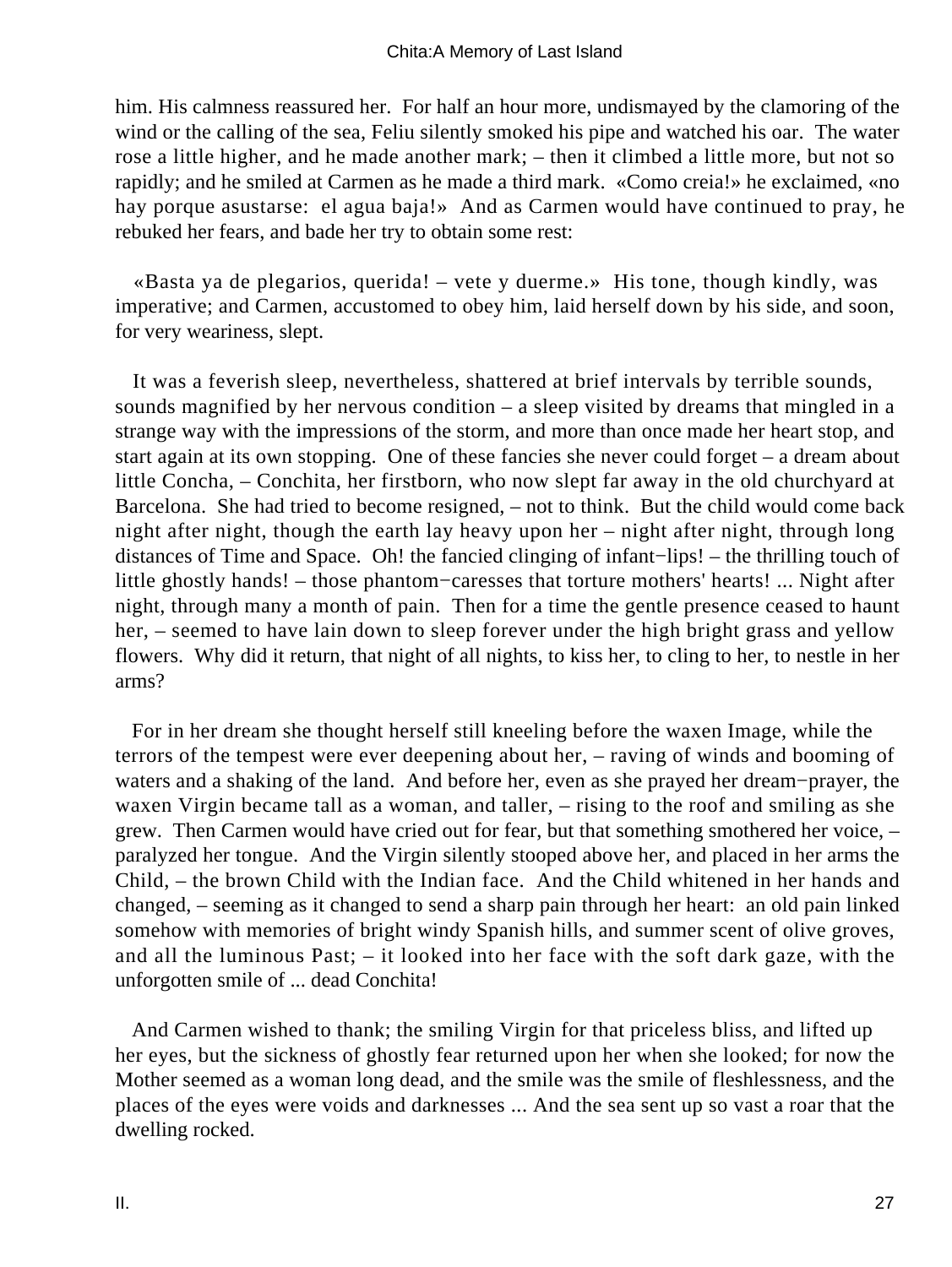Carmen started from sleep to find her heart throbbing so that the couch shook with it. Night was growing gray; the door had just been opened and slammed again. Through the rain−whipped panes she discerned the passing shape of Feliu, making for the beach – a broad and bearded silhouette, bending against the wind. Still the waxen Virgin smiled her Mexican smile, – but now she was only seven inches high; and her bead−glass eyes seemed to twinkle with kindliness while the flame of the last expiring taper struggled for life in the earthen socket at her feet.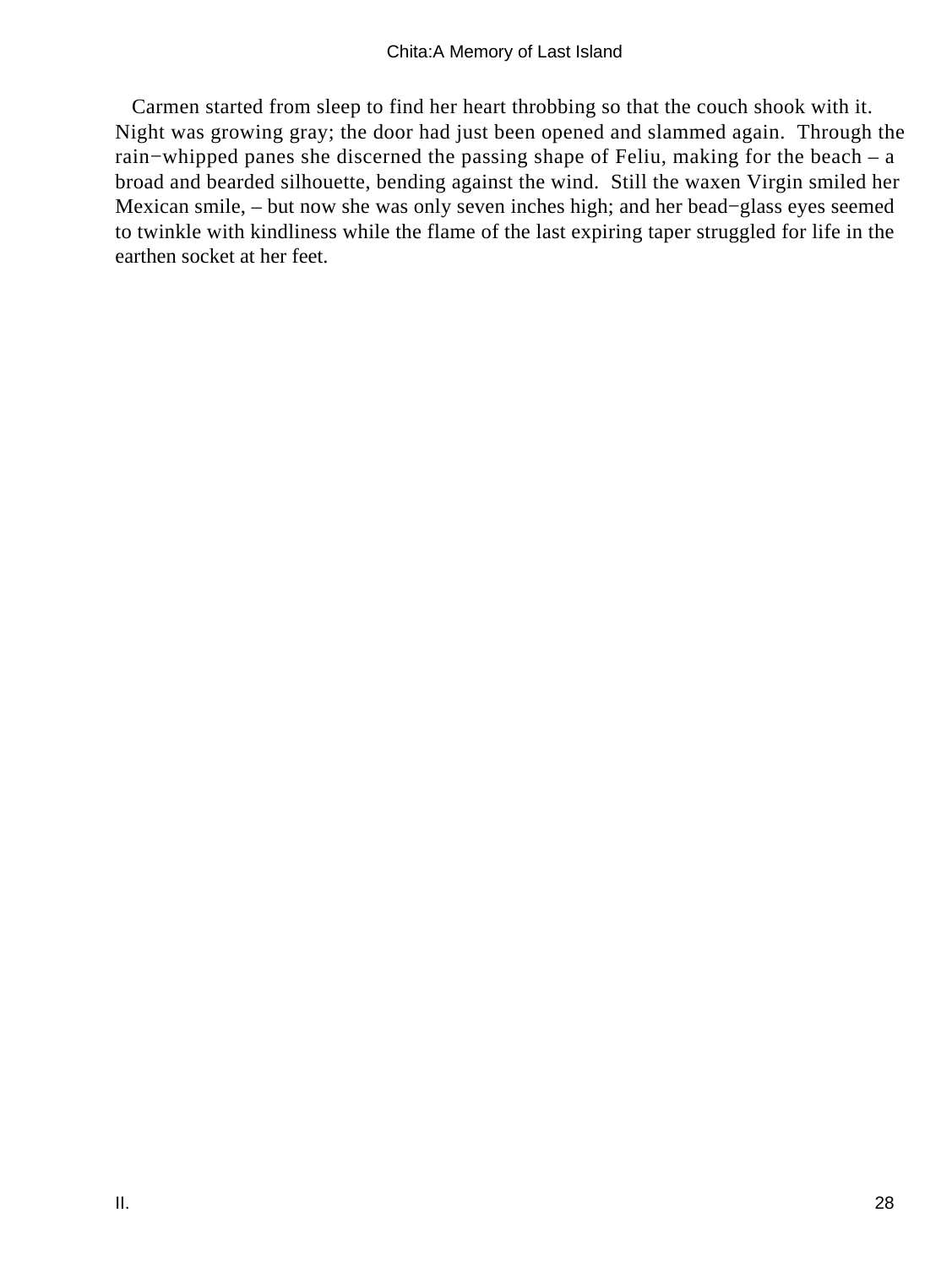## **[III.](#page-69-0)**

*R*ain and a blind sky and a bursting sea Feliu and his men, Miguel and Mateo, looked out upon the thundering and flashing of the monstrous tide. The wind had fallen, and the gray air was full of gulls. Behind the cheniere, back to the cloudy line of low woods many miles away, stretched a wash of lead−colored water, with a green point piercing it here and there – elbow−bushes or wild cane tall enough to keep their heads above the flood. But the inundation was visibly decreasing; – with the passing of each hour more and more green patches and points had been showing themselves: by degrees the course of the bayou had become defined – two parallel winding lines of dwarf−timber and bushy shrubs traversing the water toward the distant cypress−swamps. Before the cheniere all the shell−beach slope was piled with wreck – uptorn trees with the foliage still fresh upon them, splintered timbers of mysterious origin, and logs in multitude, scarred with gashes of the axe. Feliu and his comrades had saved wood enough to build a little town, – working up to their waists in the surf, with ropes, poles, and boat−hooks. The whole sea was full of flotsam. Voto a Cristo! – what a wrecking there must have been! And to think the Carmencita could not be taken out!

 They had seen other luggers making eastward during the morning – could recognize some by their sails, others by their gait, – exaggerated in their struggle with the pitching of the sea: the San Pablo, the Gasparina, the Enriqueta, the Agueda, the Constanza. Ugly water, yes! – but what a chance for wreckers! ... Some great ship must have gone to pieces; – scores of casks were rolling in the trough, – casks of wine. Perhaps it was the Manila, – perhaps the Nautilus!

 A dead cow floated near enough for Mateo to throw his rope over one horn; and they all helped to get it out. It was a milch cow of some expensive breed; and the owner's brand had been burned upon the horns: – a monographic combination of the letters A and P. Feliu said he knew that brand: Old−man Preaulx, of Belle−Isle, who kept a sort of dairy at Last Island during the summer season, used to mark all his cows that way. Strange!

 But, as they worked on, they began to see stranger things, – white dead faces and dead hands, which did not look like the hands or the faces of drowned sailors: the ebb was beginning to run strongly, and these were passing out with it on the other side of the mouth of the bayou; – perhaps they had been washed into the marsh during the night, when the great rush of the sea came. Then the three men left the water, and retired to higher ground to scan the furrowed Gulf; – their practiced eyes began to search the courses of the sea−currents, – keen as the gaze of birds that watch the wake of the plough. And soon the casks and the drift were forgotten; for it seemed to them that the tide was heavy with human dead – passing out, processionally, to the great open. Very far, where the huge pitching of the swells was diminished by distance into a mere fluttering of ripples, the water appeared as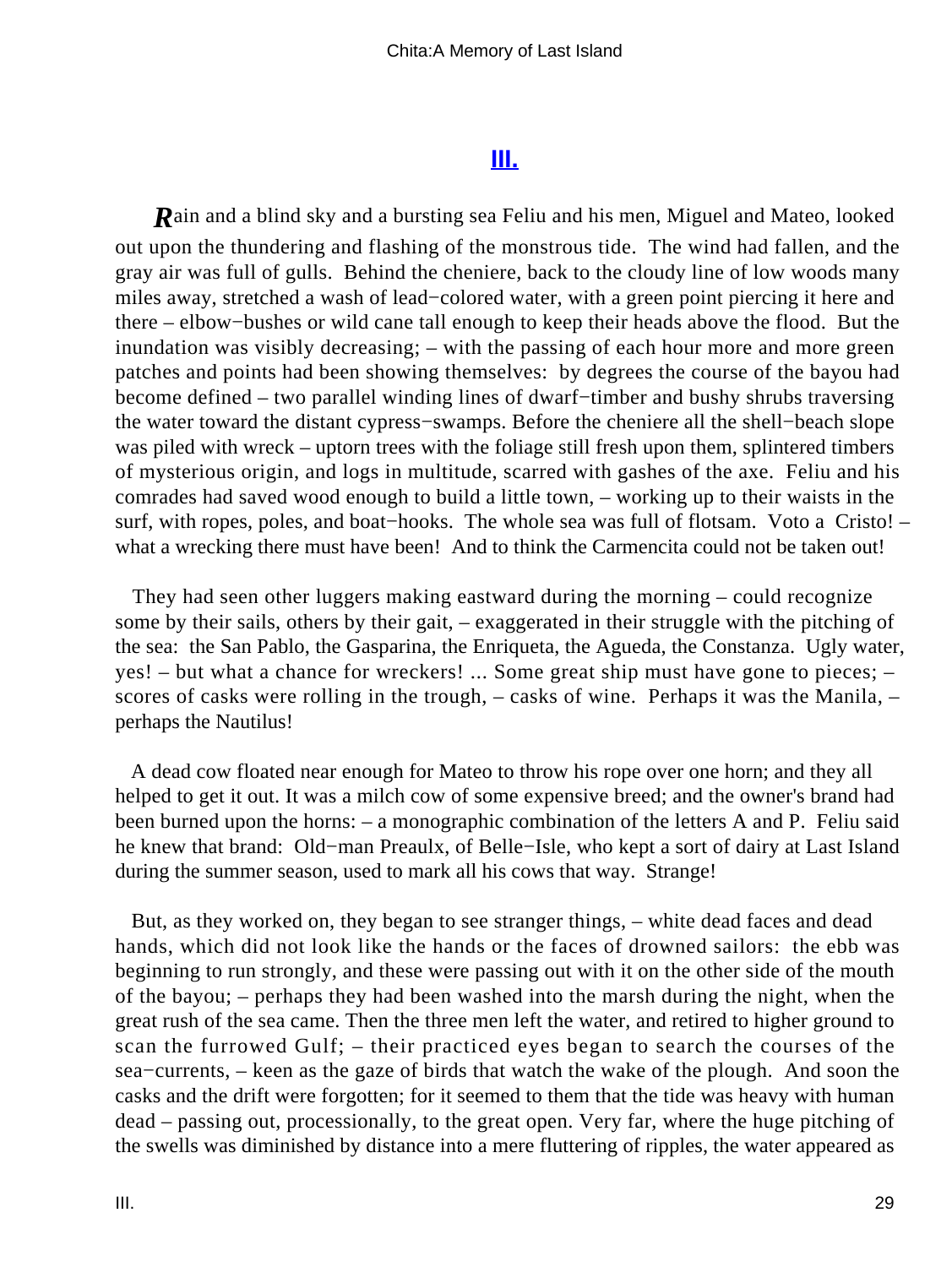if sprinkled with them; – they vanished and became visible again at irregular intervals, here and there – floating most thickly eastward! – tossing, swaying patches of white or pink or blue or black each with its tiny speck of flesh−color showing as the sea lifted or lowered the body. Nearer to shore there were few; but of these two were close enough to be almost recognizable: Miguel first discerned them. They were rising and falling where the water was deepest – well out in front of the mouth of the bayou, beyond the flooded sand−bars, and moving toward the shell−reef westward. They were drifting almost side by side. One was that of a negro, apparently well attired, and wearing a white apron; – the other seemed to be a young colored girl, clad in a blue dress; she was floating upon her face; they could observe that she had nearly straight hair, braided and tied with a red ribbon. These were evidently house−servants, – slaves. But from whence? Nothing could be learned until the luggers should return; and none of them was yet in sight. Still Feliu was not anxious as to the fate of his boats, manned by the best sailors of the coast. Rarely are these Louisiana fishermen lost in sudden storms; even when to other eyes the appearances are most pacific and the skies most splendidly blue, they divine some far−off danger, like the gulls; and like the gulls also, you see their light vessels fleeing landward. These men seem living barometers, exquisitely sensitive to all the invisible changes of atmospheric expansion and compression; they are not easily caught in those awful dead calms which suddenly paralyze the wings of a bark, and hold her helpless in their charmed circle, as in a nightmare, until the blackness overtakes her, and the long−sleeping sea leaps up foaming to devour her.

#### – «Carajo!»

 The word all at once bursts from Feliu's mouth, with that peculiar guttural snarl of the «r» betokening strong excitement, – while he points to something rocking in the ebb, beyond the foaming of the shell−reef, under a circling of gulls. More dead? Yes – but something too that lives and moves, like a quivering speck of gold; and Mateo also perceives it, a gleam of bright hair, – and Miguel likewise, after a moment's gazing. A living child; – a lifeless mother. Pobrecita! No boat within reach, and only a mighty surf−wrestler could hope to swim thither and return!

 But already, without a word, brown Feliu has stripped for the struggle; – another second, and he is shooting through the surf, head and hands tunnelling the foam hills.... One – two – three lines passed! – four! – that is where they first begin to crumble white from the summit, – five! – that he can ride fearlessly! ... Then swiftly, easily, he advances, with a long, powerful breast−stroke, – keeping his bearded head well up to watch for drift, – seeming to slide with a swing from swell to swell, – ascending, sinking, – alternately presenting breast or shoulder to the wave; always diminishing more and more to the eyes of Mateo and Miguel, – till he becomes a moving speck, occasionally hard to follow through the confusion of heaping waters ... You are not afraid of the sharks, Feliu! – no: they are afraid of you; right and left they slunk away from your coming that morning you swam for life in West−Indian waters, with your knife in your teeth, while the balls of the Cuban coast−guard were purring all around you. That day the swarming sea was warm, – warm like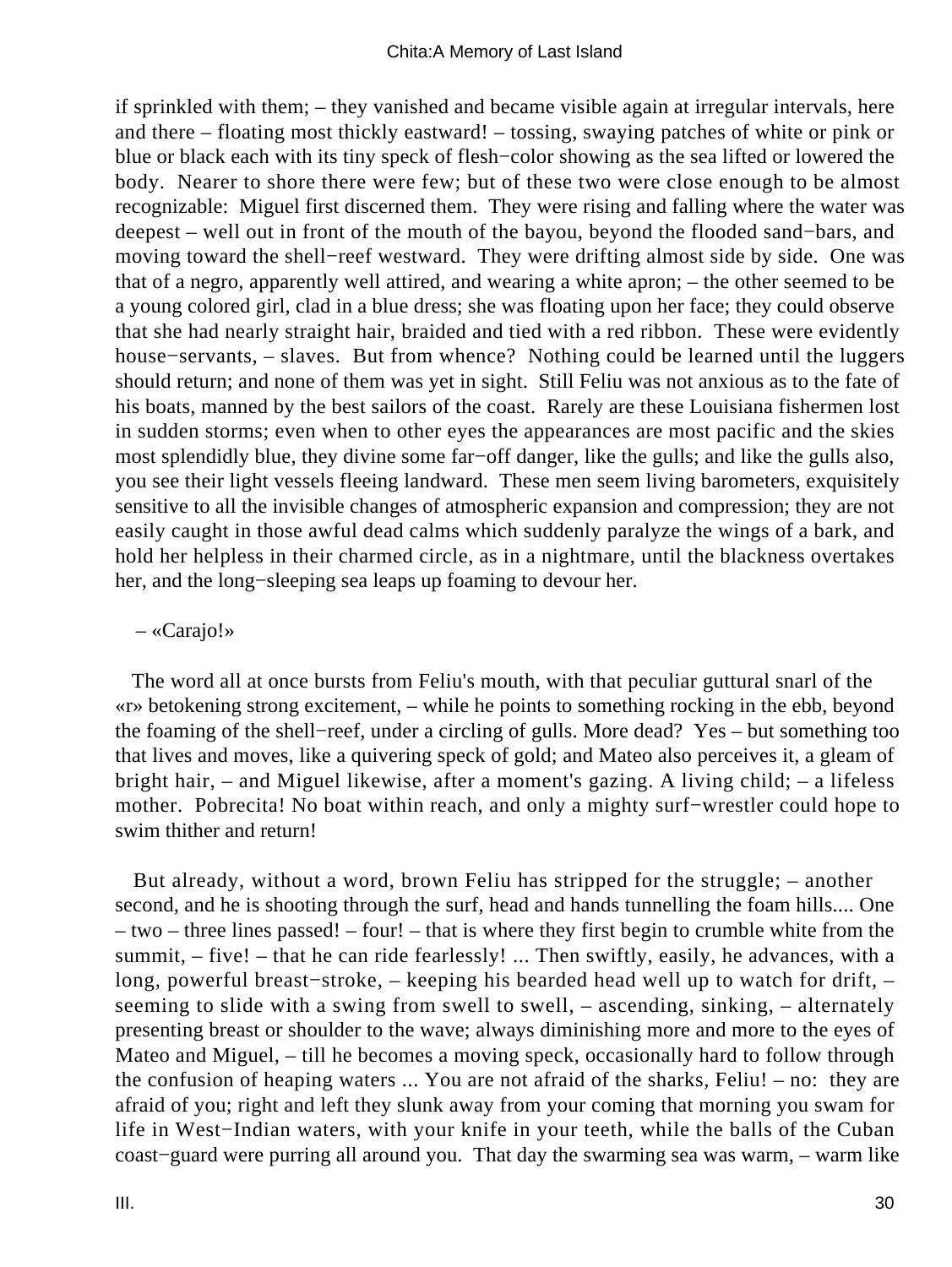soup – and clear, with an emerald flash in every ripple, – not opaque and clamorous like the Gulf today ... Miguel and his comrade are anxious. Ropes are unrolled and inter−knotted into a line. Miguel remains on the beach; but Mateo, bearing the end of the line, fights his way out, – swimming and wading by turns, to the further sandbar, where the water is shallow enough to stand in,  $-$  if you know how to jump when the breaker comes.

 But Feliu, nearing the flooded shell−bank, watches the white flashings, – knows when the time comes to keep flat and take a long, long breath. One heavy volleying of foam, – darkness and hissing as of a steam−burst; a vibrant lifting up; a rush into light, – and again the volleying and the seething darkness. Once more, – and the fight is won! He feels the upcoming chill of deeper water, – sees before him the green quaking of unbroken swells, – and far beyond him Mateo leaping on the bar, – and beside him, almost within arm's reach, a great billiard−table swaying, and a dead woman clinging there, and ... the child.

 A moment more, and Feliu has lifted himself beside the waifs ... How fast the dead woman clings, as if with the one power which is strong as death, – the desperate force of love! Not in vain; for the frail creature bound to the mother's corpse with a silken scarf has still the strength to cry out: – «Maman! maman!» But time is life now; and the tiny hands must be pulled away from the fair dead neck, and the scarf taken to bind the infant firmly to Feliu's broad shoulders, – quickly, roughly; for the ebb will not wait ...

 And now Feliu has a burden; but his style of swimming has totally changed; – he rises from the water like a Triton, and his powerful arms seem to spin in circles, like the spokes of a flying wheel. For now is the wrestle indeed! – after each passing swell comes a prodigious pulling from beneath, – the sea clutching for its prey.

 But the reef is gained, is passed; – the wild horses of the deep seem to know the swimmer who has learned to ride them so well. And still the brown arms spin in an ever−nearing mist of spray; and the outer sand−bar is not far off, – and there is shouting Mateo, leaping in the surf, swinging something about his head, as a vaquero swings his noose! ... Sough! splash! – it struggles in the trough beside Feliu, and the sinewy hand descends upon it. Tiene! – tira, Miguel! And their feet touch land again! ...

She is very cold, the child, and very still, with eyes closed.

– «Esta muerta, Feliu?» asks Mateo.

 – «No!» the panting swimmer makes answer, emerging, while the waves reach whitely up the sand as in pursuit,  $-\infty$ ; vive! respirated via!»

Behind him the deep lifts up its million hands, and thunders as in acclaim.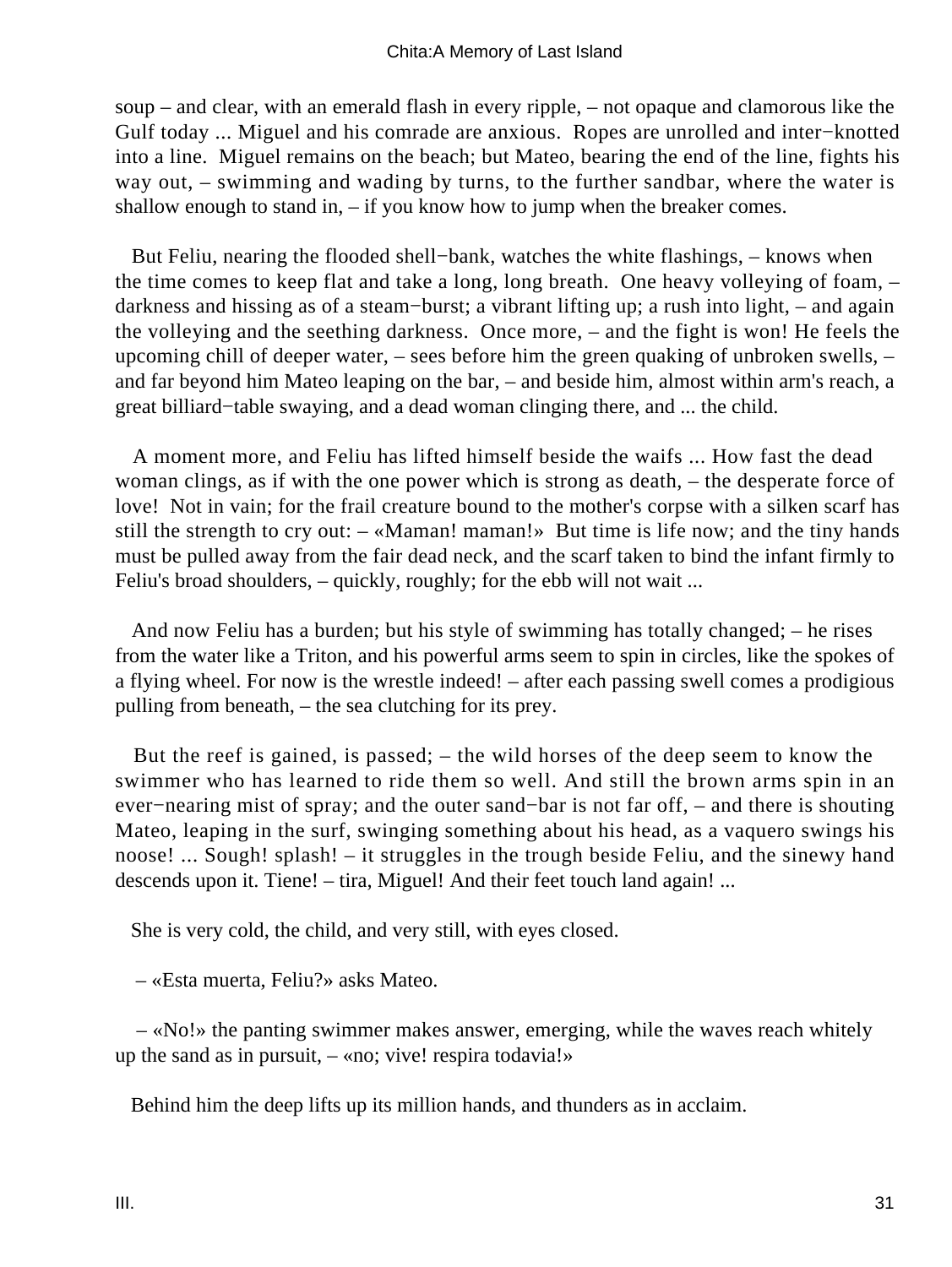## **[IV.](#page-69-0)**

 *– «M*adre de Dios! – mi sueno!» screamed Carmen, abandoning her preparations for the morning meal, as Feliu, nude, like a marine god, rushed in and held out to her a dripping and gasping baby−girl, – «Mother of God! my dream!» But there was no time then to tell of dreams; the child might die. In one instant Carmen's quick, deft hands had stripped the slender little body; and while Mateo and Feliu were finding dry clothing and stimulants, and Miguel telling how it all happened – quickly, passionately, with furious gesture, – the kind and vigorous woman exerted all her skill to revive the flickering life. Soon Feliu came to aid her, while his men set to work completing the interrupted preparation of the breakfast. Flannels were heated for the friction of the frail limbs; and brandy−and−water warmed, which Carmen administered by the spoonful, skilfully as any physician, – until, at last, the little creature opened her eyes and began to sob. Sobbing still, she was laid in Carmen's warm feather−bed, well swathed in woollen wrappings. The immediate danger, at least, was over; and Feliu smiled with pride and pleasure.

 Then Carmen first ventured to relate her dream; and his face became grave again. Husband and wife gazed a moment into each other's eyes, feeling together the same strange thrill – that mysterious faint creeping, as of a wind passing, which is the awe of the Unknowable. Then they looked at the child, lying there, pink checked with the flush of the blood returning; and such a sudden tenderness touched them as they had known long years before, while together bending above the slumbering loveliness of lost Conchita.

 – «Que ojos!» murmured Feliu, as he turned away, – feigning hunger ... (He was not hungry; but his sight had grown a little dim, as with a mist.) Que ojos! They were singular eyes, large, dark, and wonderfully fringed. The child's hair was yellow – it was the flash of it that had saved her; yet her eyes and brows were beautifully black. She was comely, but with such a curious, delicate comeliness – totally unlike the robust beauty of Concha ... At intervals she would moan a little between her sobs; and at last cried out, with a thin, shrill cry: «Maman! – oh! maman!» Then Carmen lifted her from the bed to her lap, and caressed her, and rocked her gently to and fro, as she had done many a night for Concha,  $$ murmuring, – «Yo sere tu madre, angel mio, dulzura mia; – sere tu madrecita, palomita mia!» (I will be thy mother, my angel, my sweet; – I will be thy little mother, my doveling.) And the long silk fringes of the child's eyes overlapped, shadowed her little cheeks; and she slept – just as Conchita had slept long ago, – with her head on Carmen's bosom.

 Feliu re−appeared at the inner door: at a sign, he approached cautiously, without noise, and looked.

– «She can talk,» whispered Carmen in Spanish: «she called her mother» – ha llamado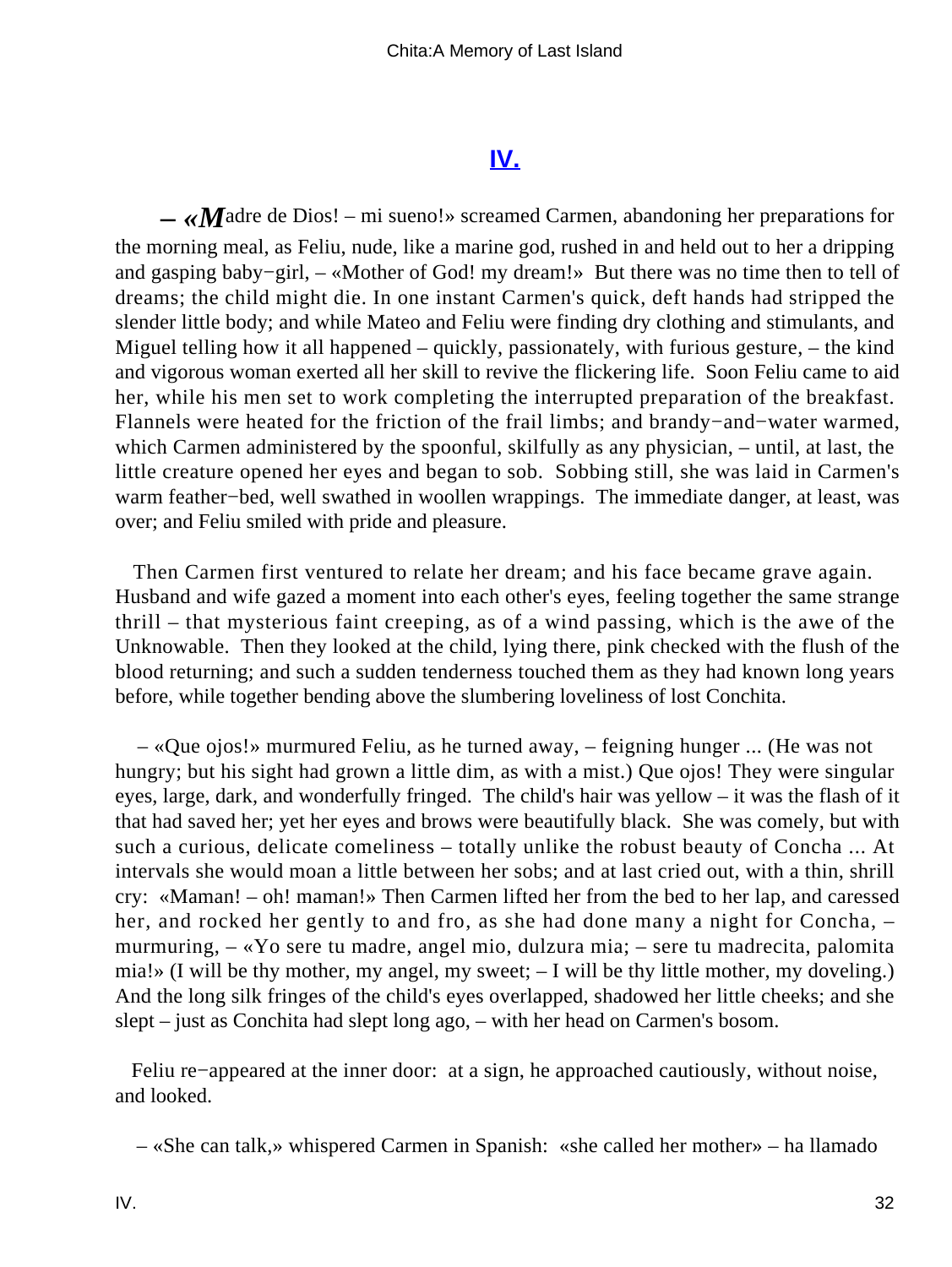a su madre.

 – «Y Dios tambien la ha llamado,» responded Feliu, with rude pathos; – «And God also called her.»

– «But the Virgin sent us the child, Feliu, – sent us the child for Concha's sake.»

 He did not answer at once; he seemed to be thinking very deeply; – Carmen anxiously scanned his impassive face.

 – «Who knows?» he answered, at last; – «who knows? Perhaps she has ceased to belong to any one else.»

 One after another, Feliu's luggers fluttered in, – bearing with them news of the immense calamity. And all the fishermen, in turn, looked at the child. Not one had ever seen her before.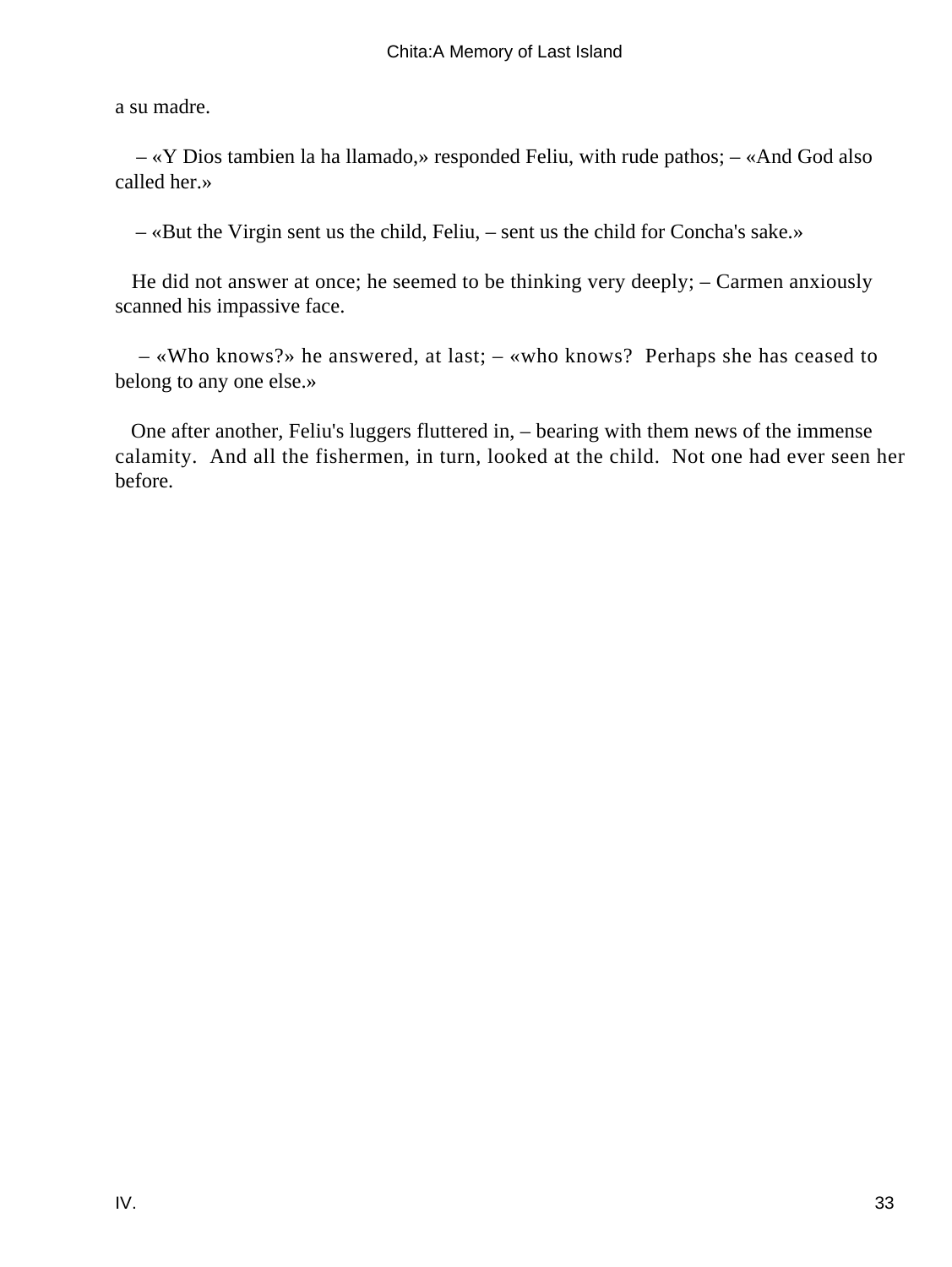## **[V.](#page-69-0)**

**T**en days later, a lugger full of armed men entered the bayou, and moored at Viosca's wharf. The visitors were, for the most part, country gentlemen, – residents of Franklin and neighboring towns, or planters from the Teche country, – forming one of the numerous expeditions organized for the purpose of finding the bodies of relatives or friends lost in the great hurricane, and of punishing the robbers of the dead. They had searched numberless nooks of the coast, had given sepulture to many corpses, had recovered a large amount of jewelry, and – as Feliu afterward learned, – had summarily tried and executed several of the most abandoned class of wreckers found with ill−gotten valuables in their possession, and convicted of having mutilated the drowned. But they came to Viosca's landing only to obtain information; – he was too well known and liked to be a subject for suspicion; and, moreover, he had one good friend in the crowd, – Captain Harris of New Orleans, a veteran steamboat man and a market contractor, to whom he had disposed of many a cargo of fresh pompano, sheep's−head, and Spanish−mackerel ... Harris was the first to step to land; – some ten of the party followed him. Nearly all had lost some relative or friend in the great catastrophe; – the gathering was serious, silent, – almost grim, – which formed about Feliu.

 Mateo, who had come to the country while a boy, spoke English better than the rest of the cheniere people; – he acted as interpreter whenever Feliu found any difficulty in comprehending or answering questions; and he told them of the child rescued that wild morning, and of Feliu's swim. His recital evoked a murmur of interest and excitement, followed by a confusion of questions. Well, they could see for themselves, Feliu said; but he hoped they would have a little patience; – the child was still weak; – it might be dangerous to startle her. «We'll arrange it just as you like, » responded the captain; – «go ahead, Feliu!» ...

 All proceeded to the house, under the great trees; Feliu and Captain Harris leading the way. It was sultry and bright; – even the sea−breeze was warm; there were pleasant odors in the shade, and a soporific murmur made of leaf−speech and the hum of gnats. Only the captain entered the house with Feliu; the rest remained without – some taking seats on a rude plank bench under the oaks – others flinging themselves down upon the weeds – a few stood still, leaning upon their rifles. Then Carmen came out to them with gourds and a bucket of fresh water, which all were glad to drink.

 They waited many minutes. Perhaps it was the cool peace of the place that made them all feel how hot and tired they were: conversation flagged; and the general languor finally betrayed itself in a silence so absolute that every leaf−whisper seemed to become separately audible.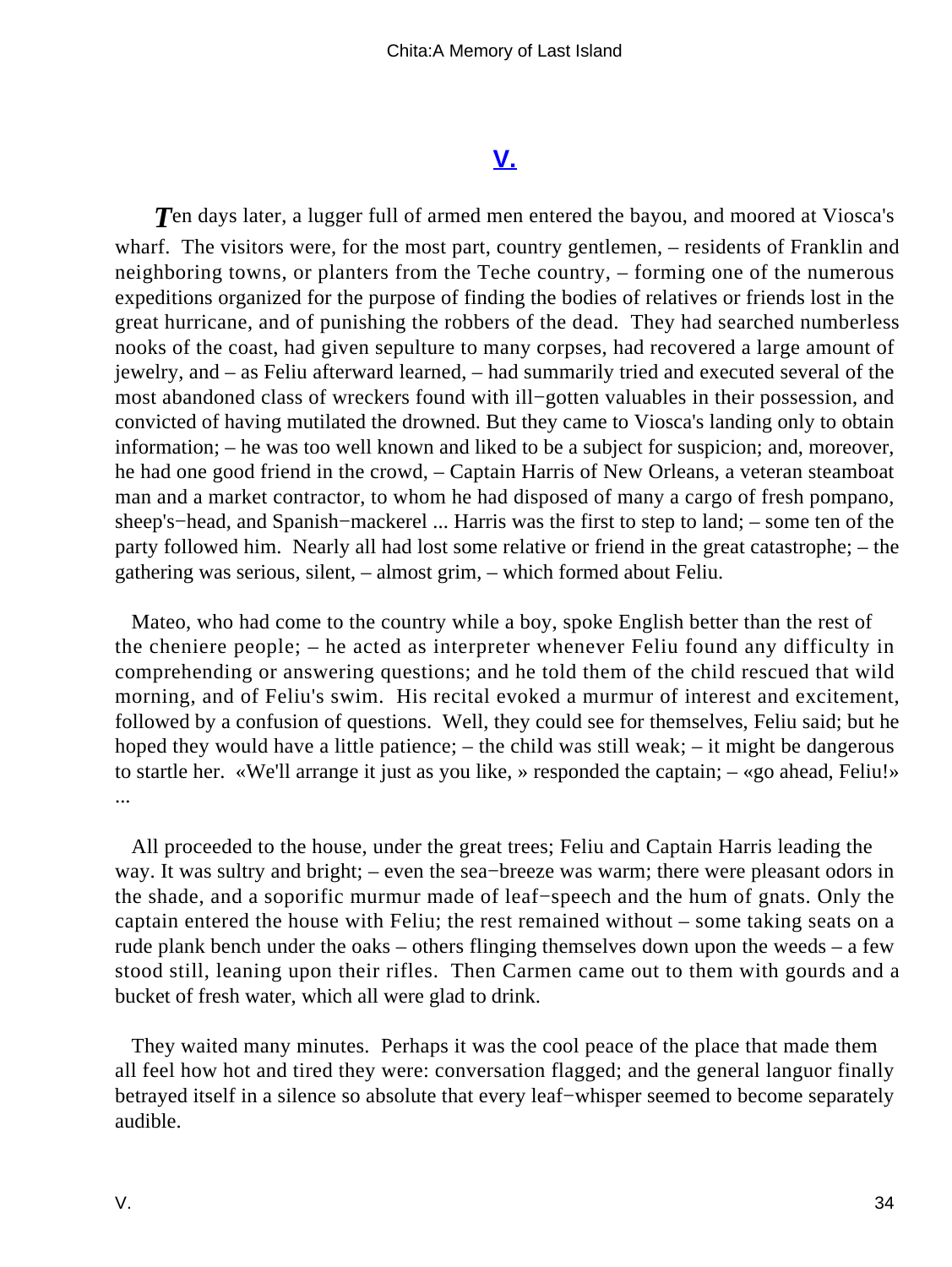It was broken at last by the guttural voice of the old captain emerging from the cottage, leading the child by the hand, and followed by Carmen and Feliu. All who had been resting rose up and looked at the child.

 Standing in a lighted space, with one tiny hand enveloped by the captain's great brown fist, she looked so lovely that a general exclamation of surprise went up. Her bright hair, loose and steeped in the sun−flame, illuminated her like a halo; and her large dark eyes, gentle and melancholy as a deer's, watched the strange faces before her with shy curiosity. She wore the same dress in which Feliu had found her  $-$  a soft white fabric of muslin, with trimmings of ribbon that had once been blue; and the now discolored silken scarf, which had twice done her such brave service, was thrown over her shoulders. Carmen had washed and repaired the dress very creditably; but the tiny slim feet were bare, – the brine−soaked shoes she wore that fearful night had fallen into shreds at the first attempt to remove them.

 – «Gentlemen, » said Captain Harris, – «we can find no clew to the identity of this child. There is no mark upon her clothing; and she wore nothing in the shape of jewelry – except this string of coral beads. We are nearly all Americans here; and she does not speak any English ... Does any one here know anything about her?»

 Carmen felt a great sinking at her heart: was her new−found darling to be taken so soon from her? But no answer came to the captain's query. No one of the expedition had ever seen that child before. The coral beads were passed from hand to hand; the scarf was minutely scrutinized without avail. Somebody asked if the child could not talk German or Italian.

 – «Italiano? No!» said Feliu, shaking his head.... One of his luggermen, Gioachino Sparicio, who, though a Sicilian, could speak several Italian idioms besides his own, had already essayed.

 – «She speaks something or other,» answered the captain – «but no English. I couldn't make her understand me; and Feliu, who talks nearly all the infernal languages spoken down this way, says he can't make her understand him. Suppose some of you who know French talk to her a bit ... Laroussel, why don't you try?»

 The young man addressed did not at first seem to notice the captain's suggestion. He was a tall, lithe fellow, with a dark, positive face: he had never removed his black gaze from the child since the moment of her appearance. Her eyes, too, seemed to be all for him – to return his scrutiny with a sort of vague pleasure, a half savage confidence ... Was it the first embryonic feeling of race−affinity quickening in the little brain? – some intuitive, inexplicable sense of kindred? She shrank from Doctor Hecker, who addressed her in German, shook her head at Lawyer Solari, who tried to make her answer in Italian; and her look always went back plaintively to the dark, sinister face of Laroussel, – Laroussel who had calmly taken a human life, a wicked human life, only the evening before.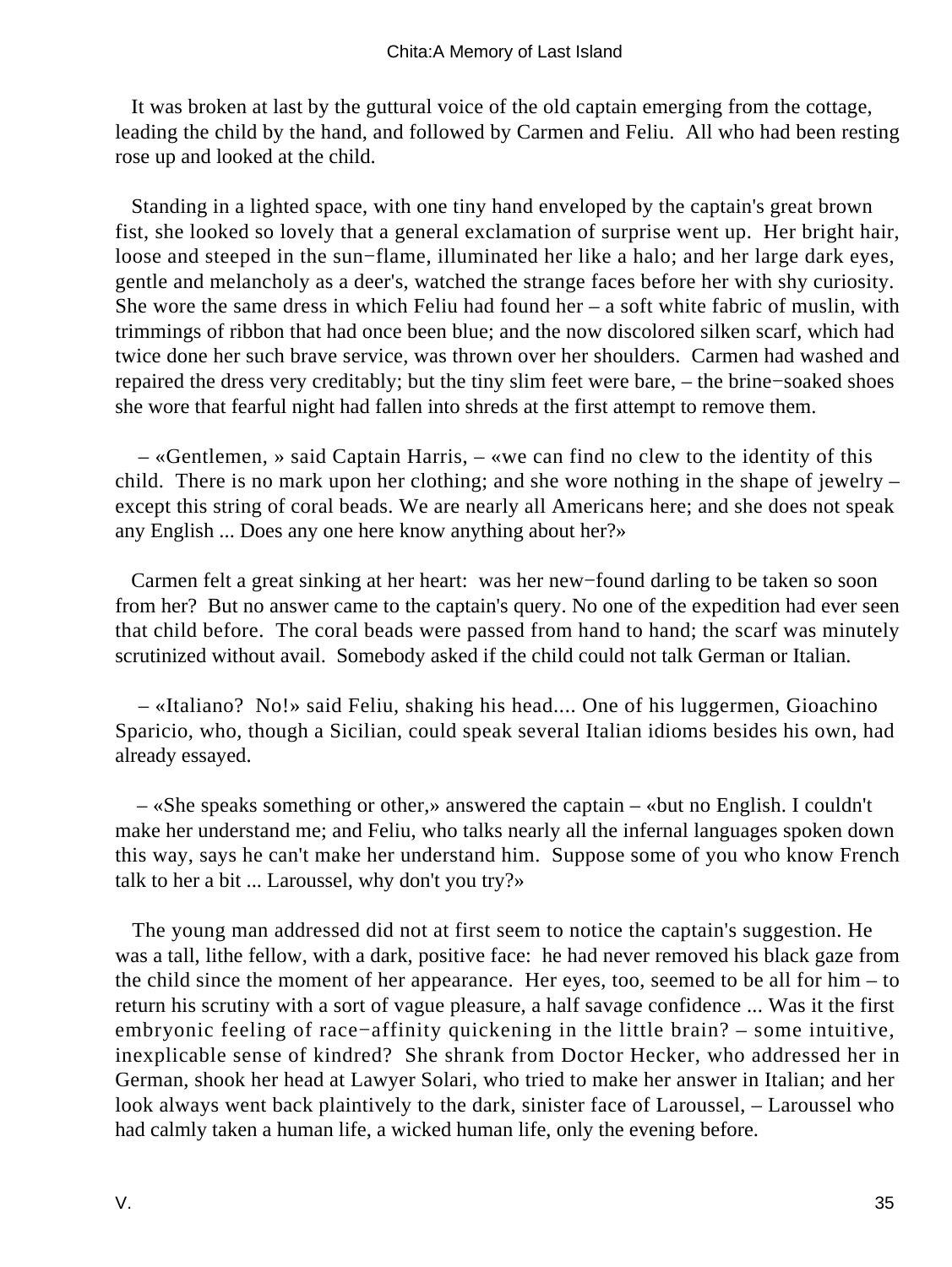– «Laroussel, you're the only Creole in this crowd,» said the captain; «talk to her! Talk gumbo to her! ... I've no doubt this child knows German very well, and Italian too,» – he added, maliciously – «but not in the way you gentlemen pronounce it!»

 Laroussel handed his rifle to a friend, crouched down before the little girl, and looked into her face, and smiled. Her great sweet orbs shone into his one moment, seriously, as if searching; and then ... she returned his smile. It seemed to touch something latent within the man, something rare; for his whole expression changed; and there was a caress in his look and voice none of the men could have believed possible – as he exclaimed: –

– «Fais moin bo, piti.»

She pouted up her pretty lips and kissed his black moustache.

He spoke to her again: –

– «Dis moin to nom, piti; – dis moin to nom, chere.»

Then, for the first time, she spoke, answering in her argent treble:

– «Zouzoune.»

All held their breath. Captain Harris lifted his finger to his lips to command silence.

– «Zouzoune? Zouzoune qui, chere?»

– «Zouzoune, a c'est moin, Lili!»

- «C'est pas tout to nom, Lili; dis moin, chere, to laut nom.»
- «Mo pas connin laut nom. »
- «Comment ye te pele to maman, piti?»
- «Maman, Maman 'Dele.»
- «Et comment ye te pele to papa, chere?»
- «Papa Zulien.»
- «Bon! Et comment to maman te pele to papa? dis ca a moin, chere?»

The child looked down, put a finger in her mouth, thought a moment, and replied: –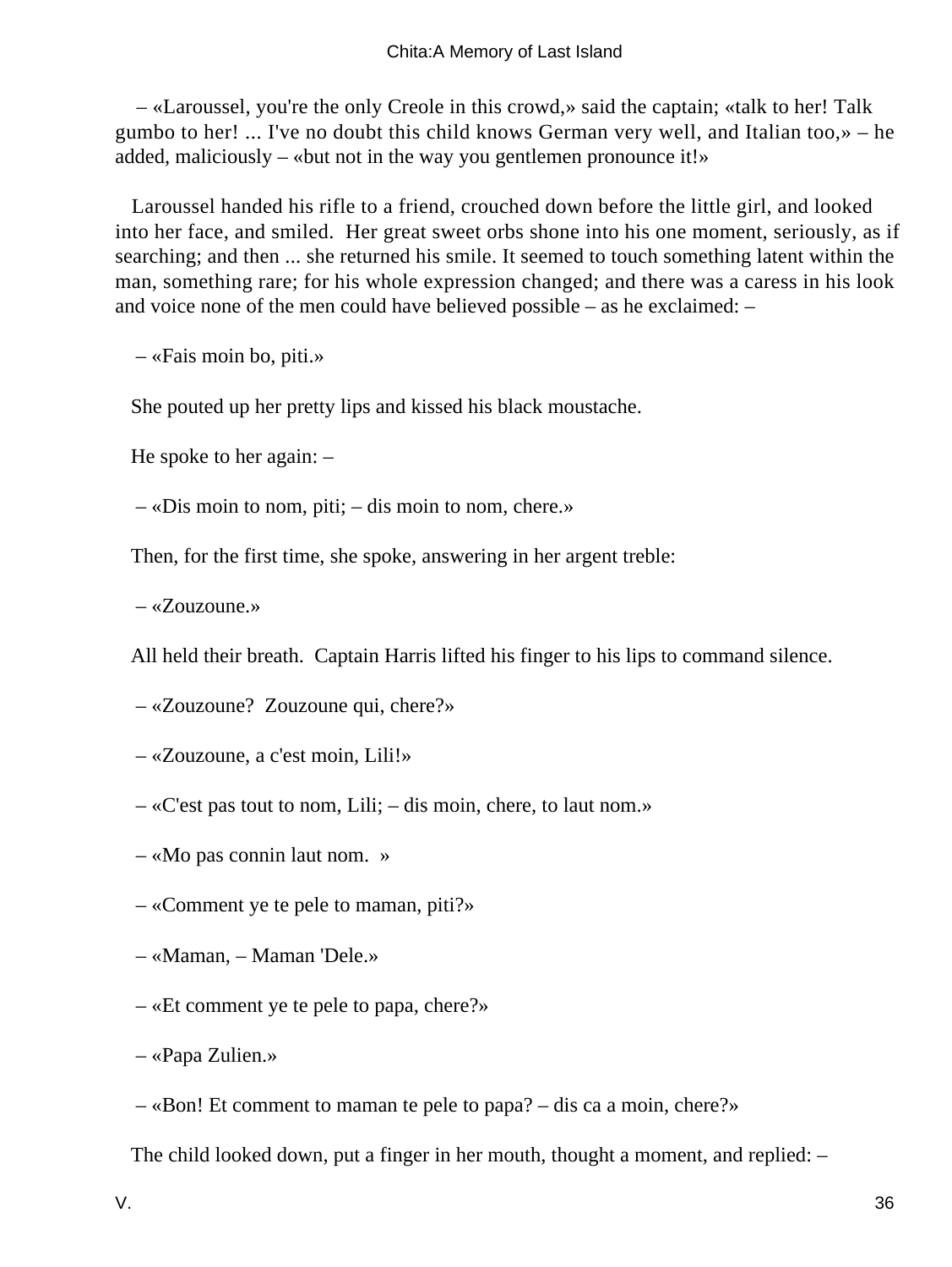– «Li pele li, 'Cheri'; li pele li, 'Papoute.'»

– «Aie, aie! – c'est tout, ca? – to maman te jamain pele li daut' chose?»

– «Mo pas connin, moin.»

 She began to play with some trinkets attached to his watch chain; – a very small gold compass especially impressed her fancy by the trembling and flashing of its tiny needle, and she murmured, coaxingly: –

– «Mo oule ca! Donnin ca a moin.»

He took all possible advantage of the situation, and replied at once: –

– «Oui! mo va donnin toi ca si to di moin to laut nom.»

 The splendid bribe evidently impressed her greatly; for tears rose to the brown eyes as she answered:

– «Mo pas capab di' ca; – mo pas capab di' laut nom ... Mo oule; mo pas capab!»

 Laroussel explained. The child's name was Lili, – perhaps a contraction of Eulalie; and her pet Creole name Zouzoune. He thought she must be the daughter of wealthy people; but she could not, for some reason or other, tell her family name. Perhaps she could not pronounce it well, and was afraid of being laughed at: some of the old French names were very hard for Creole children to pronounce, so long as the little ones were indulged in the habit of talking the patois; and after a certain age their mispronunciations would be made fun of in order to accustom them to abandon the idiom of the slave−nurses, and to speak only French. Perhaps, again, she was really unable to recall the name: certain memories might have been blurred in the delicate brain by the shock of that terrible night. She said her mother's name was Adele, and her father's Julien; but these were very common names in Louisiana, – and could afford scarcely any better clew than the innocent statement that her mother used to address her father as «dear» (Cheri), – or with the Creole diminutive «little papa» (Papoute). Then Laroussel tried to reach a clew in other ways, without success. He asked her about where she lived, – what the place was like; and she told him about fig−trees in a court, and galleries, and banquettes, and spoke of a faubou', – without being able to name any street. He asked her what her father used to do, and was assured that he did everything – that there was nothing he could not do. Divine absurdity of childish faith! – infinite artlessness of childish love! ... Probably the little girl's parents had been residents of New Orleans – dwellers of the old colonial quarter, – the faubourg, the faubou'.

 – «Well, gentlemen,» said Captain Harris, as Laroussel abandoned his cross−examination in despair, – «all we can do now is to make inquiries. I suppose we'd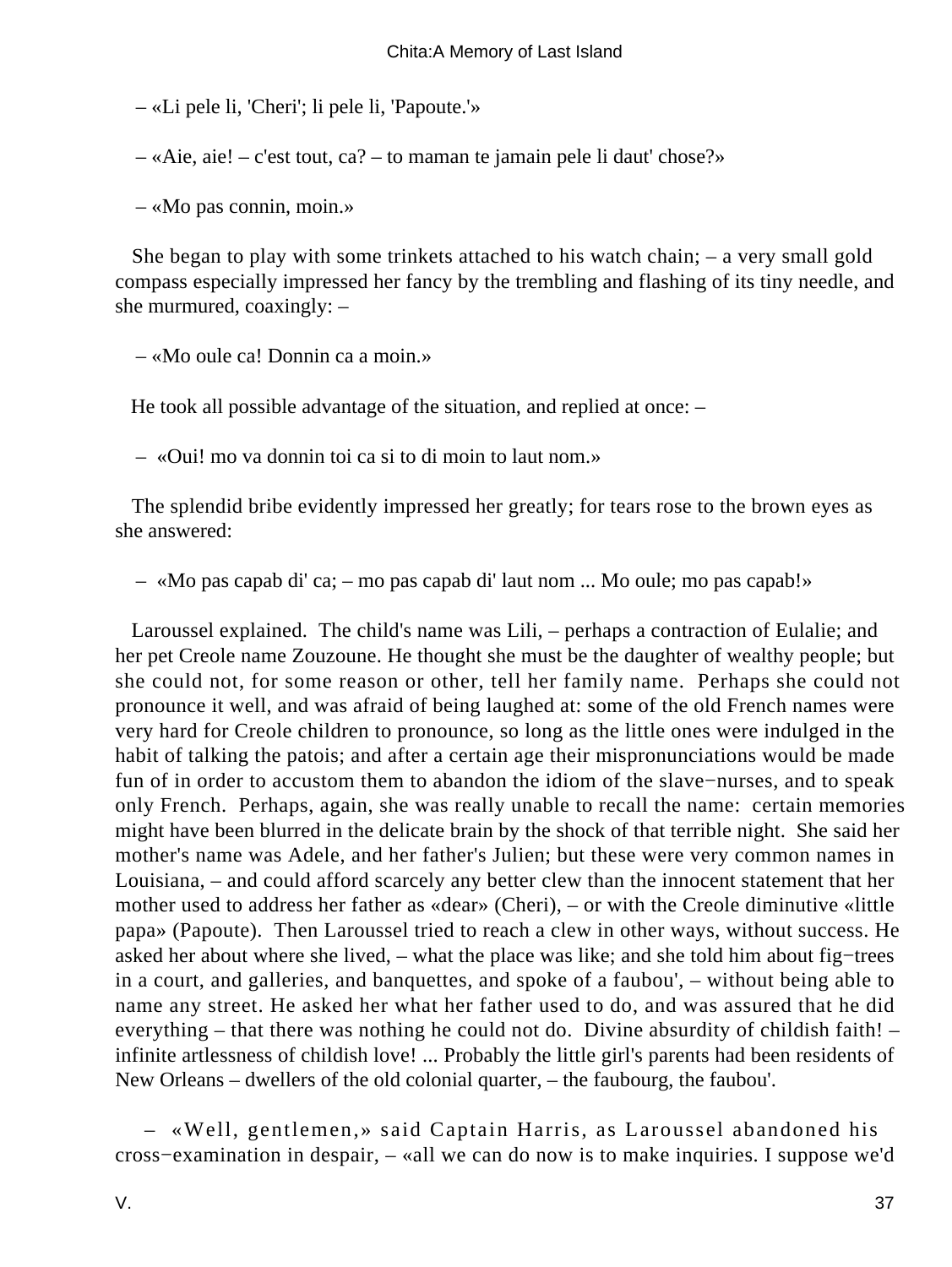better leave the child here. She is very weak yet, and in no condition to be taken to the city, right in the middle of the hot season; and nobody could care for her any better than she's being cared for here. Then, again, seems to me that as Feliu saved her life, – and that at the risk of his own, – he's got the prior claim, anyhow; and his wife is just crazy about the child – wants to adopt her. If we can find her relatives so much the better; but I say, gentlemen, let them come right here to Feliu, themselves, and thank him as he ought to be thanked, by God! That's just what I think about it.»

 Carmen understood the little speech; – all the Spanish charm of her youth had faded out years before; but in the one swift look of gratitude she turned upon the captain, it seemed to blossom again; – for that quick moment, she was beautiful.

 «The captain is quite right,» observed Dr. Hecker: «it would be very dangerous to take the child away just now. »There was no dissent.

 – «All correct, boys?» asked the captain ... «Well, we've got to be going. By−by, Zouzoune!»

But Zouzoune burst into tears. Laroussel was going too!

 – «Give her the thing, Laroussel! she gave you a kiss, anyhow – more than she'd do for me,» cried the captain.

 Laroussel turned, detached the little compass from his watch chain, and gave it to her. She held up her pretty face for his farewell kiss ...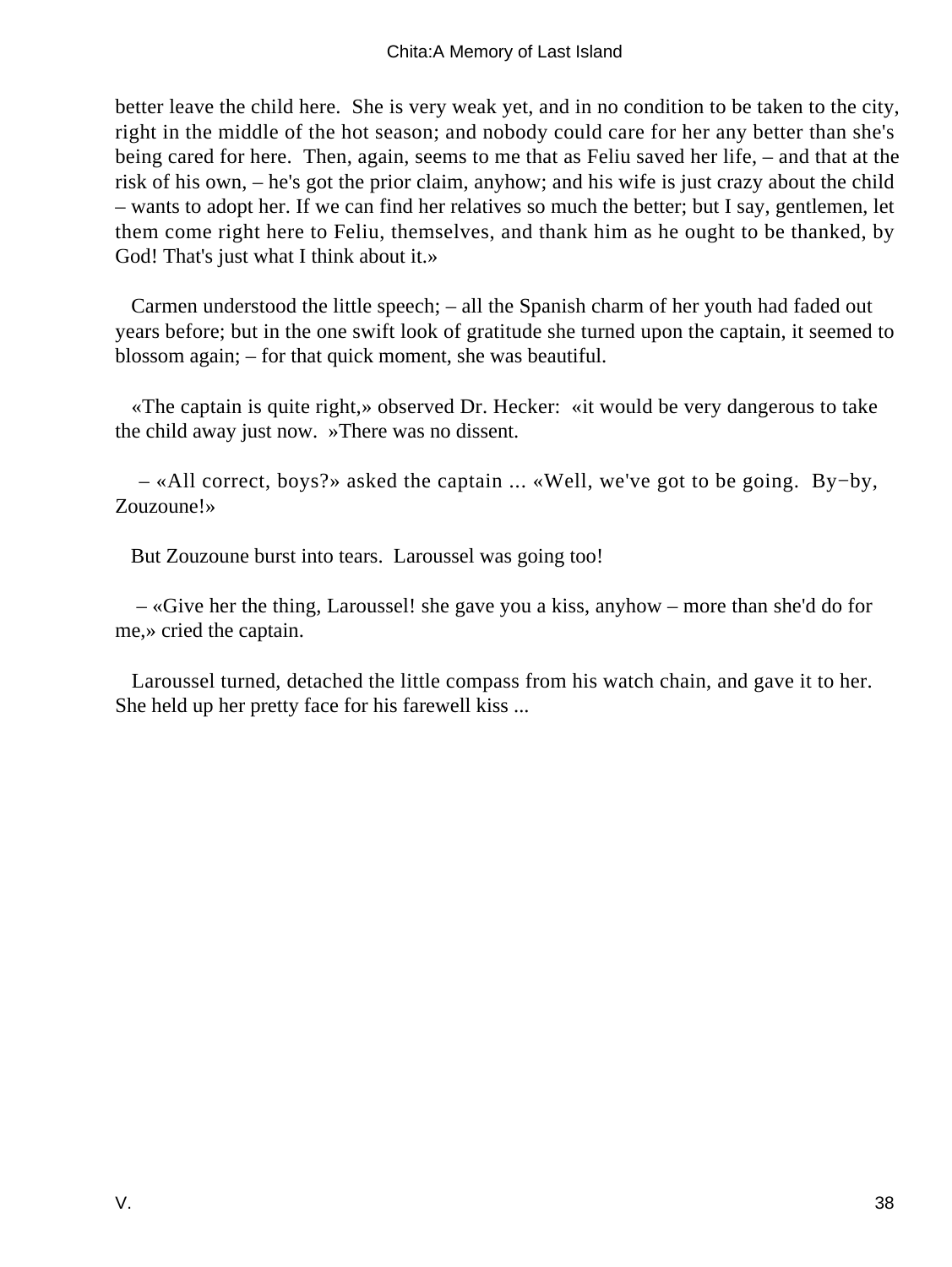#### **[VI.](#page-69-0)**

<span id="page-39-0"></span>*But* it seemed fated that Feliu's waif should never be identified; – diligent inquiry and printed announcements alike proved fruitless. Sea and sand had either hidden or effaced all the records of the little world they had engulfed: the annihilation of whole families, the extinction of races, had, in more than one instance, rendered vain all efforts to recognize the dead. It required the subtle perception of long intimacy to name remains tumefied and discolored by corruption and exposure, mangled and gnawed by fishes, by reptiles, and by birds; – it demanded the great courage of love to look upon the eyeless faces found sweltering in the blackness of cypress–shadows, under the low palmettoes of the swamps, – where gorged buzzards started from sleep, or cottonmouths uncoiled, hissing, at the coming of the searchers. And sometimes all who had loved the lost were themselves among the missing. The full roll call of names could never be made out; extraordinary mistakes were committed. Men whom the world deemed dead and buried came back, like ghosts, – to read their own epitaphs.

 ... Almost at the same hour that Laroussel was questioning the child in Creole patois, another expedition, searching for bodies along the coast, discovered on the beach of a low islet famed as a haunt of pelicans, the corpse of a child. Some locks of bright hair still adhering to the skull, a string of red beads, a white muslin dress, a handkerchief broidered with the initials «A.L.B.,» – were secured as clews; and the little body was interred where it had been found.

 And, several days before, Captain Hotard, of the relief−boat Estelle Brousseaux, had found, drifting in the open Gulf (latitude 26 degrees 43 minutes; longitude 88 degrees 17 minutes), – the corpse of a fair−haired woman, clinging to a table. The body was disfigured beyond recognition: even the slender bones of the hands had been stripped by the nibs of the sea−birds−except one finger, the third of the left, which seemed to have been protected by a ring of gold, as by a charm. Graven within the plain yellow circlet was a date, – «JUILLET – 1851» ; and the names, – «ADELE + JULIEN,» – separated by a cross. The Estelle carried coffins that day: most of them were already full; but there was one for Adele.

Who was she? – who was her Julien? ... When the Estelle and many other vessels had discharged their ghastly cargoes; – when the bereaved of the land had assembled as hastily as they might for the du y of identification; – when memories were strained almost to madness in research of names, dates, incidents – for the evocation of dead words, resurrection of vanished days, recollection of dear promises, – then, in the confusion, it was believed and declared that the little corpse found on the pelican island was the daughter of the wearer of the wedding ring: Adele La Brierre, nee Florane, wife of Dr. Julien La Brierre, of New Orleans, who was numbered among the missing.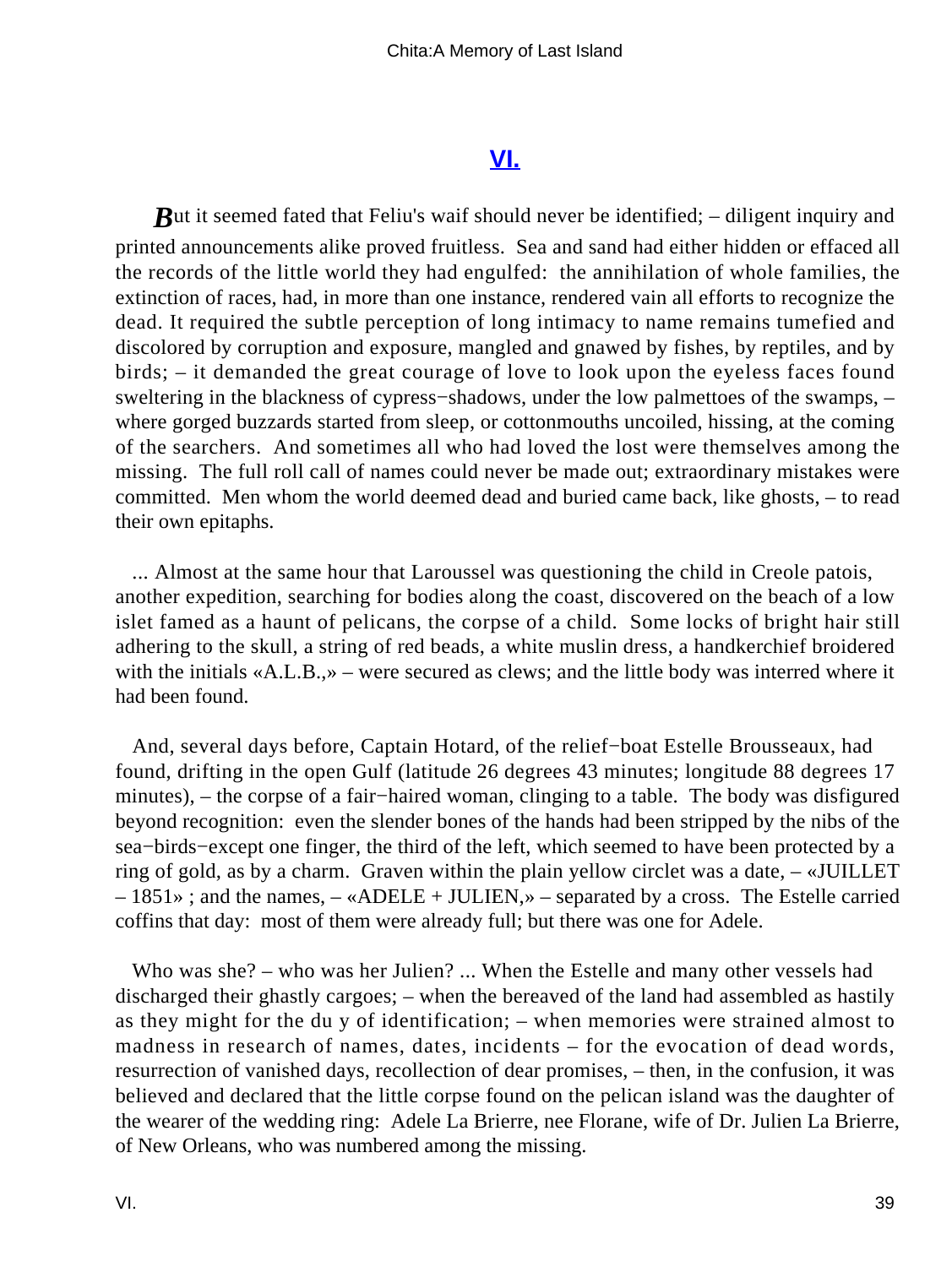And they brought dead Adele back, – up shadowy river windings, over linked brightnesses of lake and lakelet, through many a green glimmering bayou, – to the Creole city, and laid her to rest somewhere in the old Saint−Louis Cemetery. And upon the tablet recording her name were also graven the words –

.....................

Aussi a la memoire de son mari;

**Julien Raymond la brierre,** ne a la paroisse St. Landry, le 29 Mai; **Mdcccxxviii;** et de leur fille, **Eulalie,** agee de 4 as et 5 mois, – Qui tous perirent dans la grande tempete qui balaya L'Ile Derniere, le 10 Aout, **Mdccclvi** ..... + ..... Priez pour eux!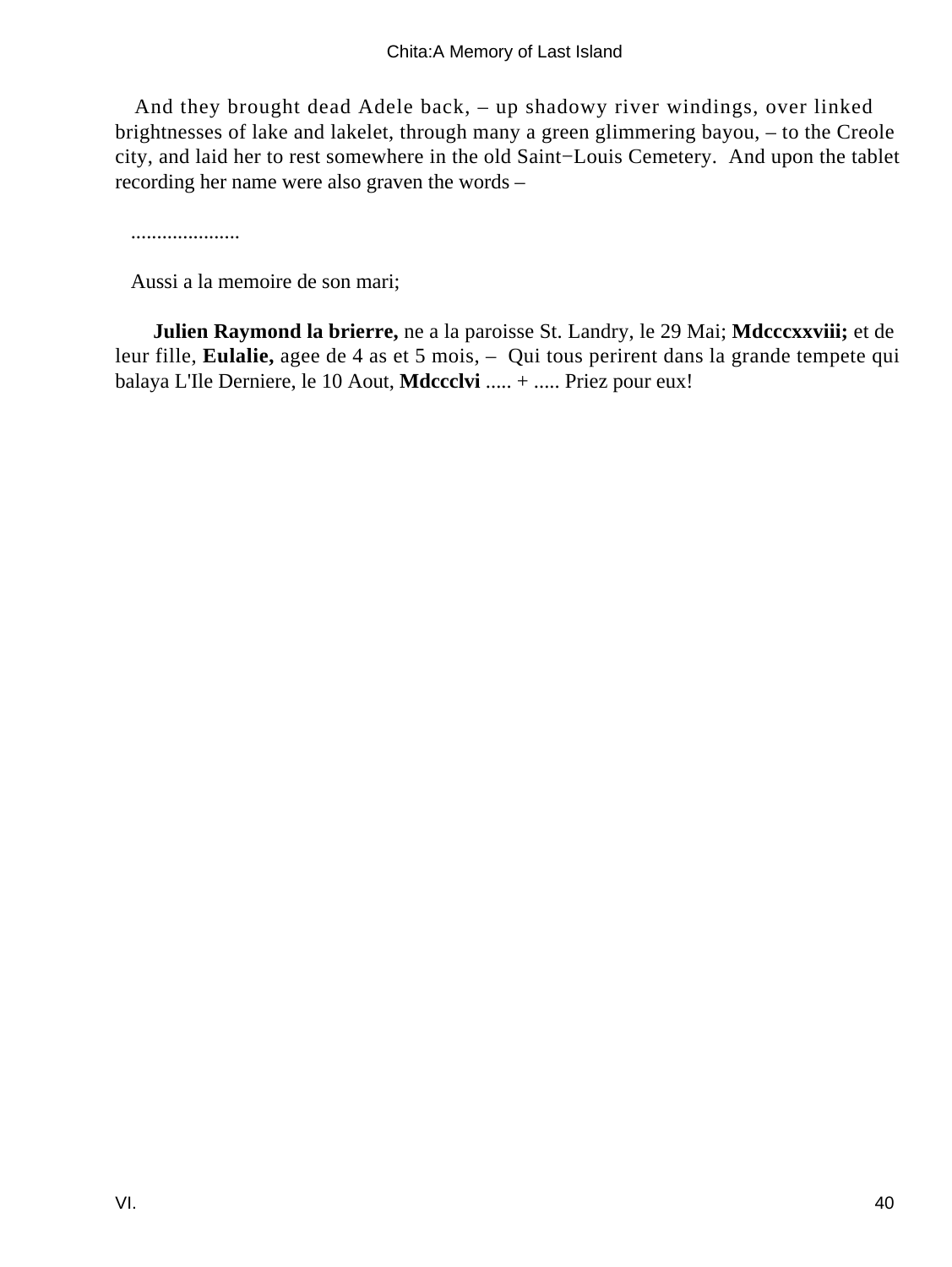#### **[VII.](#page-69-0)**

<span id="page-41-0"></span>**Y**et six months afterward the face of Julien La Brierre was seen again upon the streets of New Orleans. Men started at the sight of him, as at a spectre standing in the sun. And nevertheless the apparition cast a shadow. People paused, approached, half extended a hand through old habit, suddenly checked themselves and passed on, – wondering they should have forgotten, asking themselves why they had so nearly made an absurd mistake.

 It was a February day, – one of those crystalline days of our snowless Southern winter, when the air is clear and cool, and outlines sharpen in the light as if viewed through the focus of a diamond glass; – and in that brightness Julien La Brierre perused his own brief epitaph, and gazed upon the sculptured name of drowned Adele. Only half a year had passed since she was laid away in the high wall of tombs, – in that strange colonial columbarium where the dead slept in rows, behind squared marbles lettered in black or bronze. Yet her resting−place, – in the highest range, – already seemed old. Under our Southern sun, the vegetation of cemeteries seems to spring into being spontaneously – to leap all suddenly into luxuriant life! Microscopic mossy growths had begun to mottle the slab that closed her in; – over its face some singular creeper was crawling, planting tiny reptile−feet into the chiselled letters of the inscription; and from the moist soil below speckled euphorbias were growing up to her, – and morning glories, – and beautiful green tangled things of which he did not know the name.

 And the sight of the pretty lizards, puffing their crimson pouches in the sun, or undulating athwart epitaphs, and shifting their color when approached, from emerald to ashen−gray; – the caravans of the ants, journeying to and from tiny chinks in the masonry; – the bees gathering honey from the crimson blossoms of the crete−de−coq, whose radicles sought sustenance, perhaps from human dust, in the decay of generations: – all that rich life of graves summoned up fancies of Resurrection, Nature's resurrection−work – wondrous transformations of flesh, marvellous bans migration of souls! ... From some forgotten crevice of that tomb roof, which alone intervened between her and the vast light, a sturdy weed was growing. He knew that plant, as it quivered against the blue, – the chou−gras, as Creole children call it: its dark berries form the mockingbird's favorite food ... Might not its roots, exploring darkness, have found some unfamiliar nutriment within? – might it not be that something of the dead heart had risen to purple and emerald life – in the sap of translucent leaves, in the wine of the savage berries, – to blend with the blood of the Wizard Singer, – to lend a strange sweetness to the melody of his wooing? ...

 ... Seldom, indeed, does it happen that a man in the prime of youth, in the possession of wealth, habituated to comforts and the elegances of life, discovers in one brief week how minute his true relation to the human aggregate, – –how insignificant his part as one living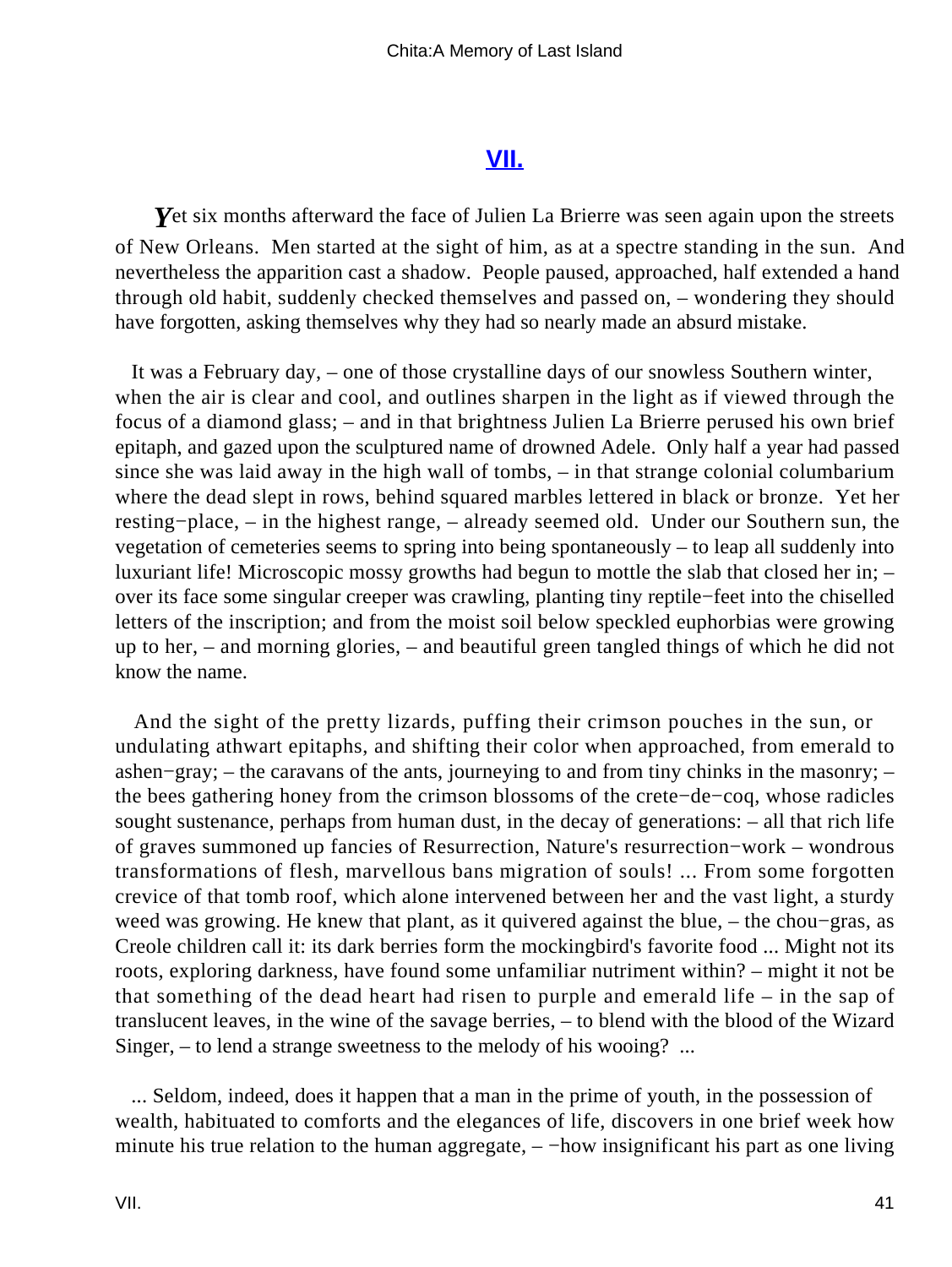atom of the social organism. Seldom, at the age of twenty−eight, has one been made able to comprehend, through experience alone, that in the vast and complex Stream of Being he counts for less than a drop; and that, even as the blood loses and replaces its corpuscles, without a variance in the volume and vigor of its current, so are individual existences eliminated and replaced in the pulsing of a people's life, with never a pause in its mighty murmur. But all this, and much more, Julien had learned in seven merciless days – seven successive and terrible shocks of experience. The enormous world had not missed him; and his place therein was not void – society had simply forgotten him. So long as he had moved among them, all he knew for friends had performed their petty altruistic roles, – had discharged their small human obligations, – had kept turned toward him the least selfish side of their natures, – had made with him a tolerably equitable exchange of ideas and of favors; and after his disappearance from their midst, they had duly mourned for his loss – to themselves! They had played out the final act in the unimportant drama of his life: it was really asking too much to demand a repetition ... Impossible to deceive himself as to the feeling his unanticipated return had aroused: – feigned pity where he had looked for sympathetic welcome; dismay where he had expected surprised delight; and, oftener, airs of resignation, or disappointment ill disguised, – always insincerity, politely masked or coldly bare. He had come back to find strangers in his home, relatives at law concerning his estate, and himself regarded as an intruder among the living, – an unlucky guest, a revenant ... How hollow and selfish a world it seemed! And yet there was love in it; he had been loved in it, unselfishly, passionately, with the love of father and of mother, of wife and child ... All buried! – all lost forever! ... Oh! would to God the story of that stone were not a lie! – would to kind God he also were dead! ...

 Evening shadowed: the violet deepened and prickled itself with stars; – −the sun passed below the west, leaving in his wake a momentary splendor of vermilion ... our Southern day is not prolonged by gloaming. And Julien's thoughts darkened with the darkening, and as swiftly. For while there was yet light to see, he read another name that he used to know – the name of **Ramirez** ... Nacio en Cienfuegos, isla de Cuba ... Wherefore born? – for what eternal purpose, Ramirez, – in the City of a Hundred Fires? He had blown out his brains before the sepulchre of his young wife ... It was a detached double vault, shaped like a huge chest, and much dilapidated already: – under the continuous burrowing of the crawfish it had sunk greatly on one side, tilting as if about to fall. Out from its zigzag fissurings of brick and plaster, a sinister voice seemed to come: – «Go thou and do likewise! ... Earth groans with her burthen even now, – the burthen of Man: she holds no place for thee!»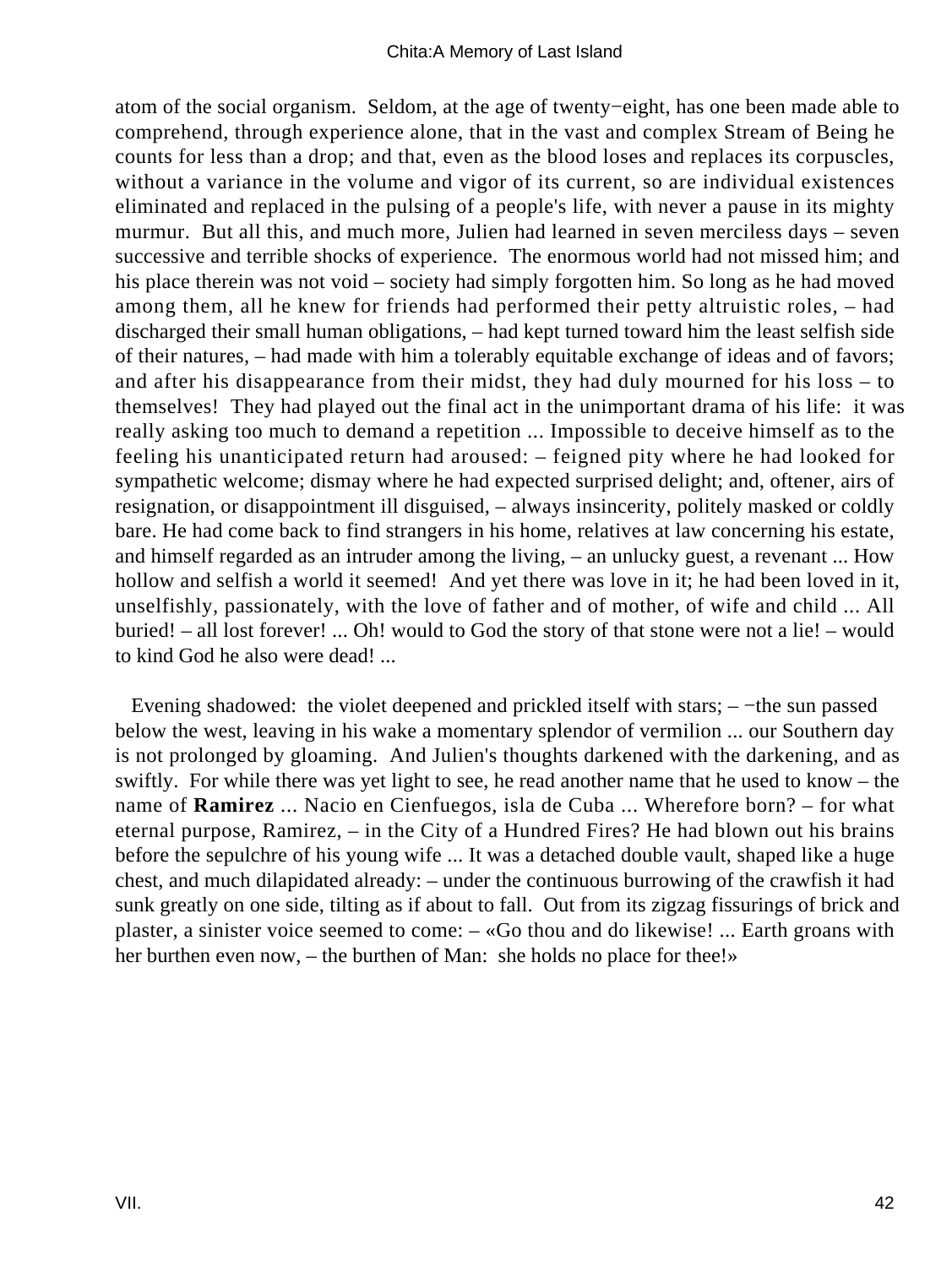### **[VIII.](#page-69-0)**

<span id="page-43-0"></span>**...** That voice pursued him into the darkness of his chilly room, – haunted him in the silence of his lodging. And then began within the man that ghostly struggle between courage and despair, between patient reason and mad revolt, between weakness and force, between darkness and light, which all sensitive and generous natures must wage in their own souls at least once – perhaps many times – in their lives. Memory, in such moments, plays like an electric storm; – all involuntarily he found himself reviewing his life.

 Incidents long forgotten came back with singular vividness: he saw the Past as he had not seen it while it was the Present; – remembrances of home, recollections of infancy, recurred to him with terrible intensity, – the artless pleasures and the trifling griefs, the little hurts and the tender pettings, the hopes and the anxieties of those who loved him, the smiles and tears of slaves ... And his first Creole pony, a present from his father the day after he had proved himself able to recite his prayers correctly in French, without one mispronunciation – without saying crasse for grace, – and yellow Michel, who taught him to swim and to fish and to paddle a pirogue; – and the bayou, with its wonder−world of turtles and birds and creeping things; – and his German tutor, who could not pronounce the j; – and the songs of the cane−fields, – strangely pleasing, full of quaverings and long plaintive notes, like the call of the cranes ... Tou', tou' pays blanc! ... Afterward Camaniere had leased the place; – everything must have been changed; even the songs could not be the same. Tou', tou' pays blare! – Danie qui commande ...

 And then Paris; and the university, with its wild under−life, – some debts, some follies; and the frequent fond letters from home to which he might have replied so much oftener; – Paris, where talent is mediocrity; Paris, with its thunders and its splendors and its seething of passion; – Paris, supreme focus of human endeavor, with its madnesses of art, its frenzied striving to express the Inexpressible, its spasmodic strainings to clutch the Unattainable, its soarings of soul−fire to the heaven of the Impossible ...

What a rejoicing there was at his return! – how radiant and level the long Road of the Future seemed to open before him! – everywhere friends, prospects, felicitations. Then his first serious love; – and the night of the ball at St. Martinsville, – the vision of light! Gracile as a palm, and robed at once so simply, so exquisitely in white, she had seemed to him the supreme realization of all possible dreams of beauty ... And his passionate jealousy; and the slap from Laroussel; and the humiliating two−minute duel with rapiers in which he learned that he had found his master. The scar was deep. Why had not Laroussel killed him then? ... Not evil−hearted, Laroussel, – they used to salute each other afterward when they met; and Laroussel's smile was kindly. Why had he refrained from returning it? Where was Laroussel now?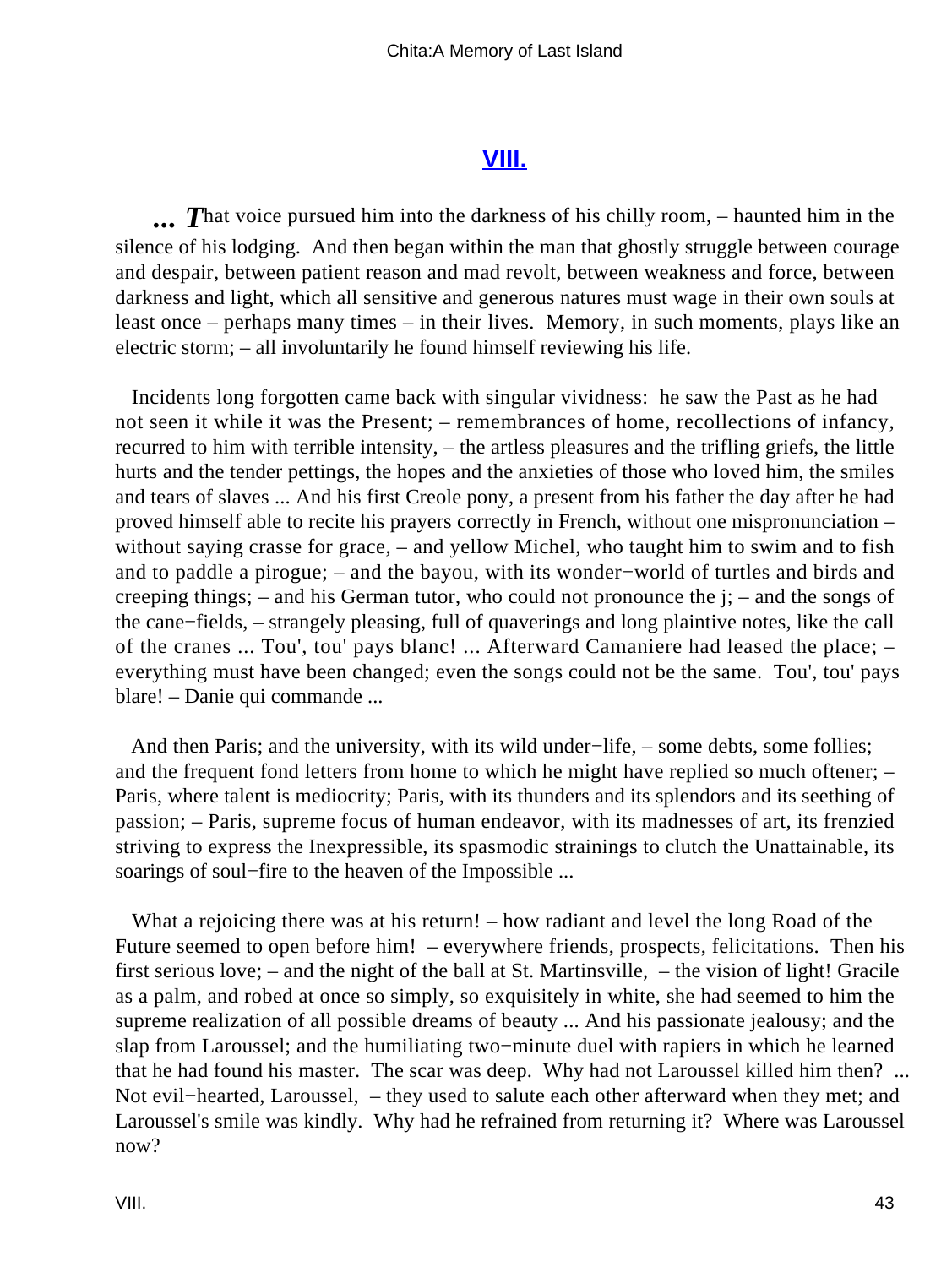#### Chita:A Memory of Last Island

 For the death of his generous father, who had sacrificed so much to reform him; for the death, only a short while after, of his all−forgiving mother, he had found one sweet woman to console him with her tender words, her loving lips, her delicious caress. She had given him Zouzoune, the darling link between their lives,  $-$  Zouzoune, who waited each evening with black Eglantine at the gate to watch for his coming, and to cry through all the house like a bird, «Papa, lape vini! – papa Zulien ape vini!» ... And once that she had made him very angry by upsetting the ink over a mass of business papers, and he had slapped her (could he ever forgive himself?) – she had cried, through her sobs of astonishment and pain: – «To laimin moin? – to batte moin!» (Thou lovest me? – thou beatest me!) Next month she would have been five years old. To laimin moin? – to batte moin! ...

 A furious paroxysm of grief convulsed him, suffocated him; it seemed to him that something within must burst, must break. He flung himself down upon his bed, biting the coverings in order to stifle his outcry, to smother the sounds of his despair. What crime had he ever done, oh God! that he should be made to suffer thus? – was it for this he had been permitted to live? had been rescued from the sea and carried round all the world unscathed? Why should he live to remember, to suffer, to agonize? Was not Ramirez wiser?

 How long the contest within him lasted, he never knew; but ere it was done, he had become, in more ways than one, a changed man. For the first, – though not indeed for the last time, – something of the deeper and nobler comprehension of human weakness and of human suffering had been revealed to him, – something of that larger knowledge without which the sense of duty can never be fully acquired, nor the understanding of unselfish goodness, nor the spirit of tenderness. The suicide is not a coward; he is an egotist.

 A ray of sunlight touched his wet pillow, – awoke him. He rushed to the window, flung the latticed shutters apart, and looked out.

 Something beautiful and ghostly filled all the vistas, – frost−haze; and in some queer way the mist had momentarily caught and held the very color of the sky. An azure fog! Through it the quaint and checkered street – as yet but half illumined by the sun,  $-$  took tones of impossible color; the view paled away through faint bluish tints into transparent purples; – all the shadows were indigo. How sweet the morning! – how well life seemed worth living! Because the sun had shown his face through a fairy veil of frost! ...

Who was the ancient thinker? – was it Hermes? – who said: –

 «The Sun is Laughter; for 'tis He who maketh joyous the thoughts of men, and gladdeneth the infinite world.» ...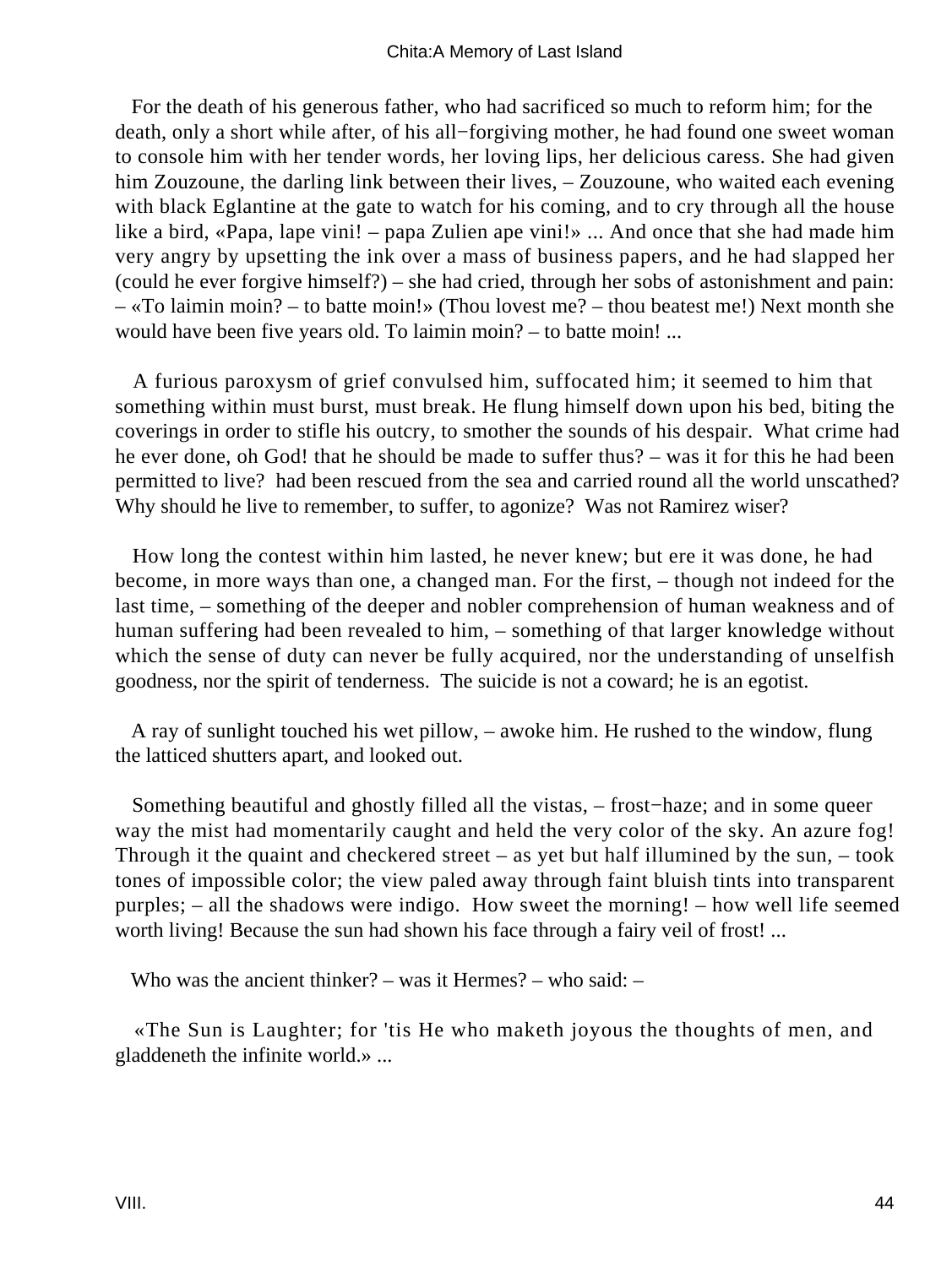<span id="page-45-0"></span>**[PART 3 − The Shadow of the Tide.](#page-69-0)**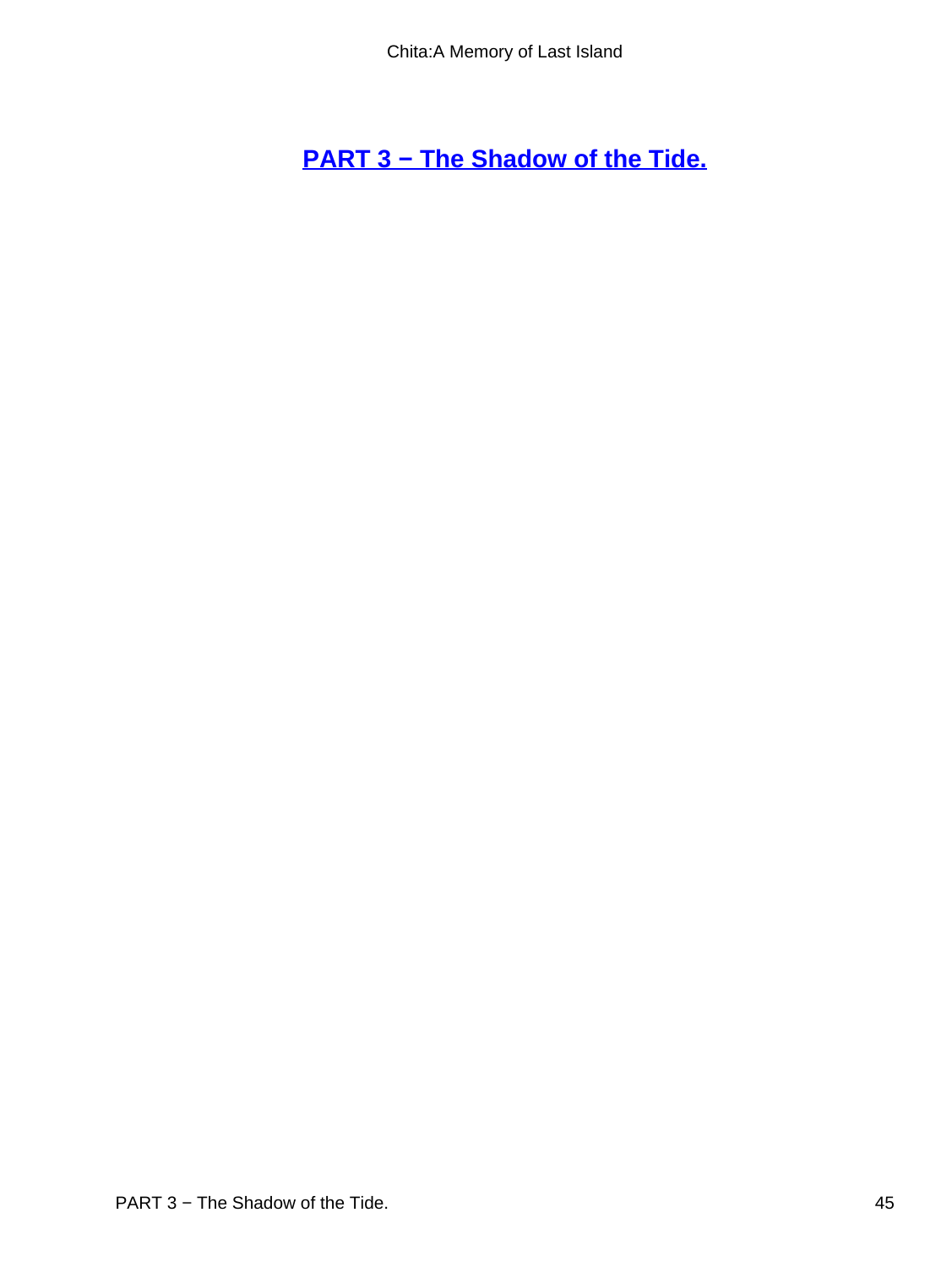## **[I.](#page-69-0)**

<span id="page-46-0"></span>*C*armen found that her little pet had been taught how to pray; for each night and morning when the devout woman began to make her orisons, the child would kneel beside her, with little hands joined, and in a voice sweet and clear murmur something she had learned by heart. Much as this pleased Carmen, it seemed to her that the child's prayers could not be wholly valid unless uttered in Spanish; – for Spanish was heaven's own tongue, – la lengua de Dios, el idioma de Dios; and she resolved to teach her to say the Salve Maria and the Padre Nuestro in Castilian – also, her own favorite prayer to the Virgin, beginning with the words, «Madre santisima, toda dulce y hermosa.» . . .

 So Conchita – for a new name had been given to her with that terrible sea christening – received her first lessons in Spanish; and she proved a most intelligent pupil. Before long she could prattle to Feliu; – she would watch for his return of evenings, and announce his coming with «Aqui viene mi papacito?» – she learned, too, from Carmen, many little caresses of speech to greet him with. Feliu's was not a joyous nature; he had his dark hours, his sombre days; yet it was rarely that he felt too sullen to yield to the little one's petting, when she would leap up to reach his neck and to coax his kiss, with – «Dame un beso, papa! – asi; – y otro! otro! otro!» He grew to love her like his own; – was she not indeed his own, since he had won her from death? And none had yet come to dispute his claim. More and more, with the passing of weeks, months, seasons, she became a portion of his life – a part of all that he wrought for. At the first, he had had a half−formed hope that the little one might be reclaimed by relatives generous and rich enough to insist upon his acceptance of a handsome compensation; and that Carmen could find some solace in a pleasant visit to Barceloneta. But now he felt that no possible generosity could requite him for her loss; and with the unconscious selfishness of affection, he commenced to dread her identification as a great calamity.

 It was evident that she had been brought up nicely. She had pretty prim ways of drinking and eating, queer little fashions of sitting in company, and of addressing people. She had peculiar notions about colors in dress, about wearing her hair; and she seemed to have already imbibed a small stock of social prejudices not altogether in harmony with the republicanism of Viosca's Point. Occasional swarthy visitors, – men of the Manilla settlements, – she spoke of contemptuously as negues−marrons; and once she shocked Carmen inexpressibly by stopping in the middle of her evening prayer, declaring that she wanted to say her prayers to a white Virgin; Carmen's Senora de Guadalupe was only a negra! Then, for the first time, Carmen spoke so crossly to the child as to frighten her. But the pious woman's heart smote her the next moment for that first harsh word; – and she caressed the motherless one, consoled her, cheered her, and at last explained to her – I know not how – something very wonderful about the little figurine, something that made Chita's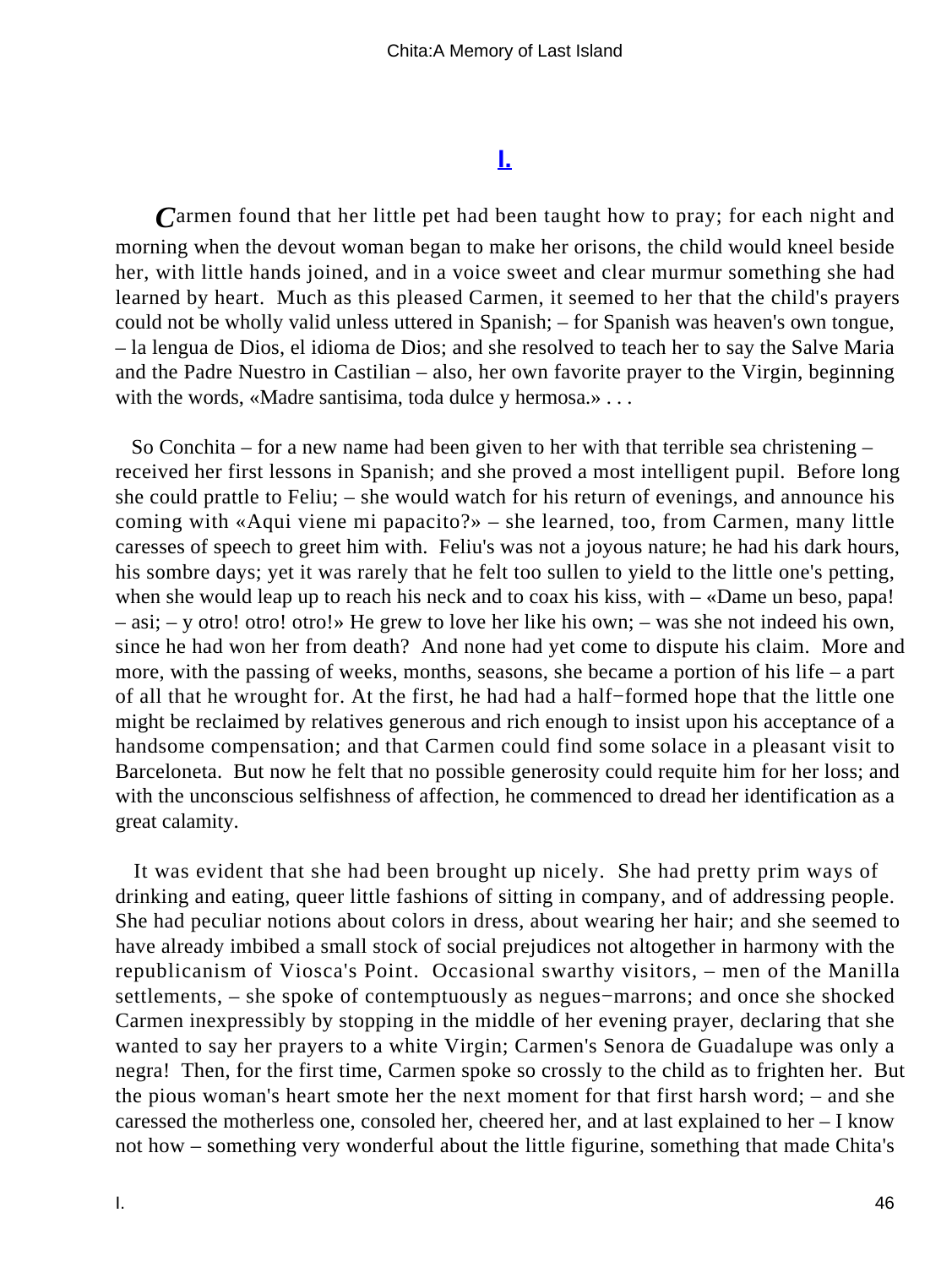eyes big with awe. Thereafter she always regarded the Virgin of Wax as an object mysterious and holy.

 And, one by one, most of Chita's little eccentricities were gradually eliminated from her developing life and thought. More rapidly than ordinary children, because singularly intelligent, she learned to adapt herself to all the changes of her new environment, – retaining only that indescribable something which to an experienced eye tells of hereditary refinement of habit and of mind: – a natural grace, a thorough−bred ease and elegance of movement, a quickness and delicacy of perception.

 She became strong again and active – active enough to play a great deal on the beach, when the sun was not too fierce; and Carmen made a canvas bonnet to shield her head and face. Never had she been allowed to play so much in the sun before; and it seemed to do her good, though her little bare feet and hands became brown as copper. At first, it must be confessed, she worried her foster−mother a great deal by various queer misfortunes and extraordinary freaks; – getting bitten by crabs, falling into the bayou while in pursuit of «fiddlers,» or losing herself at the conclusion of desperate efforts to run races at night with the moon, or to walk to the «end of the world.» If she could only once get to the edge of the sky, she said, she «could climb up.» She wanted to see the stars, which were the souls of good little children; and she knew that God would let her climb up. «Just what I am afraid of!» – thought Carmen to herself; – «He might let her climb up, – a little ghost!» But one day naughty Chita received a terrible lesson, – a lasting lesson, – which taught her the value of obedience.

 She had been particularly cautioned not to venture into a certain part of the swamp in the rear of the grove, where the weeds were very tall; for Carmen was afraid some snake might bite the child.

 But Chita's bird−bright eye had discerned a gleam of white in that direction; and she wanted to know what it was. The white could only be seen from one point, behind the furthest house, where the ground was high. «Never go there,» said Carmen; «there is a Dead Man there, – will bite you!» And yet, one day, while Carmen was unusually busy, Chita went there.

 In the early days of the settlement, a Spanish fisherman had died; and his comrades had built him a little tomb with the surplus of the same bricks and other material brought down the bayou for the construction of Viosca's cottages. But no one, except perhaps some wandering duck hunter, had approached the sepulchre for years. High weeds and grasses wrestled together all about it, and rendered it totally invisible from the surrounding level of the marsh.

 Fiddlers swarmed away as Chita advanced over the moist soil, each uplifting its single huge claw as it sidled off; – then frogs began to leap before her as she reached the thicker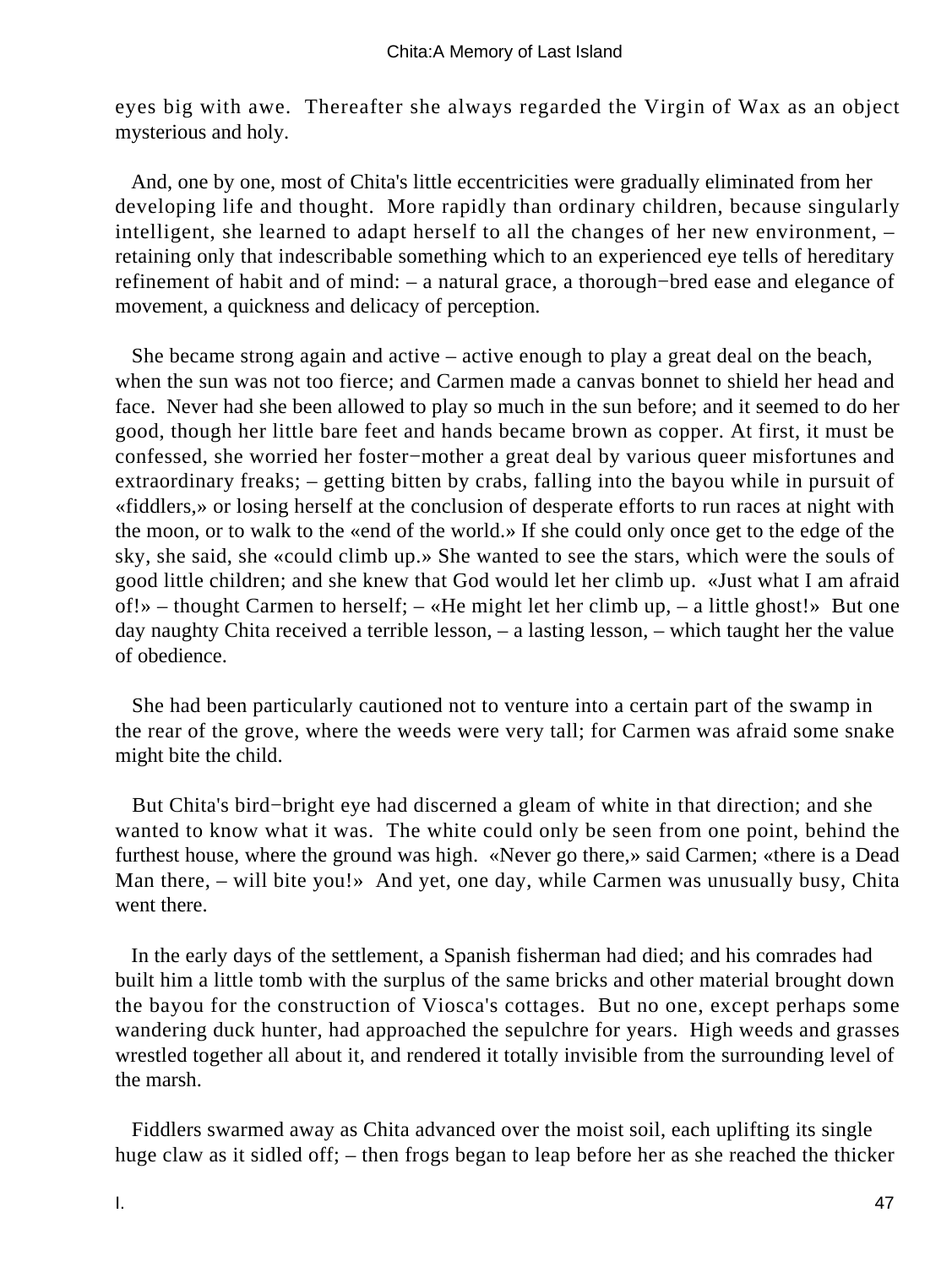grass; – and long−legged brown insects sprang showering to right and left as she parted the tufts of the thickening verdure. As she went on, the bitter−weeds disappeared; – jointed grasses and sinewy dark plants of a taller growth rose above her head: she was almost deafened by the storm of insect shrilling, and the mosquitoes became very wicked. All at once something long and black and heavy wriggled almost from under her naked feet, – squirming so horribly that for a minute or two she could not move for fright. But it slunk away somewhere, and hid itself; the weeds it had shaken ceased to tremble in its wake; and her courage returned. She felt such an exquisite and fearful pleasure in the gratification of that naughty curiosity! Then, quite unexpectedly  $-$  oh! what a start it gave her!  $-$  the solitary white object burst upon her view, leprous and ghastly as the yawn of a cotton−mouth. Tombs ruin soon in Louisiana; – the one Chita looked upon seemed ready to topple down. There was a great ragged hole at one end, where wind and rain, and perhaps also the burrowing of crawfish and of worms, had loosened the bricks, and caused them to slide out of place. It seemed very black inside; but Chita wanted to know what was there. She pushed her way through a gap in the thin and rotten line of pickets, and through some tall weeds with big coarse pink flowers; – then she crouched down on hands and knees before the black hole, and peered in. It was not so black inside as she had thought; for a sunbeam slanted down through a chink in the roof; and she could see!

 A brown head – without hair, without eyes, but with teeth, ever so many teeth! – seemed to laugh at her; and close to it sat a Toad, the hugest she had ever seen; and the white skin of his throat kept puffing out and going in. And Chita screamed and screamed, and fled in wild terror, – screaming all the way, till Carmen ran out to meet her and carry her home. Even when safe in her adopted mother's arms, she sobbed with fright. To the vivid fancy of the child there seemed to be some hideous relation between the staring reptile and the brown death's−head, with its empty eyes, and its nightmare−smile.

 The shock brought on a fever, – a fever that lasted several days, and left her very weak. But the experience taught her to obey, taught her that Carmen knew best what was for her good. It also caused her to think a great deal. Carmen had told her that the dead people never frightened good little girls who stayed at home.

– «Madrecita Carmen,» she asked, «is my mamma dead?»

– «Pobrecita! .... Yes, my angel. God called her to Him, – your darling mother.»

 – «Madrecita,» she asked again, – her young eyes growing vast with horror, – «is my own mamma now like That?» ... She pointed toward the place of the white gleam, behind the great trees.

 – «No, no, no! my darling!» cried Carmen, appalled herself by the ghastly question, – «your mamma is with the dear, good, loving God, who lives in the beautiful sky, above the clouds, my darling, beyond the sun!»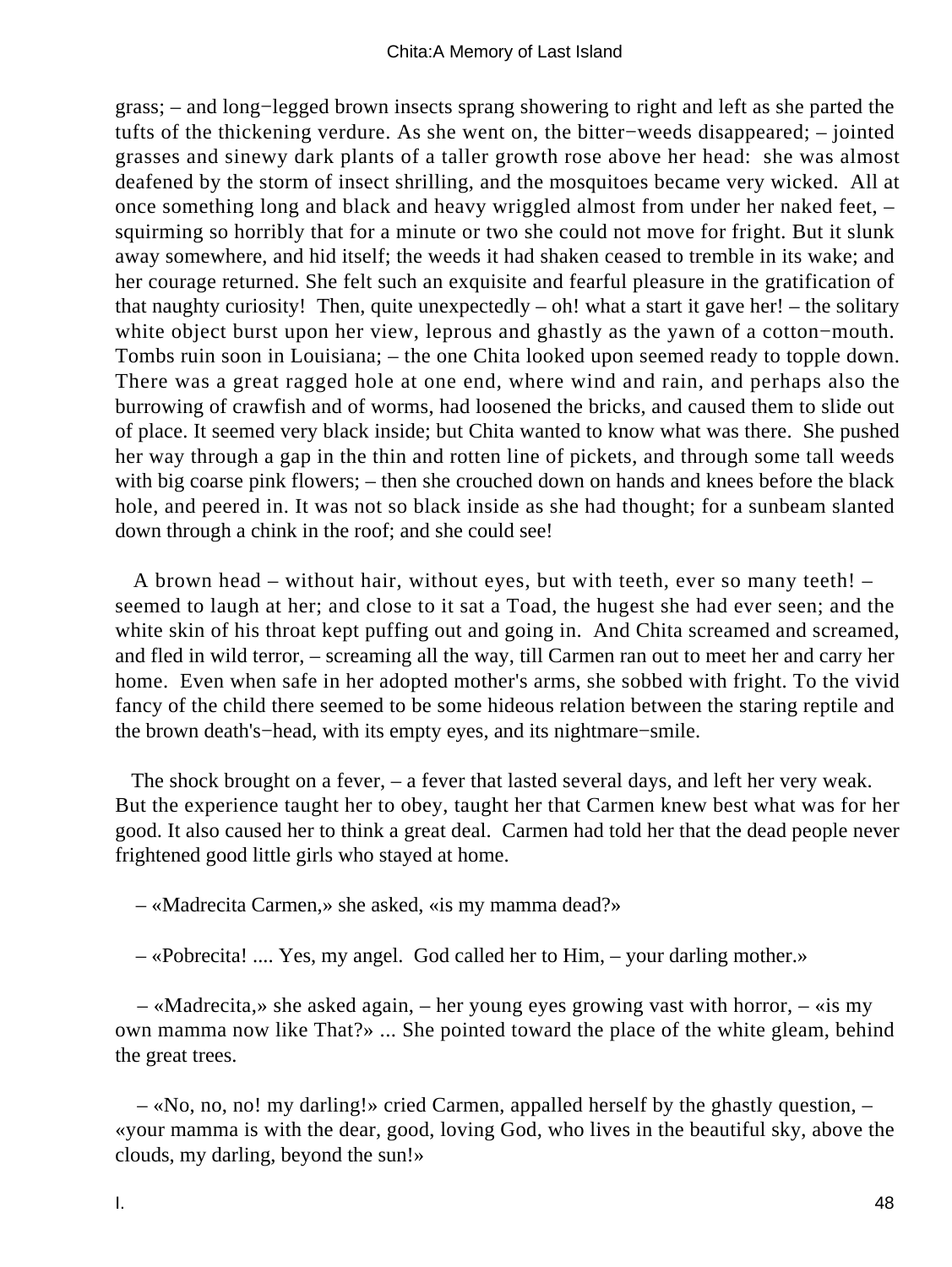But Carmen's kind eyes were full of tears; and the child read their meaning. He who teareth off the Mask of the Flesh had looked into her face one unutterable moment: – she had seen the brutal Truth, naked to the bone!

 Yet there came to her a little thrill of consolation, caused by the words of the tender falsehood; for that which she had discerned by day could not explain to her that which she saw almost nightly in her slumber. The face, the voice, the form of her loving mother still lived somewhere, – could not have utterly passed away; since the sweet presence came to her in dreams, bending and smiling over her, caressing her, speaking to her, – sometimes gently chiding, but always chiding with a kiss. And then the child would laugh in her sleep, and prattle in Creole, – talking to the luminous shadow, telling the dead mother all the little deeds and thoughts of the day.... Why would God only let her come at night?

 ... Her idea of God had been first defined by the sight of a quaint French picture of the Creation, – an engraving which represented a shoreless sea under a black sky, and out of the blackness a solemn and bearded gray head emerging, and a cloudy hand through which stars glimmered. God was like old Doctor de Coulanges, who used to visit the house, and talk in a voice like a low roll of thunder.... At a later day, when Chita had been told that God was «everywhere at the same time » – without and within, beneath and above all things, – this idea became somewhat changed. The awful bearded face, the huge shadowy hand, did not fade from her thought; but they became fantastically blended with the larger and vaguer notion of something that filled the world and reached to the stars, – something diaphanous and incomprehensible like the invisible air, omnipresent and everlasting like the high blue of heaven ....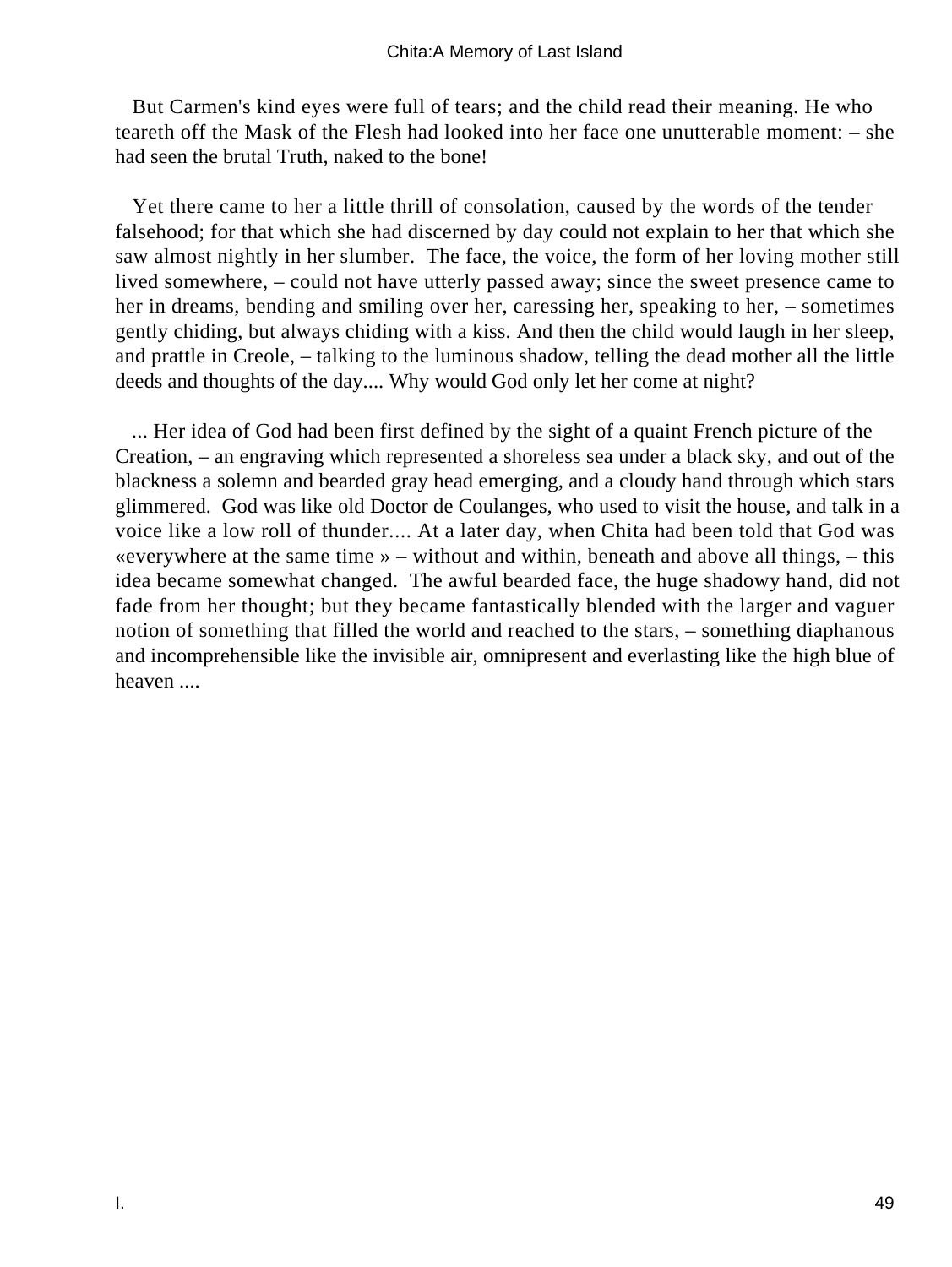#### **[II.](#page-69-0)**

<span id="page-50-0"></span>*... S*he began to learn the life of the coast.

 With her acquisition of another tongue, there came to her also the understanding of many things relating to the world of the sea She memorized with novel delight much that was told her day by day concerning the nature surrounding her, – many secrets of the air, many of those signs of heaven which the dwellers in cities cannot comprehend because the atmosphere is thickened and made stagnant above them – cannot even watch because the horizon is hidden from their eyes by walls, and by weary avenues of trees with whitewashed trunks. She learned, by listening, by asking, by observing also, how to know the signs that foretell wild weather: – tremendous sunsets, scuddings and bridgings of cloud, – sharpening and darkening of the sea−line, – and the shriek of gulls flashing to land in level flight, out of a still transparent sky, – and halos about the moon.

 She learned where the sea−birds, with white bosoms and brown wings, made their hidden nests of sand, – and where the cranes waded for their prey, – and where the beautiful wild−ducks, plumaged in satiny lilac and silken green, found their food, – and where the best reeds grew to furnish stems for Feliu's red−clay pipe, – and where the ruddy sea−beans were most often tossed upon the shore, – and how the gray pelicans fished all together, like men – moving in far−extending semicircles, beating the flood with their wings to drive the fish before them.

 And from Carmen she learned the fables and the sayings of the sea, – the proverbs about its deafness, its avarice, its treachery, its terrific power, – especially one that haunted her for all time thereafter: Si quieres aprender a orar, entra en el mar (If thou wouldst learn to pray, go to the sea). She learned why the sea is salt, – how «the tears of women made the waves of the sea,» – and how the sea has ii no friends," – and how the cat's eyes change with the tides.

 What had she lost of life by her swift translation from the dusty existence of cities to the open immensity of nature's freedom? What did she gain?

 Doubtless she was saved from many of those little bitternesses and restraints and disappointments which all well−bred city children must suffer in the course of their training for the more or less factitious life of society: – obligations to remain very still with every nimble nerve quivering in dumb revolt; – the injustice of being found troublesome and being sent to bed early for the comfort of her elders; – the cruel necessity of straining her pretty eyes, for many long hours at a time, over grimy desks in gloomy school−rooms, though birds might twitter and bright winds flutter in the trees without; – the austere constrains and heavy drowsiness of warm churches, filled with the droning echoes of a voice preaching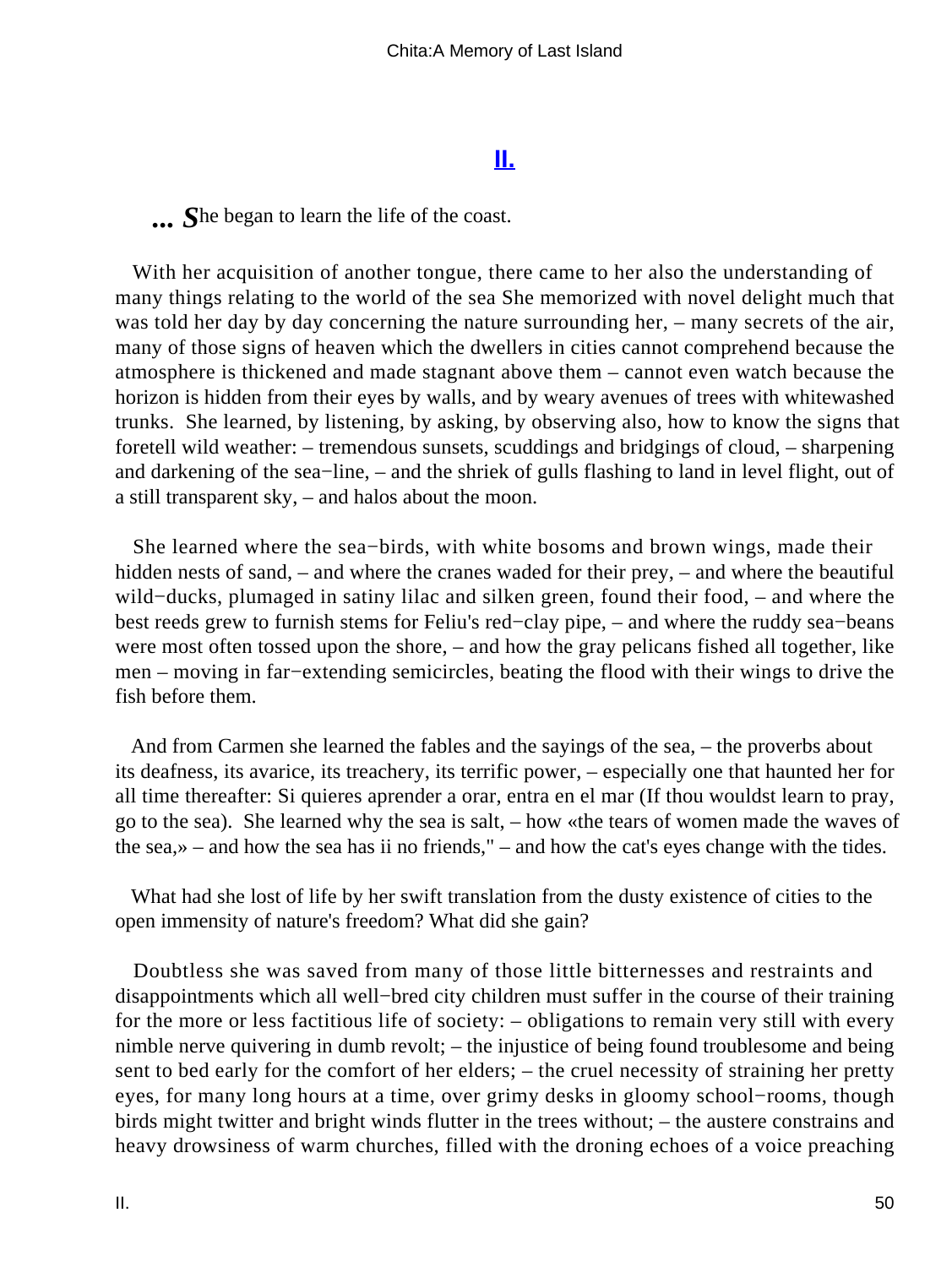incomprehensible things; – the progressively augmenting weariness of lessons in deportment, in dancing, in music, in the impossible art of keeping her dresses unruffled and unsoiled. Perhaps she never had any reason to regret all these.

 She went to sleep and awakened with the wild birds; – her life remained as unfettered by formalities as her fine feet by shoes. Excepting Carmen's old prayer−book, – in which she learned to read a little, – her childhood passed without books, – also without pictures, without dainties, without music, without theatrical amusements. But she saw and heard and felt much of that which, though old as the heavens and the earth, is yet eternally new and eternally young with the holiness of beauty, – eternally mystical and divine, – −eternally weird: the unveiled magnificence of Nature's moods, – the perpetual poem hymned by wind and surge, – the everlasting splendor of the sky.

 She saw the quivering pinkness of waters curled by the breath of the morning – under the deepening of the dawn – like a far fluttering and scattering of rose−leaves of fire; –

 Saw the shoreless, cloudless, marvellous double−circling azure of perfect summer days – twin glories of infinite deeps inter. reflected, while the Soul of the World lay still, suffused with a jewel−light, as of vaporized sapphire; –

 Saw the Sea shift color, – «change sheets,» – when the viewless Wizard of the Wind breathed upon its face, and made it green; –

 Saw the immeasurable panics, – noiseless, scintillant, – which silver, summer after summer, curved leagues of beach with bodies of little fish – the yearly massacre of migrating populations, nations of sea−trout, driven from their element by terror; – and the winnowing of shark−fins, – and the rushing of porpoises, – and the rising of the grande−ecaille, like a pillar of flame, – and the diving and pitching and fighting of the frigates and the gulls, – and the armored hordes of crabs swarming out to clear the slope after the carnage and the gorging had been done; –

 Saw the Dreams of the Sky, – scudding mockeries of ridged foam, – and shadowy stratification of capes and coasts and promontories long−drawn out, – and imageries, multicolored, of mountain frondage, and sierras whitening above sierras, – and phantom islands ringed around with lagoons of glory;  $-$  –

 Saw the toppling and smouldering of cloud−worlds after the enormous conflagration of sunsets, – incandescence ruining into darkness; and after it a moving and climbing of stars among the blacknesses, – like searching lamps; –

 Saw the deep kindle countless ghostly candles as for mysterious night−festival, – and a luminous billowing under a black sky, and effervescences of fire, and the twirling and crawling of phosphoric foam; –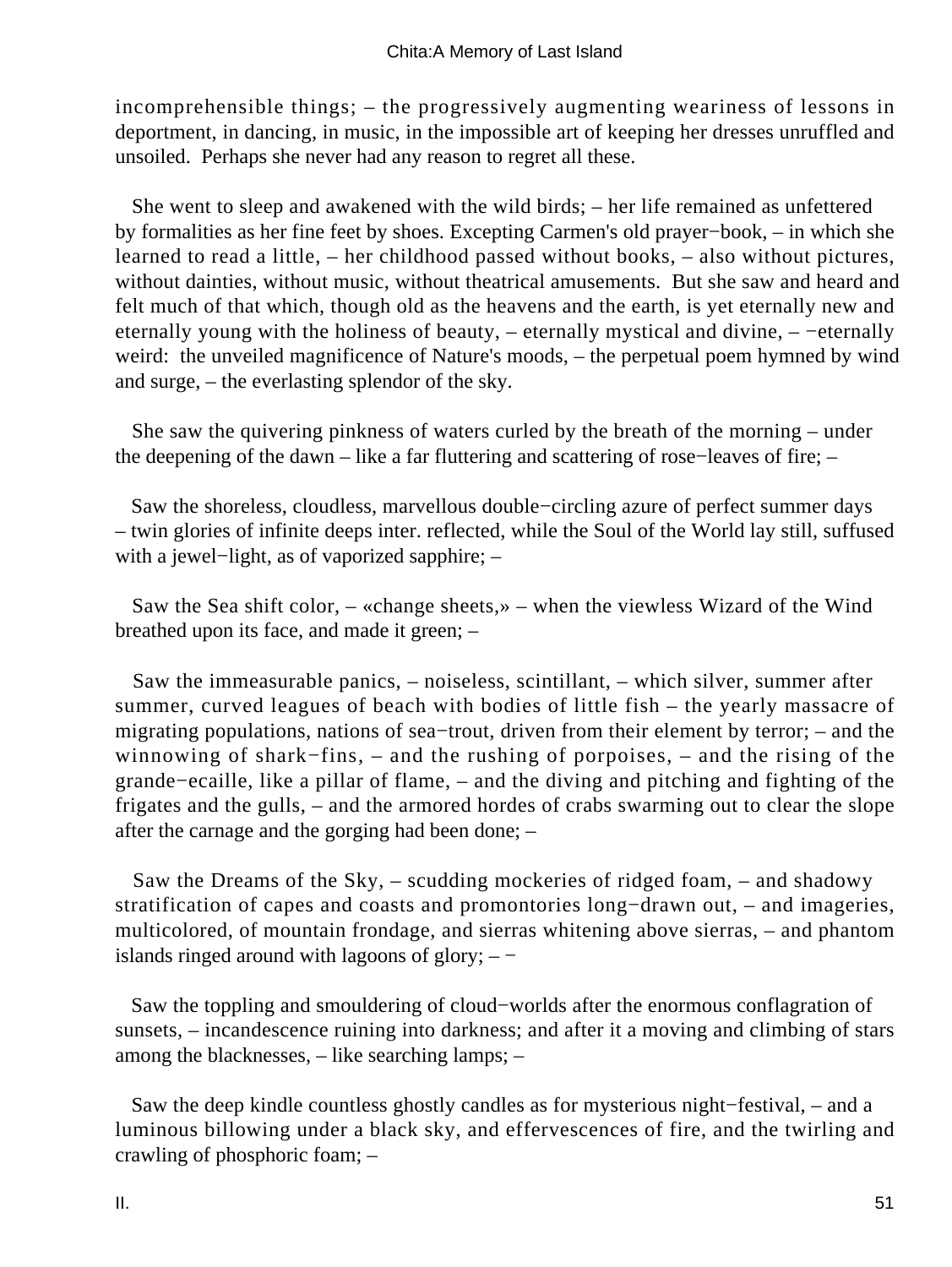Saw the mesmerism of the Moon; – saw the enchanted tides self−heaped in muttering obeisance before her.

 Often she heard the Music of the Marsh through the night: an infinity of flutings and tinklings made by tiny amphibia, – like the low blowing of numberless little tin horns, the clanking of billions of little bells; – and, at intervals, profound tones, vibrant and heavy, as of a bass viol – the orchestra of the great frogs! And interweaving with it all, one continuous shrilling, – keen as the steel speech of a saw, – the stridulous telegraphy of crickets.

 But always, – always, dreaming or awake, she heard the huge blind Sea chanting that mystic and eternal hymn, which none may hear without awe, which no musician can learn, –

 Heard the hoary Preacher, – El Pregonador, – preaching the ancient Word, the word «as a fire, and as a hammer that breaketh the rock in pieces,» – the Elohim – Word of the Sea! ...

 Unknowingly she came to know the immemorial sympathy of the mind with the Soul of the World, – the melancholy wrought by its moods of gray, the reverie responsive to its vagaries of mist, the exhilaration of its vast exultings – days of windy joy, hours of transfigured light.

She felt, – even without knowing it, – the weight of the Silences, the solemnities of sky and sea in these low regions where all things seem to dream – waters and grasses with their momentary wavings, – woods gray−webbed with mosses that drip and drool, – horizons with their delusions of vapor, – cranes meditating in their marshes, – kites floating in the high blue.... Even the children were singularly quiet; and their play less noisy – though she could not have learned the difference – than the play of city children. Hour after hour, the women sewed or wove in silence. And the brown men, – always barefooted, always wearing rough blue shirts, – seemed, when they lounged about the wharf on idle days, as if they had told each other long ago all they knew or could ever know, and had nothing more to say. They would stare at the flickering of the current, at the drifting of clouds and buzzard: – seldom looking at each other, and always turning their black eyes again, in a weary way, to sky or sea. Even thus one sees the horses and the cattle of the coast, seeking the beach to escape the whizzing flies; – all watch the long waves rolling in, and sometimes turn their heads a moment to look at one another, but always look back to the waves again, as if wondering at a mystery....

 How often she herself had wondered – wondered at the multiform changes of each swell as it came in – transformations of tint, of shape, of motion, that seemed to betoken a life infinitely more subtle than the strange cold life of lizards and of fishes, – and sinister, and spectral. Then they all appeared to move in order, – according to one law or impulse; – each had its own voice, yet all sang one and the same everlasting song. Vaguely, as she watched them and listened to them, there came to her the idea of a unity of will in their motion, a unity of menace in their utterance – the idea of one monstrous and complex life! The sea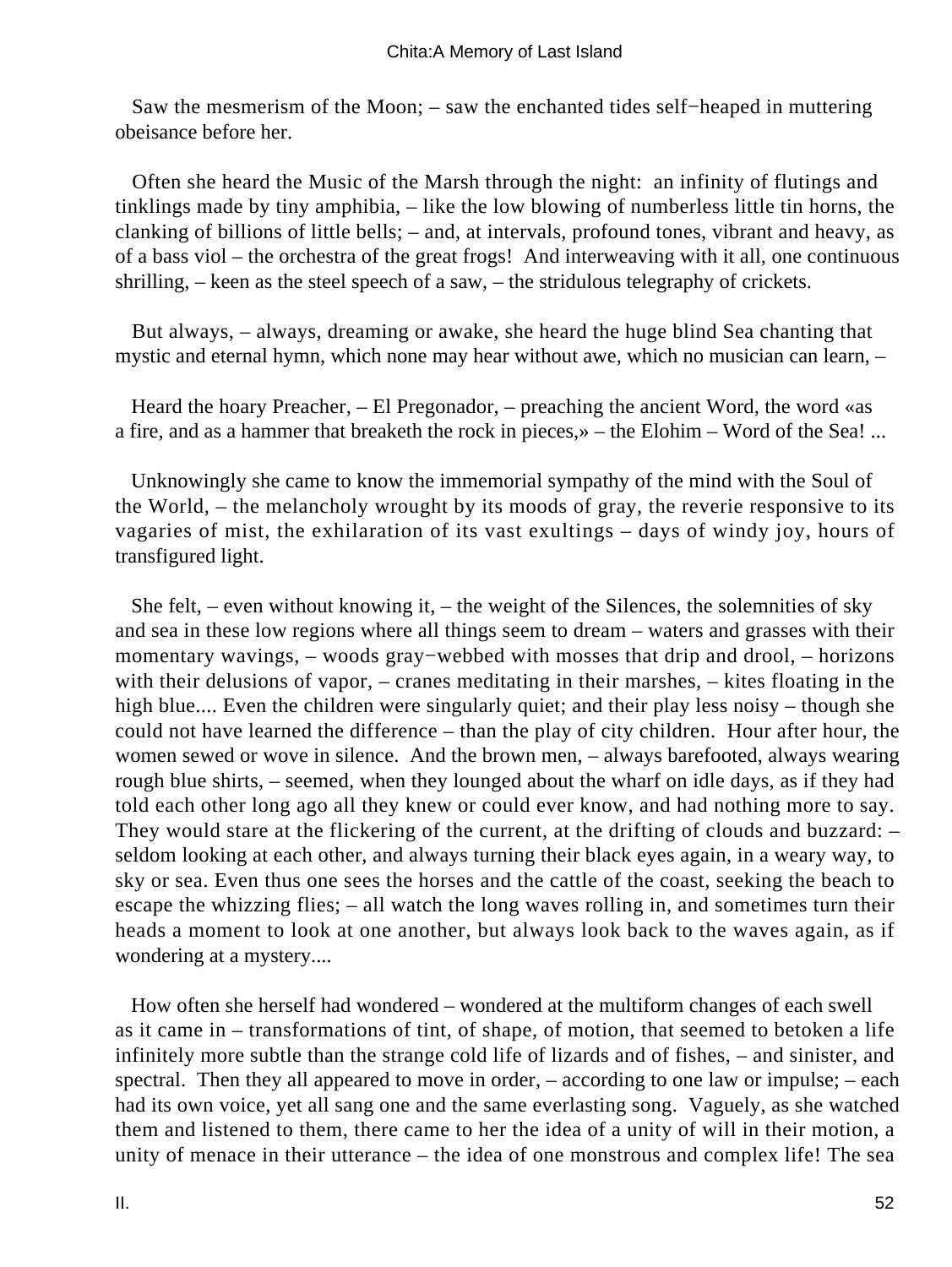lived: it could crawl backward and forward; it could speak! – it only feigned deafness and sightlessness for some malevolent end. Thenceforward she feared to find herself alone with it. Was it not at her that it strove to rush, muttering, and showing its white teeth, ... just because it knew that she was all by herself? ... Si quieres aprender a orar, entra en el mar! And Concha had well learned to pray. But the sea seemed to her the one Power which God could not make to obey Him as He pleased. Saying the creed one day, she repeated very slowly the opening words, – «Creo en un Dios, padre todopoderoso, Criador de cielo y de la tierra,» – and paused and thought. Creator of Heaven and Earth? «Madrecita Carmen,» she asked, – «quien entonces hizo el mar?» (who then made the sea?).

 – «Dios, mi querida,» answered Carmen. – «God, my darling.... All things were made by Him» ( todas las cosas fueron hechas por El).

 Even the wicked Sea! And He had said unto it: «Thus far, and no farther.» ... Was that why it had not overtaken and devoured her when she ran back in fear from the sudden reaching out of its waves? Thus far....? But there were times when it disobeyed – when it rushed further, shaking the world! Was it because God was then asleep – could not hear, did not see, until too late?

 And the tumultuous ocean terrified her more and more: it filled her sleep with enormous nightmare; – it came upon her in dreams, mountain−shadowing, – holding her with its spell, smothering her power of outcry, heaping itself to the stars.

 Carmen became alarmed; – she feared that the nervous and delicate child might die in one of those moaning dreams out of which she had to arouse her, night after night. But Feliu, answering her anxiety with one of his favorite proverbs, suggested a heroic remedy: –

 – «The world is like the sea: those who do not know how to swim in it are drowned; – and the sea is like the world,» he added.... «Chita must learn to swim!»

 And he found the time to teach her. Each morning, at sunrise, he took her into the water. She was less terrified the first time than Carmen thought she would be; – she seemed to feel confidence in Feliu; although she screamed piteously before her first ducking at his hands. His teaching was not gentle. He would carry her out, perched upon his shoulder, until the water rose to his own neck; and there he would throw her from him, and let her struggle to reach him again as best she could. The first few mornings she had to be pulled out almost at once; but after that Feliu showed her less mercy, and helped her only when he saw she was really in danger. He attempted no other instruction until she had learned that in order to save herself from being half choked by the salt water, she must not scream; and by the time she became habituated to these austere experiences, she had already learned by instinct alone how to keep herself afloat for a while, how to paddle a little with her hands. Then he commenced to train her to use them, – to lift them well out and throw them forward as if reaching, to dip them as the blade of an oar is dipped at an angle, without loud splashing; –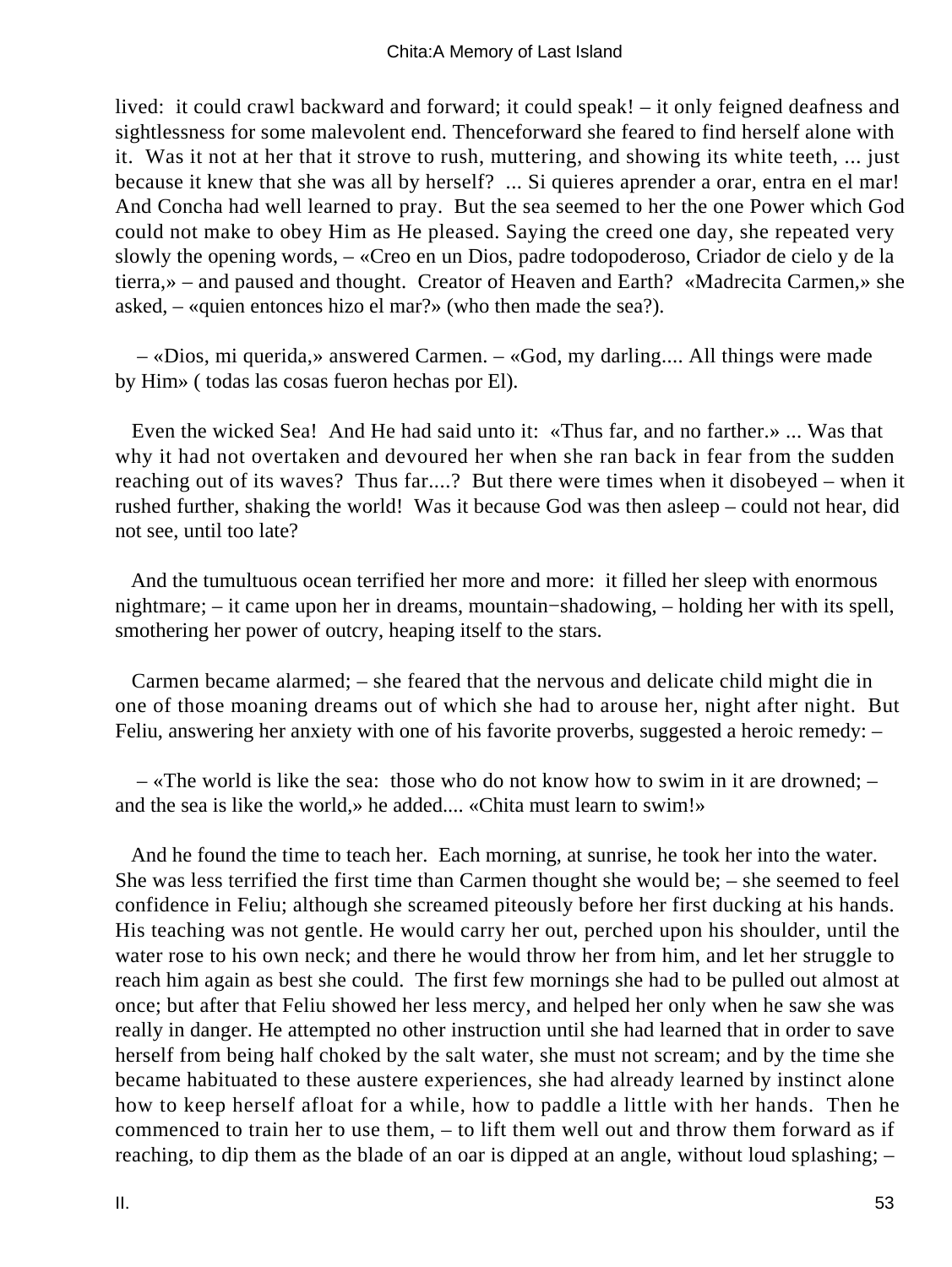#### Chita:A Memory of Last Island

and he showed her also how to use her feet. She learned rapidly and astonishingly well. In less than two months Feliu felt really proud at the progress made by his tiny pupil: it was a delight to watch her lifting her slender arms above the water in swift, easy curves, with the same fine grace that marked all her other natural motions. Later on he taught her not to fear the sea even when it growled a little, – how to ride a swell, how to face a breaker, how to dive. She only needed practice thereafter; and Carmen, who could also swim, finding the child's health improving marvellously under this new discipline, took good care that Chita should practice whenever the mornings were not too cold, or the water too rough.

With the first thrill of delight at finding herself able to glide over the water unassisted, the child's superstitious terror of the sea passed away. Even for the adult there are few physical joys keener than the exultation of the swimmer; – how much greater the same glee as newly felt by an imaginative child, – a child, whose vivid fancy can lend unutterable value to the most insignificant trifles, can transform a weed−patch to an Eden! ... Of her own accord she would ask for her morning bath, as soon as she opened her eyes; – it even required some severity to prevent her from remaining in the water too long. The sea appeared to her as something that had become tame for her sake, something that loved her in a huge rough way; a tremendous playmate, whom she no longer feared to see come bounding and barking to lick her feet. And, little by little, she also learned the wonderful healing and caressing power of the monster, whose cool embrace at once dispelled all drowsiness, feverishness, weariness, – even after the sultriest nights when the air had seemed to burn, and the mosquitoes had filled the chamber with a sound as of water boiling in many kettles. And on mornings when the sea was in too wicked a humor to be played with, how she felt the loss of her loved sport, and prayed for calm! Her delicate constitution changed; – the soft, pale flesh became firm and brown, the meagre limbs rounded into robust symmetry, the thin cheeks grew peachy with richer life; for the strength of the sea had entered into her; the sharp breath of the sea had renewed and brightened her young blood....

 ... Thou primordial Sea, the awfulness of whose antiquity hath stricken all mythology dumb; – thou most wrinkled diving Sea, the millions of whose years outnumber even the multitude of thy hoary motions; – thou omniform and most mysterious Sea, mother of the monsters and the gods, – whence shine eternal youth? Still do thy waters hold the infinite thrill of that Spirit which brooded above their face in the Beginning! – still is thy quickening breath an elixir unto them that flee to thee for life, – like the breath of young girls, like the breath of children, prescribed for the senescent by magicians of old, – prescribed unto weazened elders in the books of the Wizards.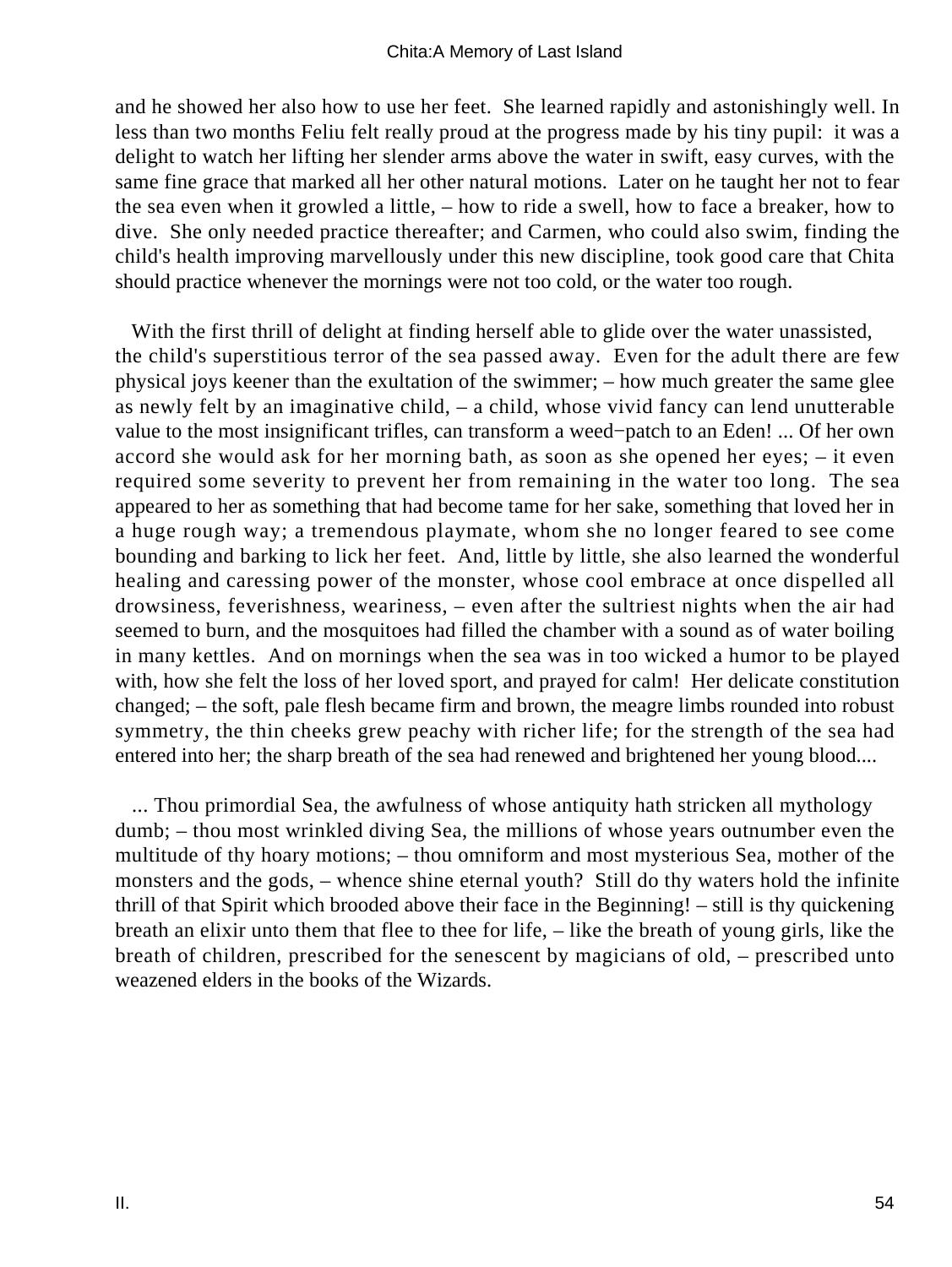#### **[III](#page-70-0)**

<span id="page-55-0"></span>*... E*ighteen hundred and sixty−seven; – midsummer in the pest−smitten city of New Orleans.

 Heat motionless and ponderous. The steel−blue of the sky bleached from the furnace−circle of the horizon; – the lukewarm river ran yellow and noiseless as a torrent of fluid wax. Even sounds seemed blunted by the heaviness of the air; – the rumbling of wheels, the reverberation of footsteps, fell half−toned upon the ear, like sounds that visit a dozing brain.

 Daily, almost at the same hour, the continuous sense of atmospheric oppression became thickened; – a packed herd of low−bellying clouds lumbered up from the Gulf; crowded blackly against the sun; flickered, thundered, and burst in torrential rain – tepid, perpendicular – and vanished utterly away. Then, more furiously than before, the sun flamed down; – roofs and pavements steamed; the streets seemed to smoke; the air grew suffocating with vapor; and the luminous city filled with a faint, sickly odor, – a stale smell, as of dead leaves suddenly disinterred from wet mould, – as of grasses decomposing after a flood. Something saffron speckled the slimy water of the gutters; sulphur some called it; others feared even to give it a name! Was it only the wind−blown pollen of some innocuous plant?

 I do not know; but to many it seemed as if the Invisible Destruction were scattering visible seed! ... Such were the days; and each day the terror−stricken city offered up its hecatomb to death; and the faces of all the dead were yellow as flame!

 «DECEDE – ; »DECEDEE – ; «FALLECIO;» – «DIED.» ... On the door−posts, the telegraph−poles, the pillars of verandas, the lamps, – over the government letter−boxes, – everywhere glimmered the white annunciations of death. All the city was spotted with them. And lime was poured into the gutters; and huge purifying fires were kindled after sunset.

 The nights began with a black heat; – there were hours when the acrid air seemed to ferment for stagnation, and to burn the bronchial tubing; – then, toward morning, it would grow chill with venomous vapors, with morbific dews, – till the sun came up to lift the torpid moisture, and to fill the buildings with oven−glow. And the interminable procession of mourners and hearses and carriages again began to circulate between the centres of life and of death; – and long trains and steamships rushed from the port, with heavy burden of fugitives.

 Wealth might flee; yet even in flight there was peril. Men, who might have been saved by the craft of experienced nurses at home, hurriedly departed in apparent health,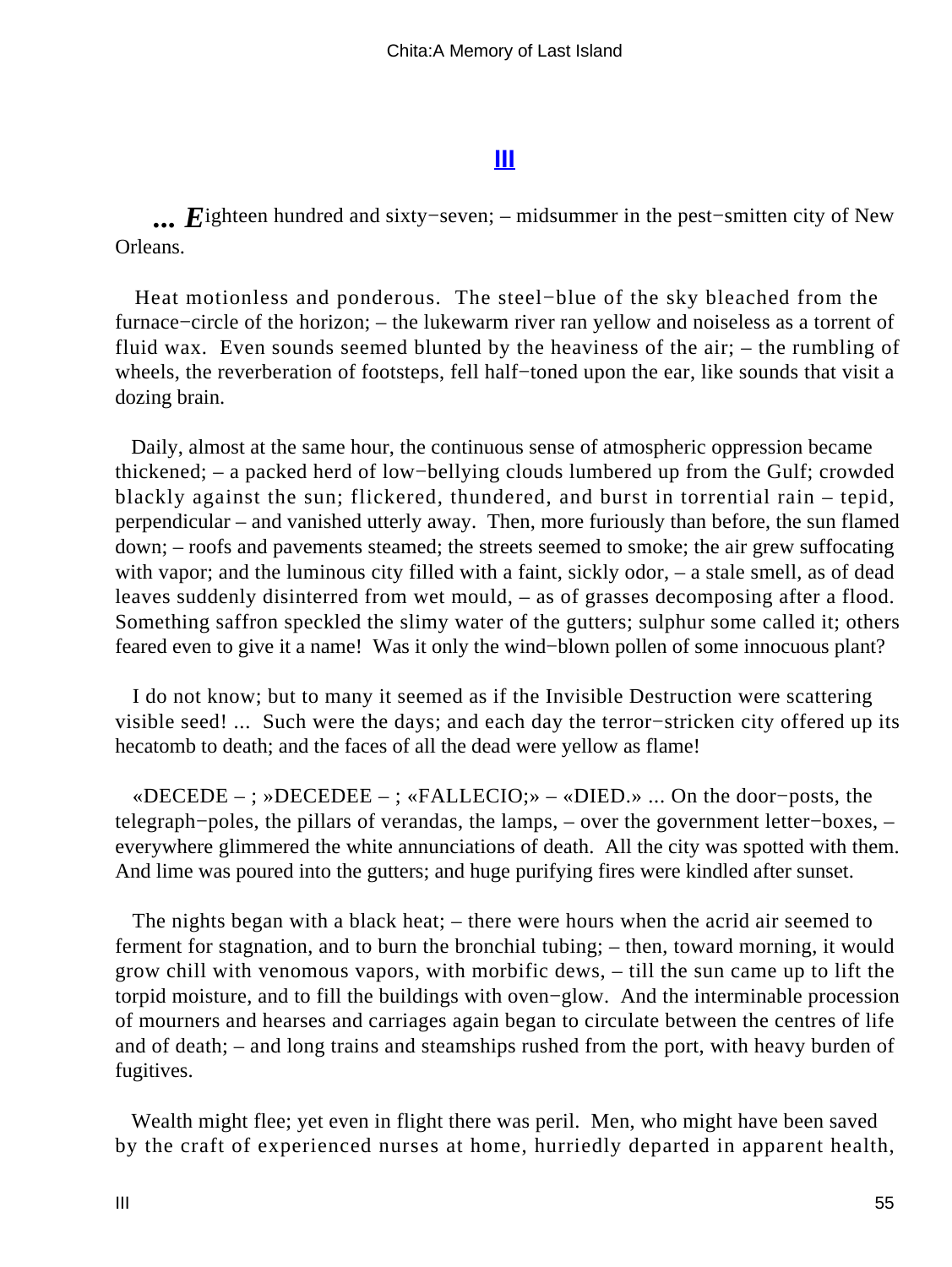unconsciously carrying in their blood the toxic principle of a malady unfamiliar to physicians of the West and North; – and they died upon their way, by the road−side, by the river−banks, in woods, in deserted stations, on the cots of quarantine hospitals. Wiser those who sought refuge in the purity of the pine forests, or in those near Gulf Islands, whence the bright sea−breath kept ever sweeping back the expanding poison into the funereal swamps, into the misty lowlands. The watering−resorts became overcrowded; – then the fishing villages were thronged, – at least all which were easy to reach by steamboat or by lugger. And at last, even Viosca's Point, – remote and unfamiliar as it was, – had a stranger to shelter: a good old gentleman named Edwards, rather broken down in health – who came as much for quiet as for sea−air, and who had been warmly recommended to Feliu by Captain Harris. For some years he had been troubled by a disease of the heart.

 Certainly the old invalid could not have found a more suitable place so far as rest and quiet were concerned. The season had early given such little promise that several men of the Point betook themselves elsewhere; and the aged visitor had two or three vacant cabins from among which to select a dwelling−place. He chose to occupy the most remote of all, which Carmen furnished for him with a cool moss bed and some necessary furniture, – including a big wooden rocking−chair. It seemed to him very comfortable thus. He took his meals with the family, spent most of the day in his own quarters, spoke very little, and lived so unobtrusively and inconspicuously that his presence in the settlement was felt scarcely more than that of some dumb creature, – some domestic animal, – some humble pet whose relation to the family is only fully comprehended after it has failed to appear for several days in its accustomed place of patient waiting, – and we know that it is dead.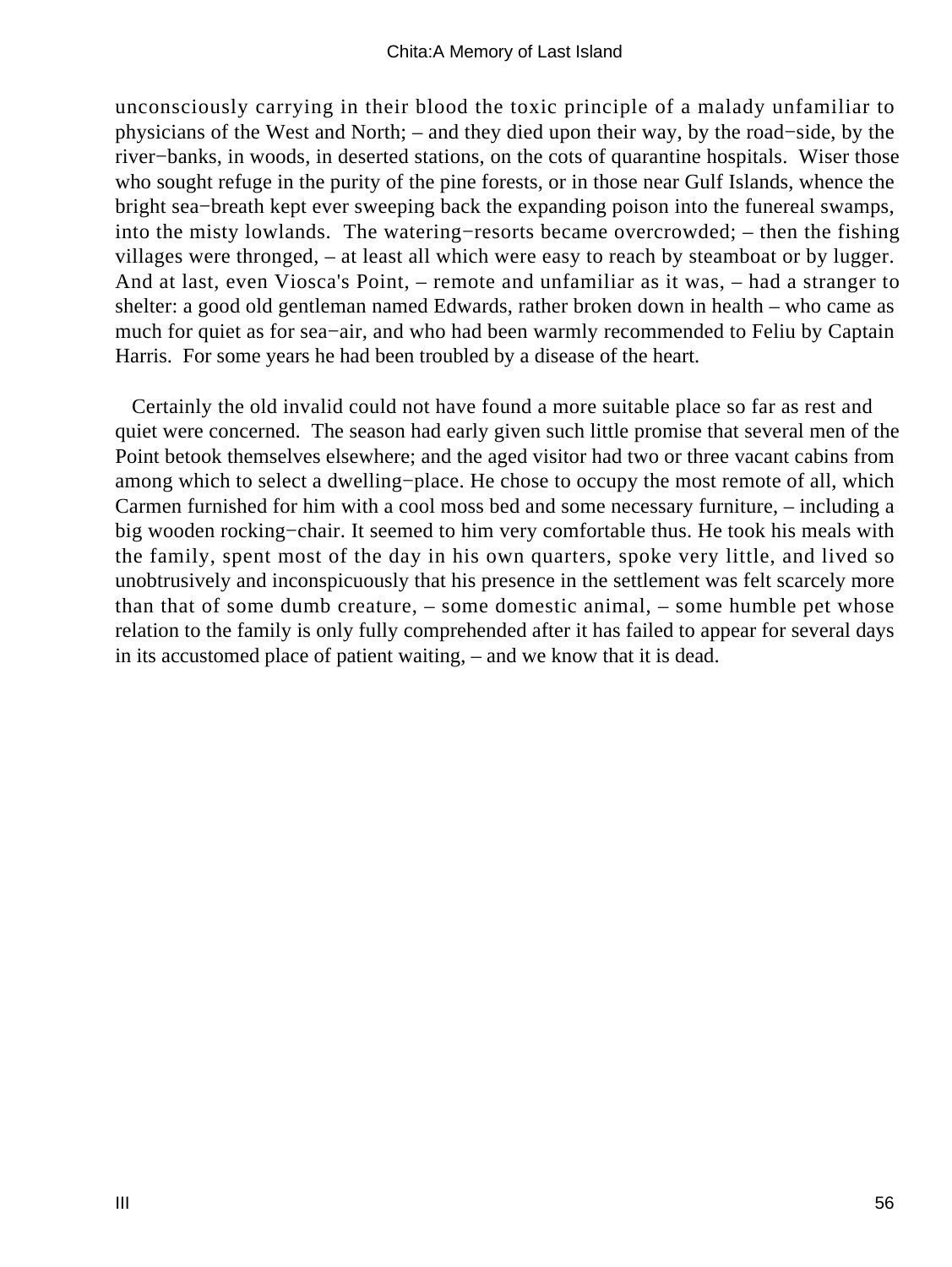### **[IV.](#page-70-0)**

<span id="page-57-0"></span>*Persistently and furiously, at half−past two o'clock of an August morning, Sparicio* rang Dr. La Brierre's night−bell. He had fifty dollars in his pocket, and a letter to deliver. He was to earn another fifty dollars – deposited in Feliu's hands, – by bringing the Doctor to Viosca's Point. He had risked his life for that money, – and was terribly in earnest.

 Julien descended in his under−clothing, and opened the letter by the light of the hall lamp. It enclosed a check for a larger fee than he had ever before received, and contained an urgent request that he would at once accompany Sparicio to Viosca's Point, – as the sender was in hourly danger of death. The letter, penned in a long, quavering hand, was signed, – «Henry Edwards.»

 His father's dear old friend! Julien could not refuse to go, – though he feared it was a hopeless case. Angina pectoris, – and a third attack at seventy years of age! Would it even be possible to reach the sufferer's bedside in time? «Due giorno, – con vento,» – said Sparicio. Still, he must go; and at once. It was Friday morning; – might reach the Point Saturday night, with a good wind ... He roused his housekeeper, gave all needful instructions, prepared his little medicine−chest; – and long before the first rose−gold fire of day had flashed to the city spires, he was sleeping the sleep of exhaustion in the tiny cabin of a fishing−sloop.

 ... For eleven years Julien had devoted himself, heart and soul, to the exercise of that profession he had first studied rather as a polite accomplishment than as a future calling. In the unselfish pursuit of duty he had found the only possible consolation for his irreparable loss; and when the war came to sweep away his wealth, he entered the struggle valorously, not to strive against men, but to use his science against death. After the passing of that huge shock, which left all the imposing and splendid fabric of Southern feudalism wrecked forever, his profession stood him in good stead; – he found himself not only able to supply those personal wants he cared to satisfy, but also to alleviate the misery of many whom he had known in days of opulence; – the princely misery that never doffed its smiling mask, though living in secret, from week to week, on bread and orange−leaf tea; – the misery that affected condescension in accepting an invitation to dine, – staring at the face of a watch (refused by the Mont−de−Piete) with eyes half blinded by starvation; – the misery which could afford but one robe for three marriageable daughters, – one plain dress to be worn in turn by each of them, on visiting days; – the pretty misery – young, brave, sweet, – asking for a «treat» of cakes too jocosely to have its asking answered, – laughing and coquetting with its well−fed wooers, and crying for hunger after they were gone. Often and often, his heart had pleaded against his purse for such as these, and won its case in the silent courts of Self. But ever mysteriously the gift came, – sometimes as if from the hand of a former slave;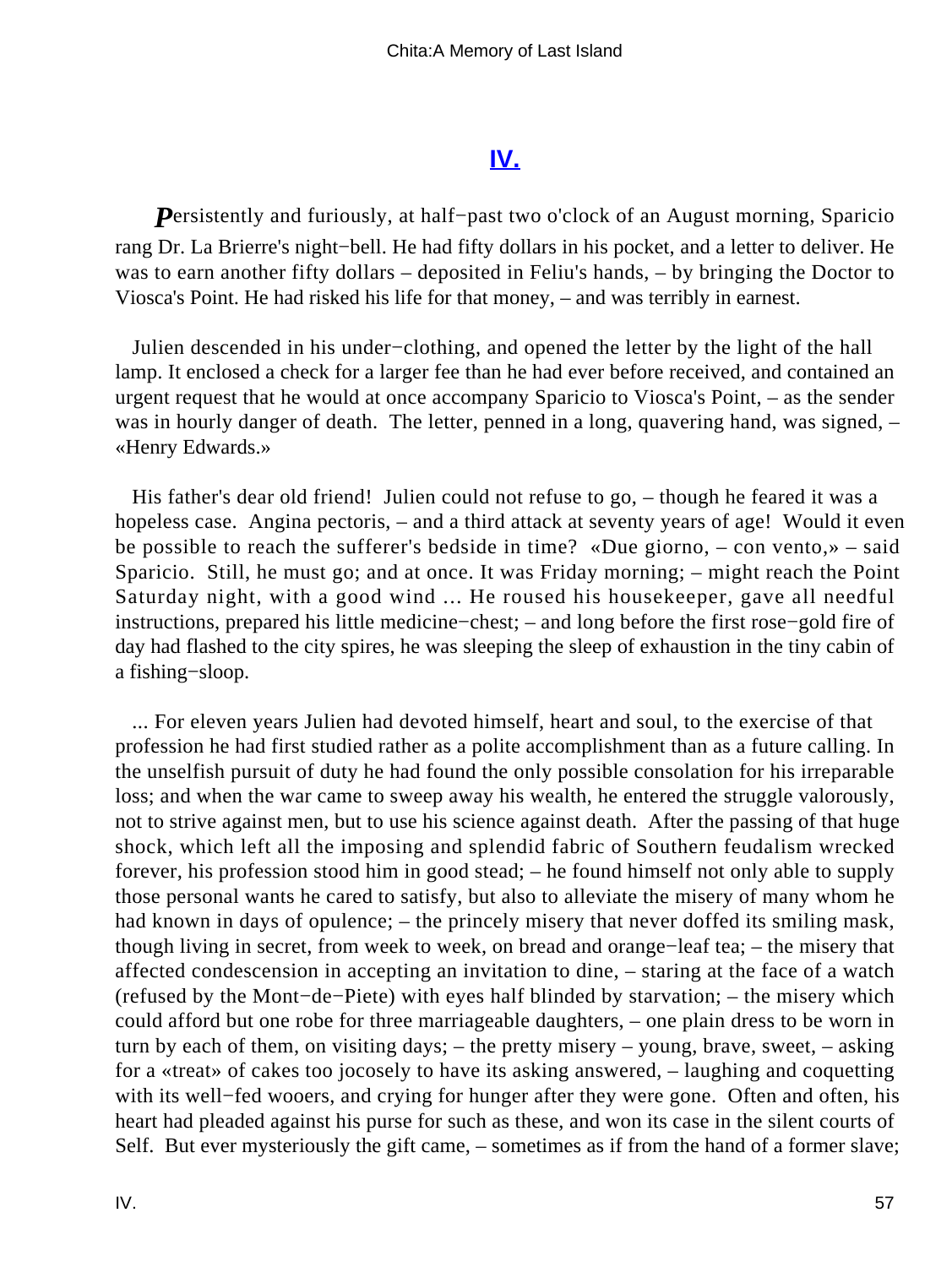sometimes as from a remorseful creditor, ashamed to write his name. Only yellow Victorine knew; but the Doctor's housekeeper never opened those sphinx−lips of hers, until years after the Doctor's name had disappeared from the City Directory ...

 He had grown quite thin, – a little gray. The epidemic had burthened him with responsibilities too multifarious and ponderous for his slender strength to bear. The continual nervous strain of abnormally protracted duty, the perpetual interruption of sleep, had almost prostrated even his will. Now he only hoped that, during this brief absence from the city, he might find renewed strength to do his terrible task.

 Mosquitoes bit savagely; and the heat became thicker; – and there was yet no wind. Sparicio and his hired boy Carmelo had been walking backward and forward for hours overhead, – urging the vessel yard by yard, with long poles, through the slime of canals and bayous. With every heavy push, the weary boy would sigh out, – «Santo Antonio! – Santo Antonio!» Sullen Sparicio himself at last burst into vociferations of ill−humor: – «Santo Antonio? – Ah! santissimu e santu diavulu! ... Sacramentu paescite vegnu un asidente! – malidittu lu Signuri!» All through the morning they walked and pushed, trudged and sighed and swore; and the minutes dragged by more wearily than the shuffling of their feet. «Managgia Cristo co tutta a croce!» ... «Santissimu e santu diavulu!» ...

 But as they reached at last the first of the broad bright lakes, the heat lifted, the breeze leaped up, the loose sail flapped and filled; and, bending graciously as a skater, the old San Marco began to shoot in a straight line over the blue flood. Then, while the boy sat at the tiller, Sparicio lighted his tiny charcoal furnace below, and prepared a simple meal, – delicious yellow macaroni, flavored with goats' cheese; some fried fish, that smelled appetizingly; and rich black coffee, of Oriental fragrance and thickness. Julien ate a little, and lay down to sleep again. This time his rest was undisturbed by the mosquitoes; and when he woke, in the cooling evening, he felt almost refreshed. The San Marco was flying into Barataria Bay. Already the lantern in the lighthouse tower had begun to glow like a little moon; and right on the rim of the sea, a vast and vermilion sun seemed to rest his chin. Gray pelicans came flapping around the mast; – sea−birds sped hurtling by, their white bosoms rose−flushed by the western glow ... Again Sparicio's little furnace was at work, – more fish, more macaroni, more black coffee; also a square−shouldered bottle of gin made its appearance. Julien ate less sparingly at this second meal; and smoked a long time on deck with Sparicio, who suddenly became very good−humored, and chatted volubly in bad Spanish, and in much worse English. Then while the boy took a few hours' sleep, the Doctor helped delightedly in maneuvering the little vessel. He had been a good yachtsman in other years; and Sparicio declared he would make a good fisherman. By midnight the San Marco began to run with a long, swinging gait; – she had reached deep water. Julien slept soundly; the steady rocking of the sloop seemed to soothe his nerves.

 – «After all, » he thought to himself, as he rose from his little bunk next morning, – «something like this is just what I needed.» ... The pleasant scent of hot coffee greeted him;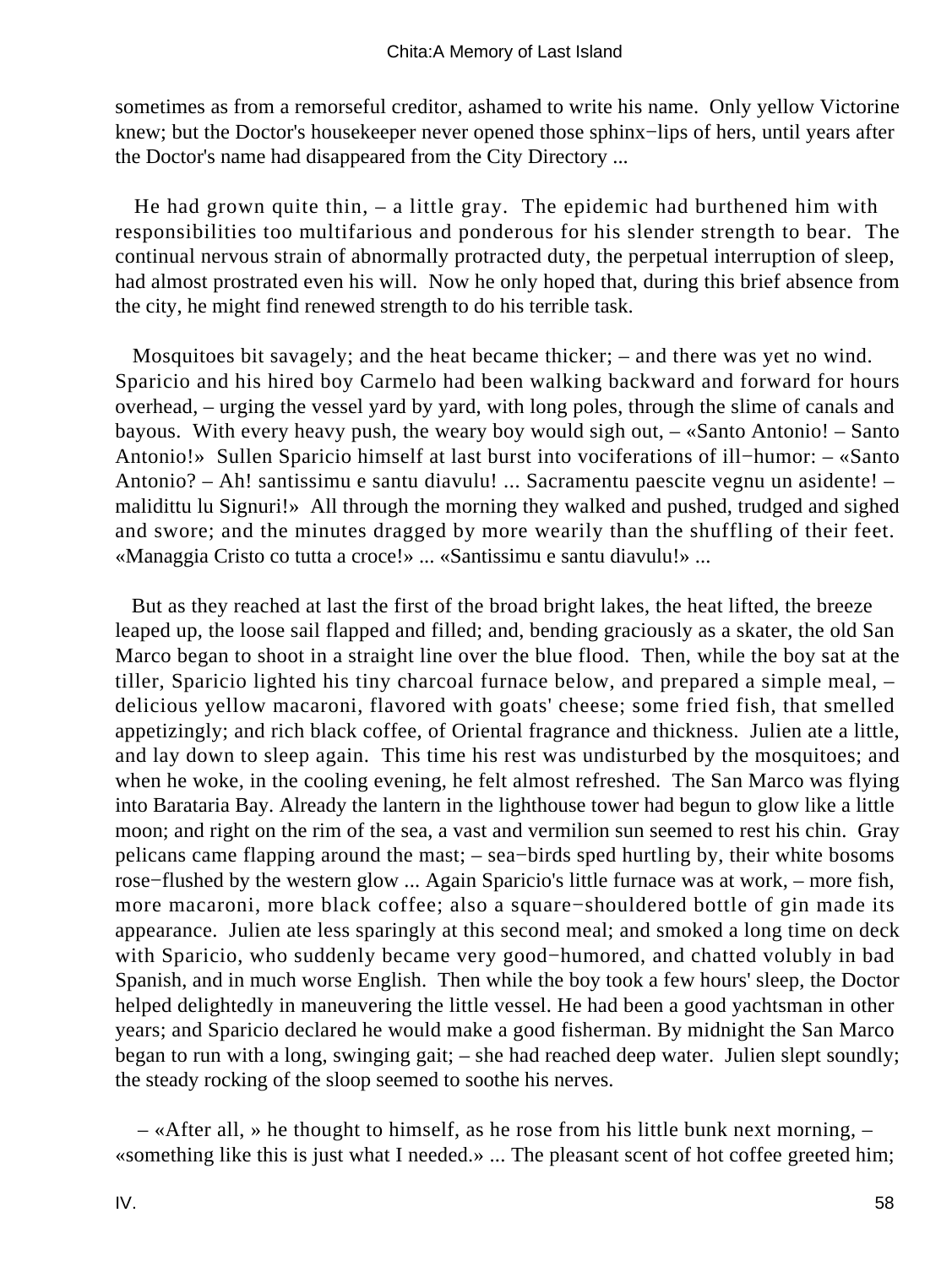– Carmelo was handing him the tin cup containing it, down through the hatchway. After drinking it he felt really hungry; – he ate more macaroni than he had ever eaten before. Then, while Sparicio slept, he aided Carmelo; and during the middle of the day he rested again. He had not had so much uninterrupted repose for many a week. He fancied he could feel himself getting strong. At supper−time it seemed to him he could not get enough to eat, – although there was plenty for everybody.

 All day long there had been exactly the same wave−crease distorting the white shadow of the San Marco's sail upon the blue water; – all day long they had been skimming over the liquid level of a world so jewel−blue that the low green ribbon−strips of marsh land, the far−off fleeing lines of pine−yellow sand beach, seemed flaws or breaks in the perfected color of the universe; – all day long had the cloudless sky revealed through all its exquisite transparency that inexpressible tenderness which no painter and no poet can ever reimage, – that unutterable sweetness which no art of man may ever shadow forth, and which none may ever comprehend, – though we feel it to be in some strange way akin to the luminous and unspeakable charm that makes us wonder at the eyes of a woman when she loves.

 Evening came; and the great dominant celestial tone deepened; – the circling horizon filled with ghostly tints, – spectral greens and grays, and pearl−lights and fish−colors ... Carmelo, as he crouched at the tiller, was singing, in a low, clear alto, some tristful little melody. Over the sea, behind them, lay, black−stretching, a long low arm of island−shore; – before them flamed the splendor of sun−death; they were sailing into a mighty glory, – into a vast and awful light of gold.

 Shading his vision with his fingers, Sparicio pointed to the long lean limb of land from which they were fleeing, and said to La Brierre: –

– «Look−a, Doct−a! Last−a Islan'!»

 Julien knew it; – he only nodded his head in reply, and looked the other way, – into the glory of God. Then, wishing to divert the fisherman's attention to another theme, he asked what was Carmelo singing. Sparicio at once shouted to the lad:  $-$ 

 – «Ha! ... ho! Carmelo! – Santu diavulu! ... Sing−a loud−a! Doct−a lik−a! Sing−a! sing!» .... «He sing−a nicee,» – added the boatman, with his peculiar dark smile. And then Carmelo sang, loud and clearly, the song he had been singing before, – one of those artless Mediterranean ballads, full of caressing vowel−sounds, and young passion, and melancholy beauty: –

 «M'ama ancor, belta fulgente, Come tu m'amasti allor; – Ascoltar non dei gente, Solo interroga il tuo cor.» ...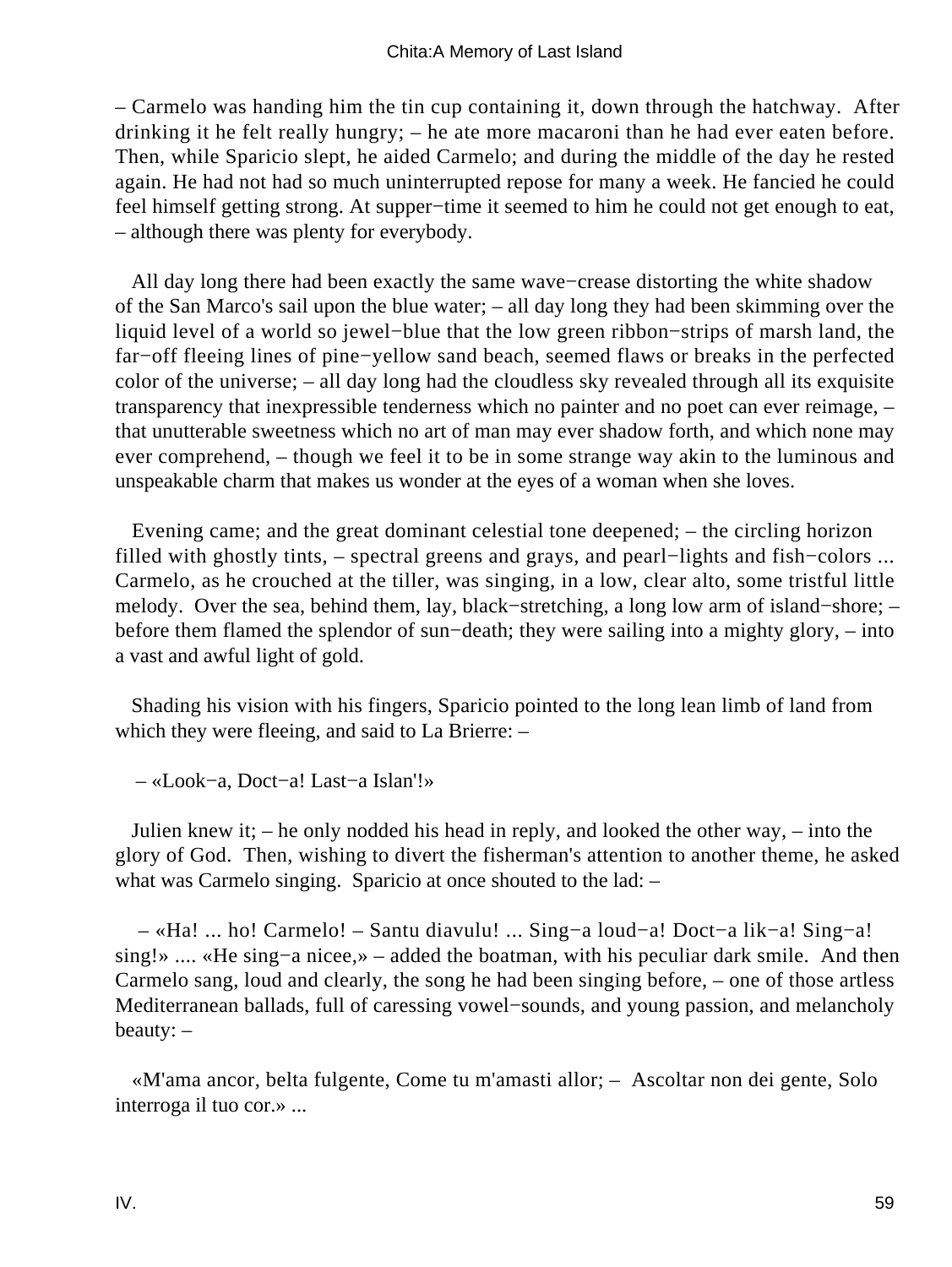– «He sing−a nicee, – mucha bueno!» murmured the fisherman. And then, suddenly, – with a rich and splendid basso that seemed to thrill every fibre of the planking, – Sparicio joined in the song: –

 «M'ama pur d'amore eterno, Ne deilitto sembri a te; T'assicuro che l'inferno Una favola sol  $e \rightarrow \ldots$ 

 All the roughness of the man was gone! To Julien's startled fancy, the fishers had ceased to be; – lo! Carmelo was a princely page; Sparicio, a king! How perfectly their voices married together! – they sang with passion, with power, with truth, with that wondrous natural art which is the birthright of the rudest Italian soul. And the stars throbbed out in the heaven; and the glory died in the west; and the night opened its heart; and the splendor of the eternities fell all about them. Still they sang; and the San Marco sped on through the soft gloom, ever slightly swerved by the steady blowing of the southeast wind in her sail; – always wearing the same crimpling−frill of wave−spray about her prow, – always accompanied by the same smooth−backed swells, – always spinning out behind her the same long trail of interwoven foam. And Julien looked up. Ever the night thrilled more and more with silent twinklings; – more and more multitudinously lights pointed in the eternities; – the Evening Star quivered like a great drop of liquid white fire ready to fall; – Vega flamed as a pharos lighting the courses ethereal, – to guide the sailing of the suns, and the swarming of fleets of worlds. Then the vast sweetness of that violet night entered into his blood, – filled him with that awful joy, so near akin to sadness, which the sense of the Infinite brings, – when one feels the poetry of the Most Ancient and Most Excellent of Poets, and then is smitten at once with the contrast−thought of the sickliness and selfishness of Man, – of the blindness and brutality of cities, whereinto the divine blue light never purely comes, and the sanctification of the Silences never descends ... furious cities, walled away from heaven ... Oh! if one could only sail on thus always, always through such a night – through such a star−sprinkled violet light, and hear Sparicio and Carmelo sing, even though it were the same melody always, always the same song!

 ... «Scuza, Doct−a! – look−a out!» Julien bent down, as the big boom, loosened, swung over his head. The San Marco was rounding into shore, – heading for her home. Sparicio lifted a huge conch−shell from the deck, put it to his lips, filled his deep lungs, and flung out into the night – thrice – a profound, mellifluent, booming horn−tone. A minute passed. Then, ghostly faint, as an echo from very far away, a triple blowing responded ...

 And a long purple mass loomed and swelled into sight, heightened, approached – land and trees black−shadowing, and lights that swung ... The San Marco glided into a bayou, – under a high wharfing of timbers, where a bearded fisherman waited, and a woman. Sparicio flung up a rope.

 The bearded man caught it by the lantern−light, and tethered the San Marco to her p]ace. Then he asked, in a deep voice: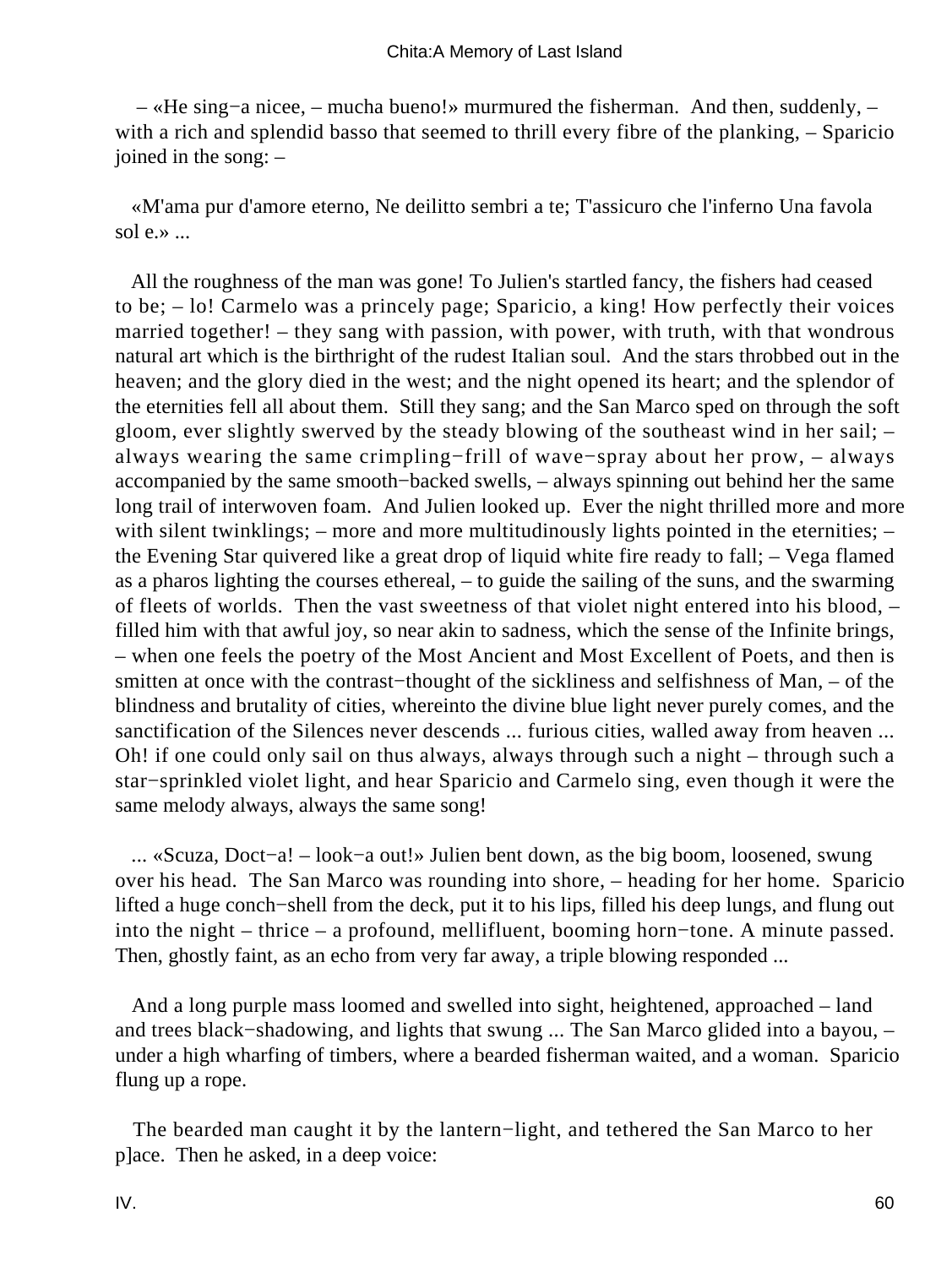−«Has traido al Doctor?»

−«Si, si!» answered Sparicio... «Y el viejo?»

−«Aye! pobre!» responded Feliu, – «hace tres dias que esta muerto. »

Henry Edwards was dead!

 He had died very suddenly, without a cry or a word, while resting in his rocking−chair, – the very day after Sparicio had sailed. They had made him a grave in the marsh, – among the high weeds, not far from the ruined tomb of the Spanish fisherman. But Sparicio had fairly earned his hundred dollars.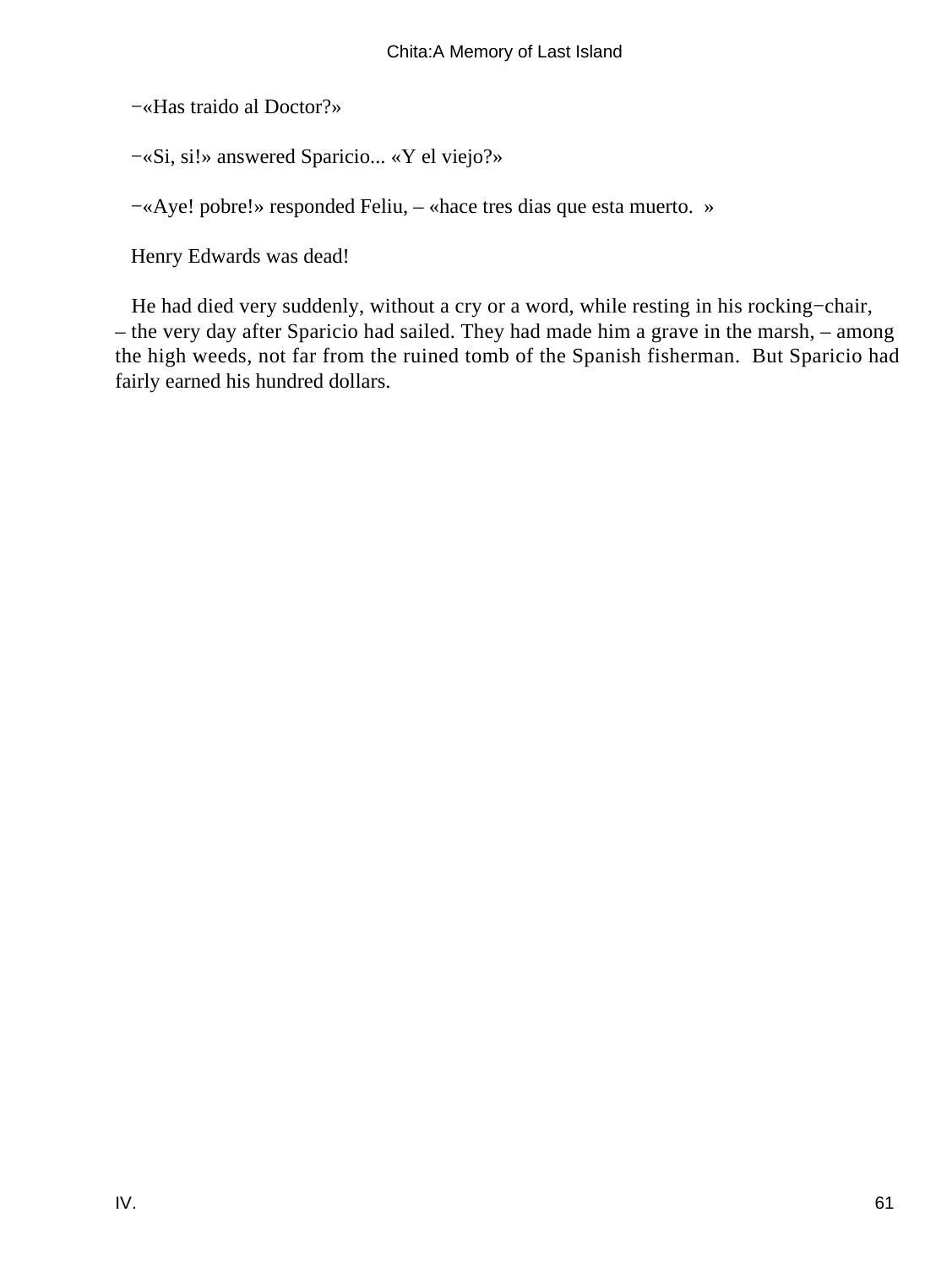## **[V.](#page-70-0)**

<span id="page-62-0"></span>*S*o there was nothing to do at Viosca's Point except to rest. Feliu and all his men were going to Barataria in the morning on business; – the Doctor could accompany them there, and take the Grand Island steamer Monday for New Orleans. With this intention Julien retired, – not sorry for being able to stretch himself at full length on the good bed prepared for him, in one of the unoccupied cabins. But he woke before day with a feeling of intense prostration, a violent headache, and such an aversion for the mere idea of food that Feliu's invitation to breakfast at five o'clock gave him an internal qualm. Perhaps a touch of malaria. In any case he felt it would be both dangerous and useless to return to town unwell; and Feliu, observing his condition, himself advised against the journey. Wednesday he would have another opportunity to leave; and in the meanwhile Carmen would take good care of him ... The boats departed, and Julien slept again.

 The sun was high when he rose up and dressed himself, feeling no better. He would have liked to walk about the place, but felt nervously afraid of the sun. He did not remember having ever felt so broken down before. He pulled a rocking−chair to the window, tried to smoke a cigar. It commenced to make him feel still sicker, and he flung it away. It seemed to him the cabin was swaying, as the San Marco swayed when she first reached the deep water.

 A light rustling sound approached, – a sound of quick feet treading the grass: then a shadow slanted over the threshold. In the glow of the open doorway stood a young girl, – gracile, tall, – with singularly splendid eyes, – brown eyes peeping at him from beneath a golden riot of loose hair.

 – «M'sieu−le−Docteur, maman d'mande si vous n'avez besoin d'que'que chose?» ... She spoke the rude French of the fishing villages, where the language lives chiefly as a baragouin, mingled often with words and forms belonging to many other tongues. She wore a loose−falling dress of some light stuff, steel−gray in color; – boys' shoes were on her feet.

 He did not reply; – and her large eyes grew larger for wonder at the strange fixed gaze of the physician, whose face had visibly bleached, – blanched to corpse−pallor. Silent seconds passed; and still the eyes stared – flamed as if the life of the man had centralized and focussed within them.

 His voice had risen to a cry in his throat, quivered and swelled one passionate instant, and failed – as in a dream when one strives to call, and yet can only moan ... She! Her unforgotten eyes, her brows, her lips! – the oval of her face! – the dawn−light of her hair! ... Adele's own poise, – her own grace! – even the very turn of her neck, even the bird−tone of her speech! ... Had the grave sent forth a Shadow to haunt him? – could the perfidious Sea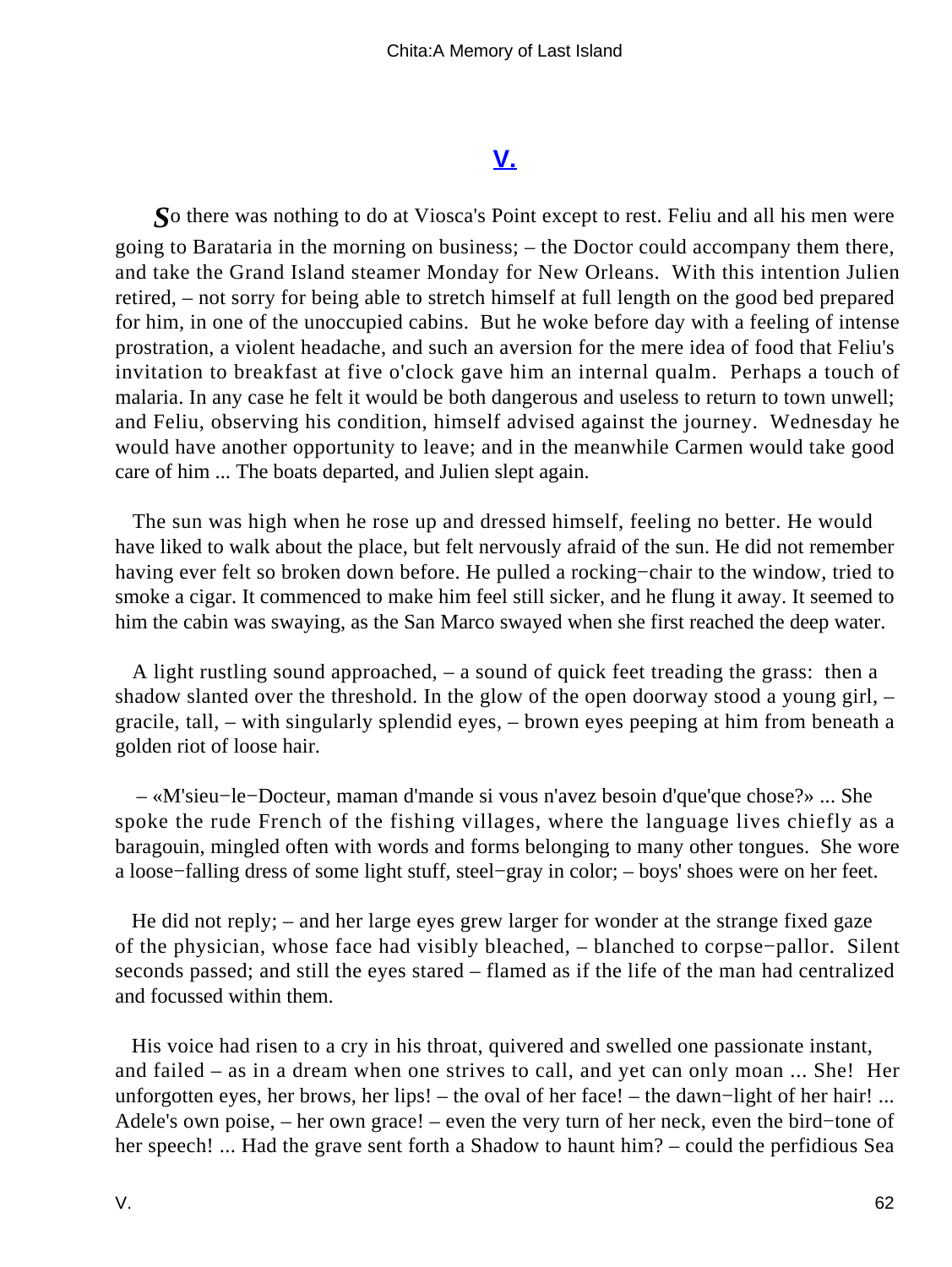have yielded up its dead? For one terrible fraction of a minute, memories, doubts, fears, mad fancies, went pulsing through his brain with a rush like the rhythmic throbbing of an electric stream; – then the shock passed, the Reason spoke: – «Fool! – count the long years since you first saw her thus! – countthe years that have gone since you looked upon her last! And Time has never halted, silly heart! – neither has Death stood still!»

 ... «Plait−il?» – the clear voice of the young girl asked. She thought he had made some response she could not distinctly hear.

 Mastering himself an instant, as the heart faltered back to its duty, and the color remounted to his lips, he answered her in French: –

 «Pardon me! – I did not hear ... you gave me such a start!» ... But even then another extraordinary fancy flashed through his thought; – and with the tutoiement of a parent to a child, with an irresistible outburst of such tenderness as almost frightened her, he cried: «Oh! merciful God! – how like her! ... Tell me, darling, your name; ... tell me who you are?» (Dis−moi qui tu es, mignonne; – dis−moi ton nom.)

 ... Who was it had asked her the same question, in another idiom ever so long ago? The man with the black eyes and nose like an eagle's beak, – the one who gave her the compass. Not this man – no!

She answered, with the timid gravity of surprise: –

– «Chita Viosca»

 He still watched her face, and repeated the name slowly, – reiterated it in a tone of wonderment: – «Chita Viosca? – Chita Viosca!»

 – «C'est a dire ...» she said, looking down at her feet, – «Concha – Conchita. » His strange solemnity made her smile, – the smile of shyness that knows not what else to do. But it was the smile of dead Adele.

 – «Thanks, my child, » he exclaimed of a sudden, – in a quick, hoarse, changed tone. (He felt that his emotion would break loose in some wild way, if he looked upon her longer.) «I would like to see your mother this evening; but I now feel too ill to go out. I am going to try to rest a little.»

– «Nothing I can bring you?» she asked, – «some fresh milk?»

 – «Nothing now, dear: if I need anything later, I will tell your mother when she comes. »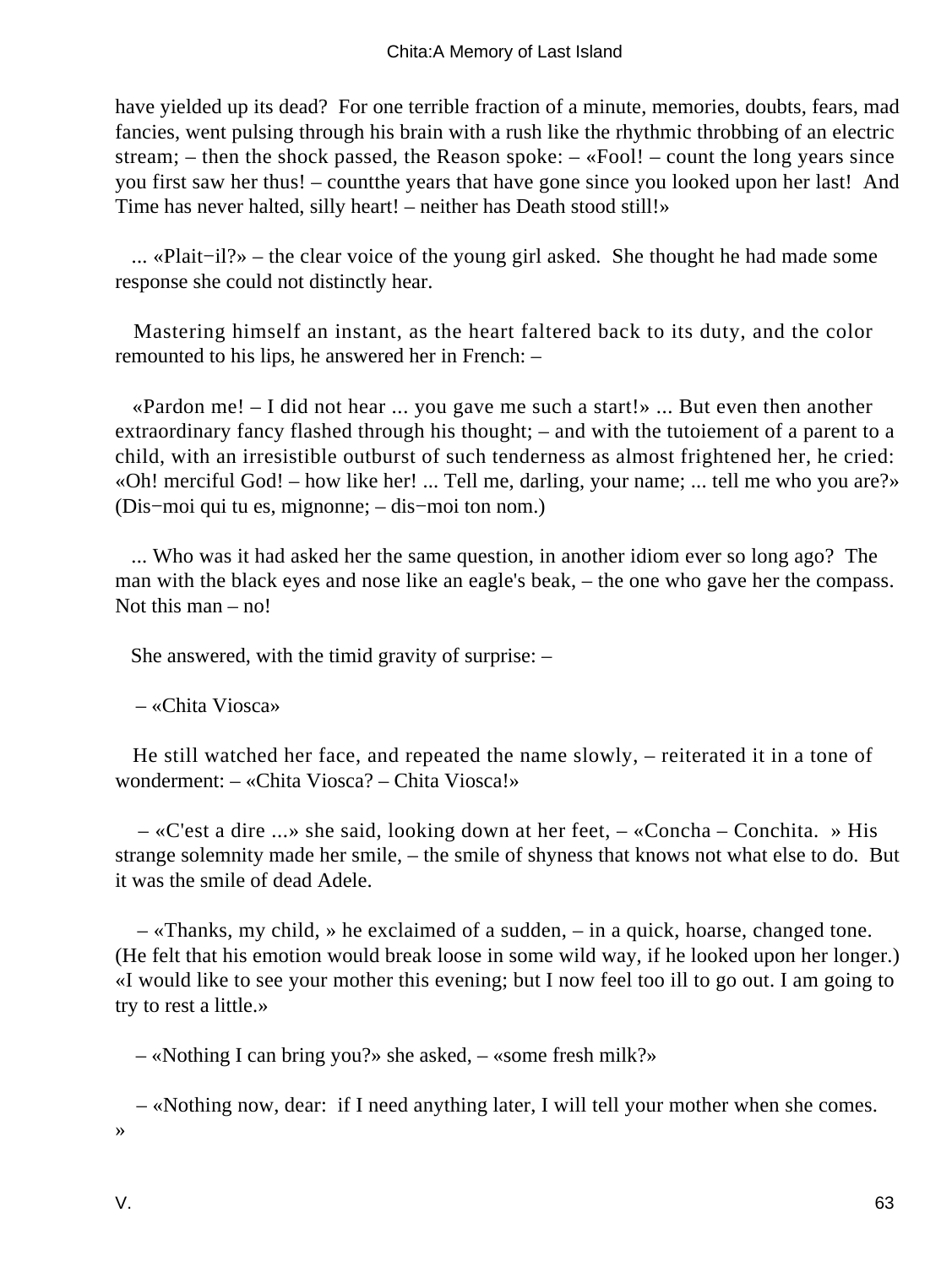– «Mamma does not understand French very well.»

– «No importa, Conchita; – le hablare en Espanol.»

– «Bien, entonces!» she responded, with the same exquisite smile. «Adios, senor!» ...

 But as she turned in going, his piercing eye discerned a little brown speck below the pretty lobe of her right ear, – just in the peachy curve between neck and cheek. ... His own little Zouzoune had a birthmark like that! – −he remembered the faint pink trace left by his fingers above and below it the day he had slapped her for overturning his ink bottle ... «To laimin moin? – −to batte moin!»

«Chita! – −Chita!»

 She did not hear ... After all, what a mistake he might have made! Were not Nature's coincidences more wonderful than fiction? Better to wait, – to question the mother first, and thus make sure.

 Still – there were so many coincidences! The face, the smile, the eyes, the voice, the whole charm; – –then that mark, – –and the fair hair. Zouzoune had always resembled Adele so strangely! That golden hair was a Scandinavian bequest to the Florane family; – −the tall daughter of a Norwegian sea captain had once become the wife of a Florane. Viosca? – −who ever knew a Viosca with such hair? Yet again, these Spanish emigrants sometimes married blonde German girls ... Might be a case of atavism, too. Who was this Viosca? If that was his wife, – −the little brown Carmen, – −whence Chita's sunny hair? ...

 And this was part of that same desolate shore whither the Last Island dead had been drifted by that tremendous surge! On a clear day, with a good glass, one might discern from here the long blue streak of that ghastly coast ... Somewhere – between here and there ... Merciful God!...

 ... But again! That bivouac−night before the fight at Chancellorsville, Laroussel had begun to tell him such a singular story ... Chance had brought them, – the old enemies, – together; made them dear friends in the face of Death. How little he had comprehended the man! – –what a brave, true, simple soul went up that day to the Lord of Battles! ... What was it – that story about the little Creole girl saved from Last Island, – that story which was never finished? ... Eh! what a pain!

 Evidently he had worked too much, slept too little. A decided case of nervous prostration. He must lie down, and try to sleep.

 These pains in the head and back were becoming unbearable. Nothing but rest could avail him now.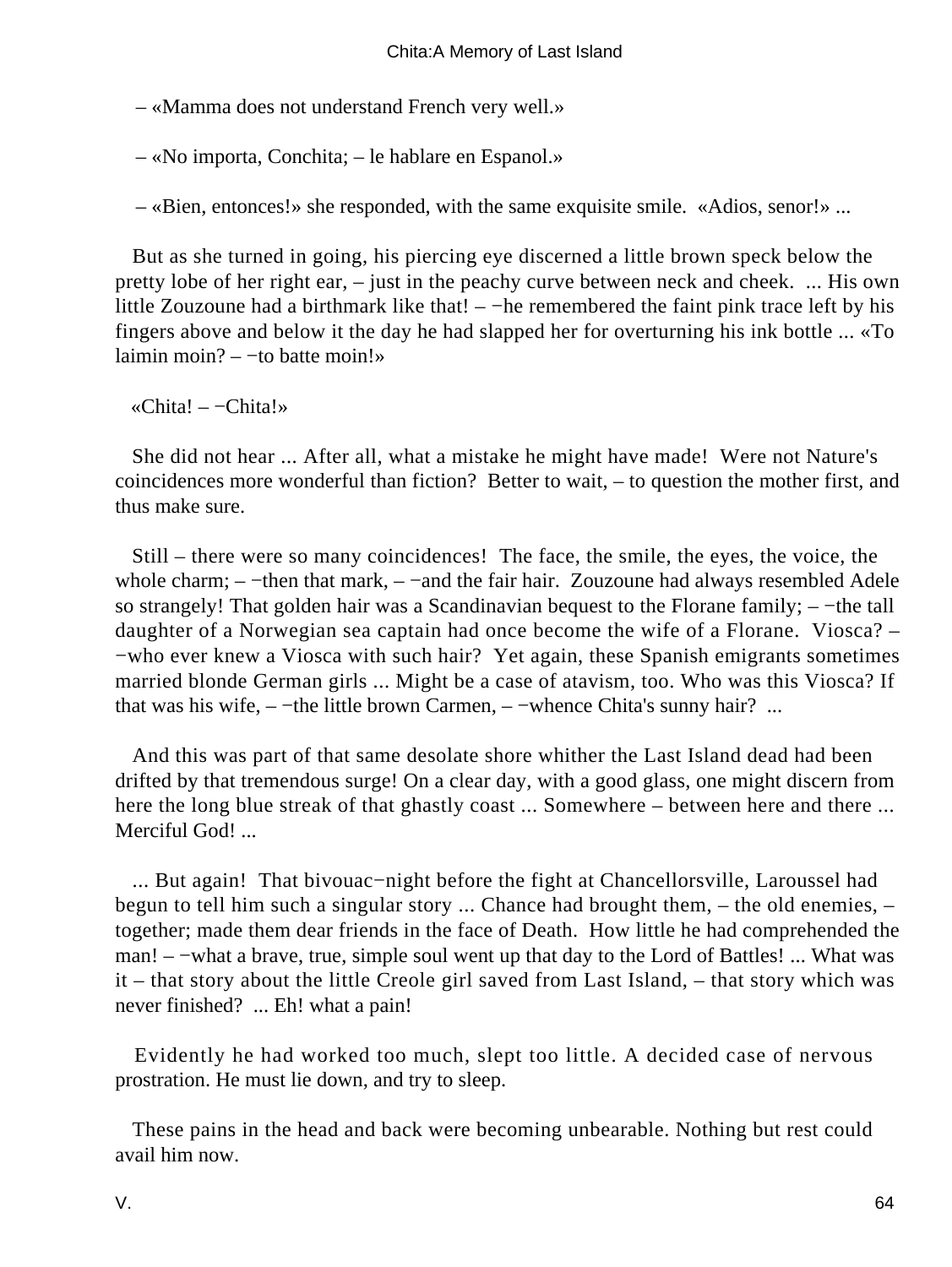He stretched himself under the mosquito curtain. It was very still, breath. less, hot! The venomous insects were thick; – −they filled the room with a continuous ebullient sound, as if invisible kettles were boiling overhead. A sign of storm.... Still, it was strange! – −he could not perspire ...

Then it seemed to him that Laroussel was bending over him – −Laroussel in his cavalry uniform. «Bon jour, camarade! – −nous allons avoir un bien mauvais temps, mon pauvre Julien.» How! bad weather? – −«Comment un mauvais temps?» ... He looked in Laroussel's face. There was something so singular in his smile. Ah! yes, – –he remembered now: it was the wound! ... «Un vilain temps!» whispered Laroussel. Then he was gone ... Whither?

 $-$ «Cheri!» ...

 The whisper roused him with a fearful start ... Adele's whisper! So she was wont to rouse him sometimes in the old sweet nights, – to crave some little attention for ailing Eulalie,  $-$  –to make some little confidence she had forgotten to utter during the happy evening ... No, no! It was only the trees. The sky was clouding over. The wind was rising ... How his heart beat! how his temples pulsed! Why, this was fever! Such pains in the back and head!

 Still his skin was dry, – dry as parchment, – burning. He rose up; and a bursting weight of pain at the base of the skull made him reel like a drunken man. He staggered to the little mirror nailed upon the wall, and looked. How his eyes glowed; – −and there was blood in his mouth! He felt his pulse spasmodic, terribly rapid. Could it possibly  $-$  -? ... No: this must be some pernicious malarial fever! The Creole does not easily fall a prey to the great tropical malady, – −unless after a long absence in other climates. True! he had been four years in the army! But this was 1867 ... He hesitated a moment; then, – opening his medicine chest, he measured out and swallowed thirty grains of quinine.

Then he lay down again. His head pained more and more; – –it seemed as if the cervical vertebrae were filled with fluid iron. And still his skin remained dry as if tanned. Then the anguish grew so intense as to force a groan with almost every aspiration ... Nausea, – and the stinging bitterness of quinine rising in his throat; – −dizziness, and a brutal wrenching within his stomach. Everything began to look pink; – −the light was rose−colored. It darkened more, – –kindled with deepening tint. Something kept sparkling and spinning before his sight, like a firework ... Then a burst of blood mixed with chemical bitterness filled his mouth; the light became scarlet as claret ... This – this was ... not malaria ...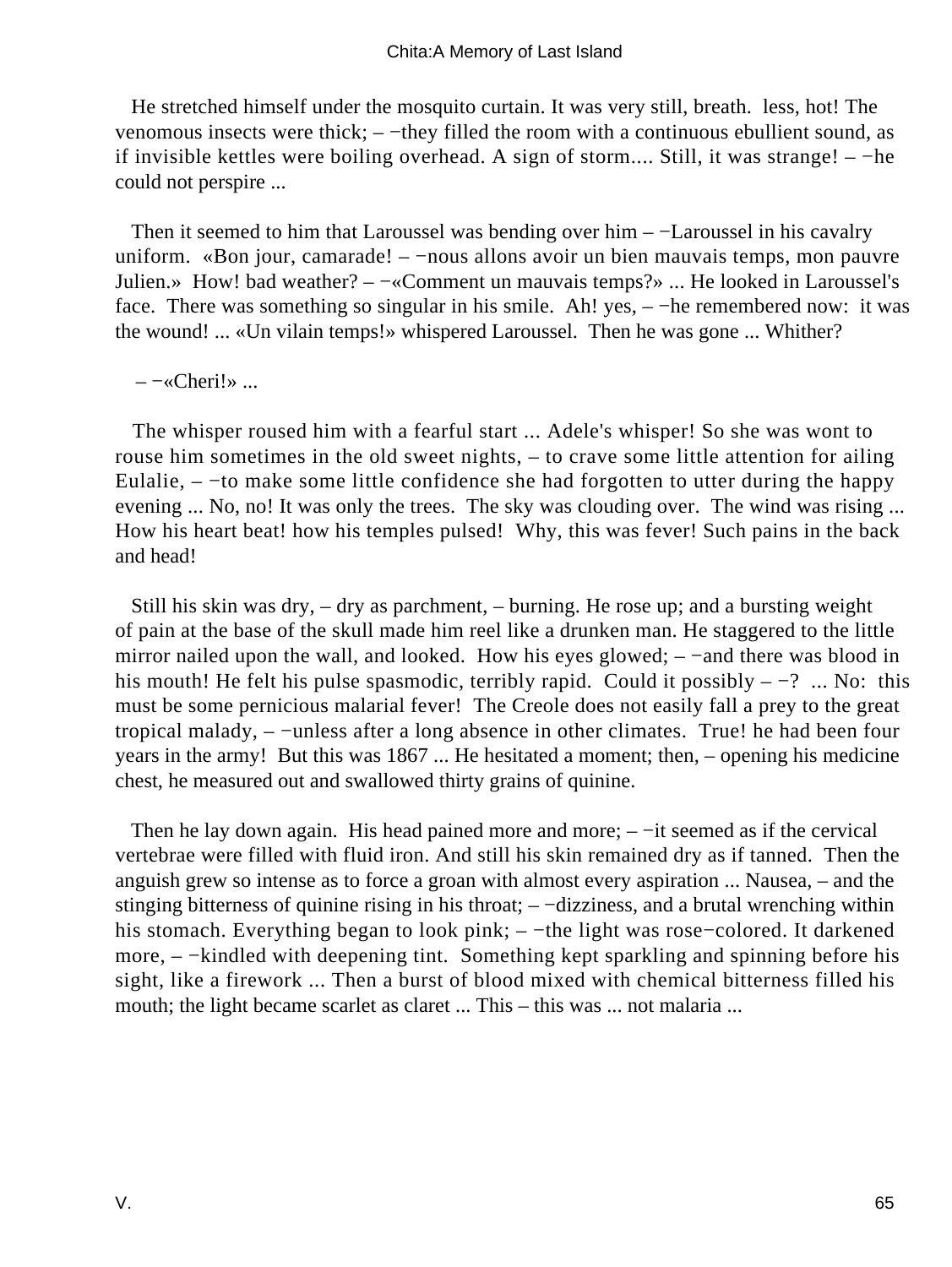#### **[VI.](#page-70-0)**

<span id="page-66-0"></span>*... C*armen knew what it was; but the brave little woman was not afraid of it. Many a time before she had met it face to face, in Havanese summers; she knew how to wrestle with it; she had torn Feliu's life away from its yellow clutch, after one of those long struggles that strain even the strength of love. Now she feared mostly for Chita. She had ordered the girl under no circumstances to approach the cabin.

 Julien felt that blankets had been heaped upon him, – −that some gentle hand was bathing his scorching face with vinegar and water. Vaguely also there came to him the idea that it was night. He saw the shadow−shape of a woman moving against the red light upon the wall;  $-$  – he saw there was a lamp burning.

 Then the delirium seized him: he moaned, sobbed, cried like a child, – −talked wildly at intervals in French, in English, in Spanish.

 – −«Mentira! – −you could not be her mother ... Still, if you were – −And she must not come in here, – −jamais! ... Carmen, did you know Adele, – −Adele Florane? So like her, – −so like, – −God only knows how like! ... Perhaps I think I know; – −but I do not – −do not know justly, fully – −how like! ... Si! si! – −es el vomito! – −yo lo conozco, Carmen! ... She must not die twice ... I died twice ... I am going to die again. She only once. Till the heavens be no more she will not rise ... Moi, au contraire, il faut que je me leve toujours! They need me so much; – −the slate is always full; the bell will never stop. They will ring that bell for me when I am dead ... So will I rise again! – −resurgam! ... How could I save him? – −could not save myself. It was a bad case, – at seventy years! ... There! Qui ca?» ...

 He saw Laroussel again, – reaching out a hand to him through a whirl of red smoke. He tried to grasp it, and could not ... «N'importe, mon ami,» said Laroussel, – −«tu vas la voir bientot.» Who was he to see soon? – −«qui done, Laroussel?» But Laroussel did not answer. Through the red mist he seemed to smile; – –then passed.

 For some hours Carmen had trusted she could save her patient, – −desperate as the case appeared to be. His was one of those rapid and violent attacks, such as often despatch their victims in a single day. In the Cuban hospitals she had seen many and many terrible examples: strong young men, – −soldiers fresh from Spain, – −carried panting to the fever wards at sunrise; carried to the cemeteries at sunset. Even troopers riddled with revolutionary bullets had lingered longer ... Still, she had believed she might save Julien's life: the burning forehead once began to bead, the burning hands grew moist.

But now the wind was moaning; – the air had become lighter, thinner, cooler. A stone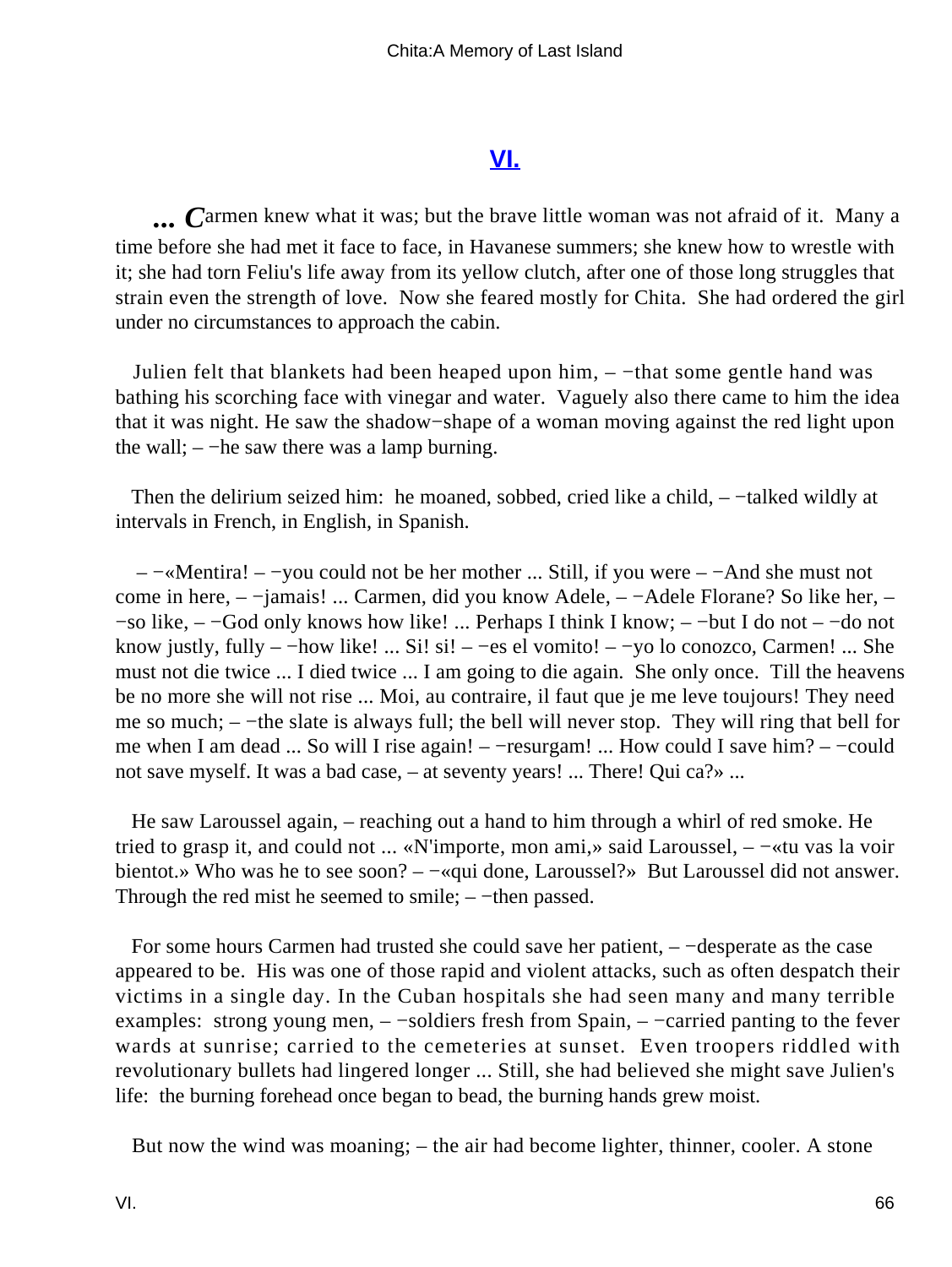was gathering in the east; and to the fever−stricken man the change meant death ... Impossible to bring the priest of the Caminada now; and there was no other within a day's sail. She could only pray; she had lost all hope in her own power to save.

 Still the sick man raved; but he talked to himself at longer intervals, and with longer pauses between his words; – −his voice was growing more feeble, his speech more incoherent. His thought vacillated and distorted, like flame in a wind.

 Weirdly the past became confounded with the present; impressions of sight and of sound interlinked in fastastic affinity, – –the face of Chita Viosca, the murmur of the rising storm. Then flickers of spectral lightning passed through his eyes, through his brain, with every throb of the burning arteries; then utter darkness came, – −a darkness that surged and moaned, as the circumfluence of a shadowed sea. And through and over the moaning pealed one multitudinous human cry, one hideous interblending of shoutings and shriekings ... A woman's hand was locked in his own ... «Tighter,» he muttered, «tighter still, darling! hold as long as you can!» It was the tenth night of August, eighteen hundred and fifty−six ...

#### – −«Cheri!»

 Again the mysterious whisper startled him to consciousness, – −the dim knowledge of a room filled with ruby colored light, – –and the sharp odor of vinegar. The house swung round slowly; – −the crimson flame of the lamp lengthened and broadened by turns; – −then everything turned dizzily fast, – –whirled as if spinning in a vortex ... Nausea unutterable; and a frightful anguish as of teeth devouring him within, – −tearing more and more furiously at his breast. Then one atrocious wrenching, rending, burning, – −and the gush of blood burst from lips and nostrils in a smothering deluge. Again the vision of lightnings, the swaying, and the darkness of long ago. «Quick! – –quick! – –hold fast to the table, Adele! – −never let go!» ...

...  $Up, --up, -up!$  –  $-what!$  higher yet? Up to the red sky! Red – -black-red ... heated iron when its vermilion dies. So, too, the frightful flood! And noiseless. Noiseless because heavy, clammy, – −thick, warm, sickening – −blood? Well might the land quake for the weight of such a tide! – −Why did Adele speak Spanish? Who prayed for him? ...

– −"Alma de Cristo santisima santificame!

"Sangre de Cristo, embriagame!

«O buen Jesus, oye me!» ...

 Out of the darkness into – such a light! An azure haze! Ah! – −the delicious frost! ... All the streets were filled with the sweet blue mist ... Voiceless the City and white; – −crooked and weed grown its narrow ways! ... Old streets of tombs, these ... Eh! How odd a custom! –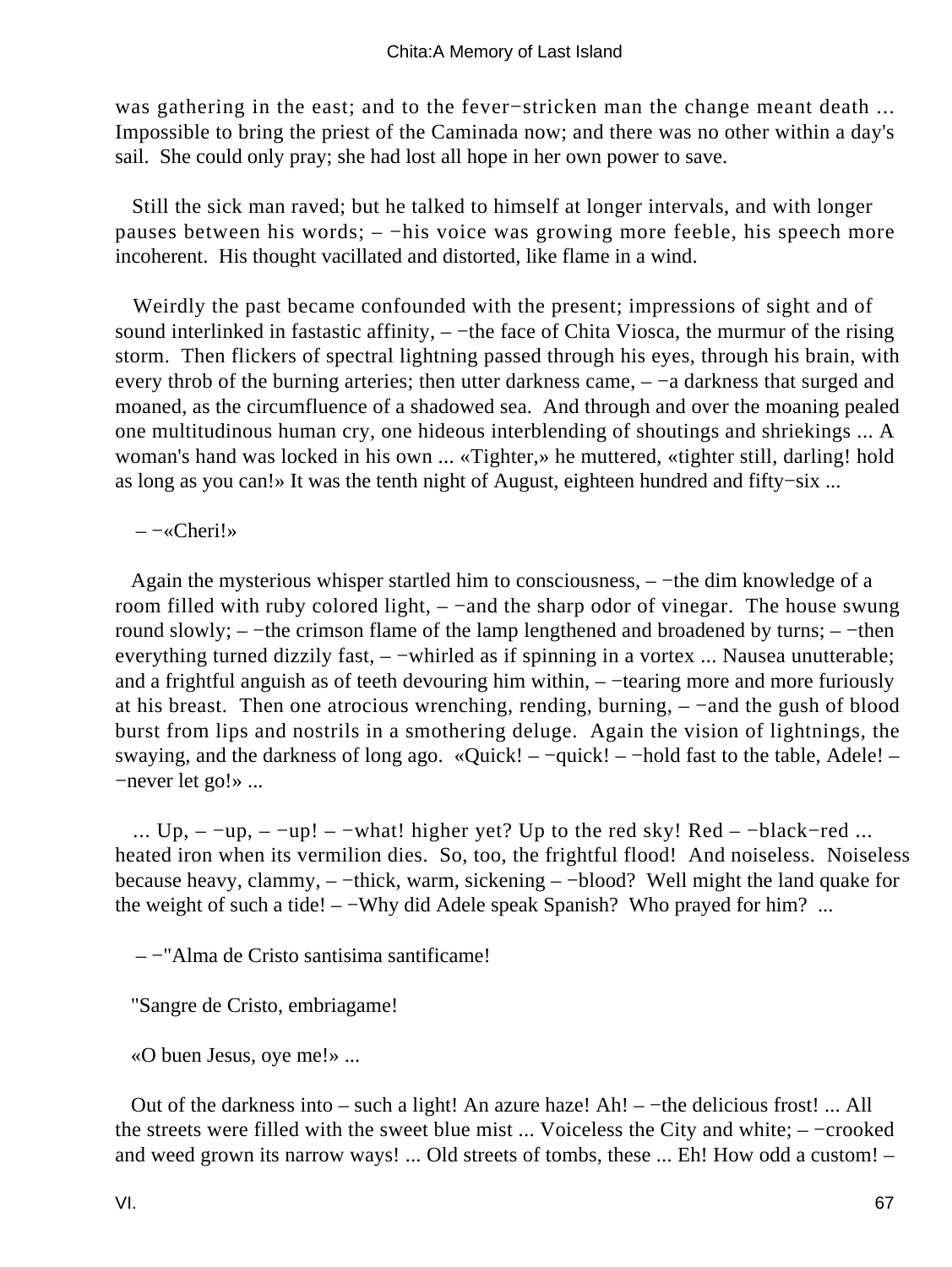−a Night−bell at every door. Yes, of course! – −a night−bell! – −the Dead are Physicians of Souls: they may be summoned only by night, – –called up from the darkness and silence ... Yet she? – −might he not dare to ring for her even by day? ........ Strange he had deemed it day! – −why, it was black, starless ... And it was growing queerly cold ...... How should he ever find her now? It was so black ... so cold! ...

– −«Cheri!»

All the dwelling quivered with the mighty whisper.

 Outside, the great oaks were trembling to their roots; – −all the shore shook and blanched before the calling of the sea.

And Carmen, kneeling at the feet of the dead, cried out, alone in the night: – −

– −«O Jesus misericordioso! – −tened compasion de el!»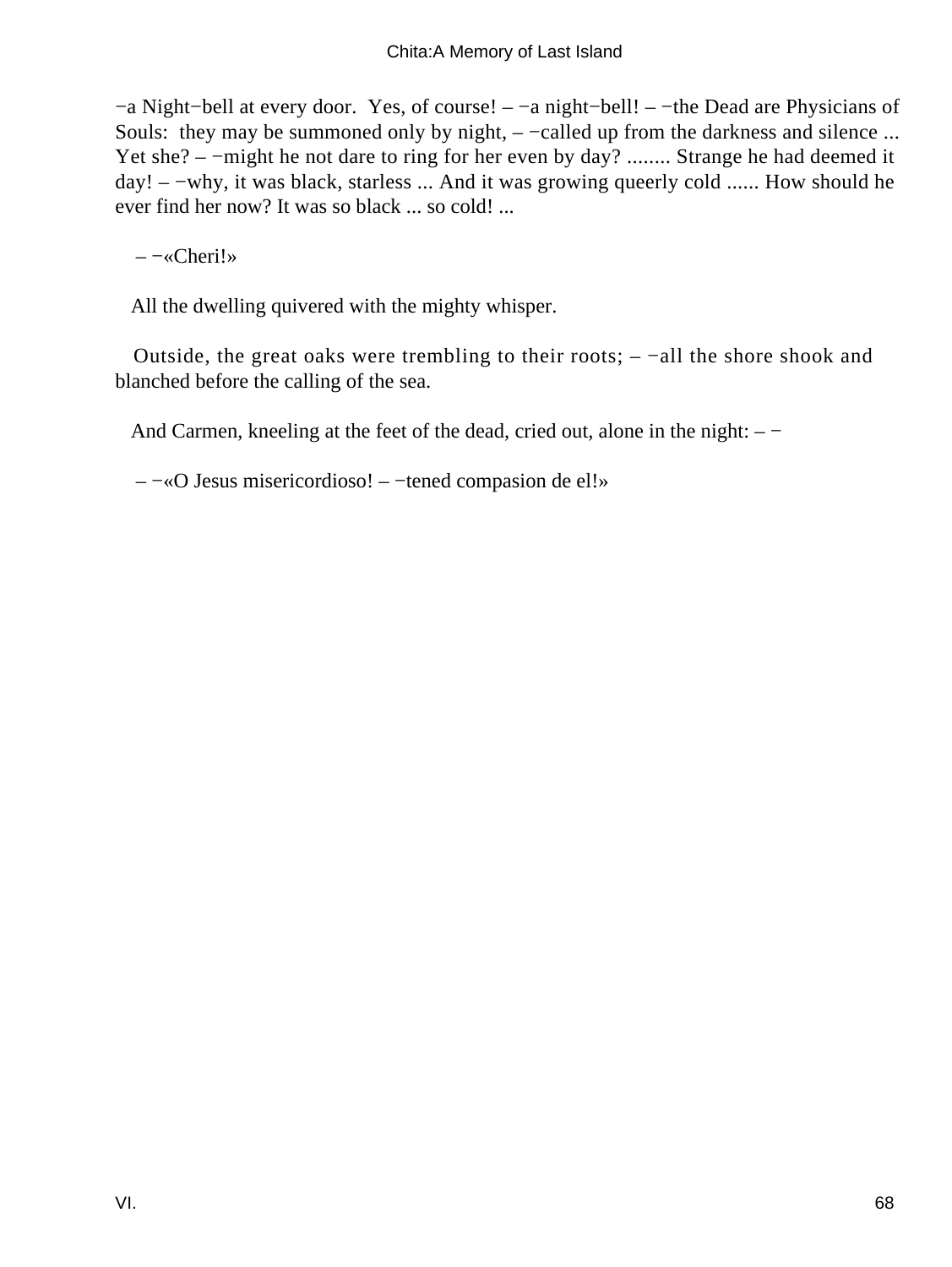Chita:A Memory of Last Island

# **Table Of Content**

<span id="page-69-0"></span>**[PART 1 − The Legend of L'Ile Derniere](#page-3-0)**

| <u>I.</u>  |  |
|------------|--|
| <u>п.</u>  |  |
| <u>ш.</u>  |  |
| <u>IV.</u> |  |
| <u>V.</u>  |  |
| <u>VI.</u> |  |

**[VII.](#page-21-0)**

**[PART 2 − Out of the Sea's Strength](#page-23-0)**

| Ī.           |  |
|--------------|--|
| <u>П.</u>    |  |
| <u>Щ.</u>    |  |
| <u>IV.</u>   |  |
| <u>V.</u>    |  |
| <u>VI.</u>   |  |
| VII.         |  |
| <u>VIII.</u> |  |

**[PART 3 − The Shadow of the Tide.](#page-45-0)**

**[I.](#page-46-0)**

**[II.](#page-50-0)**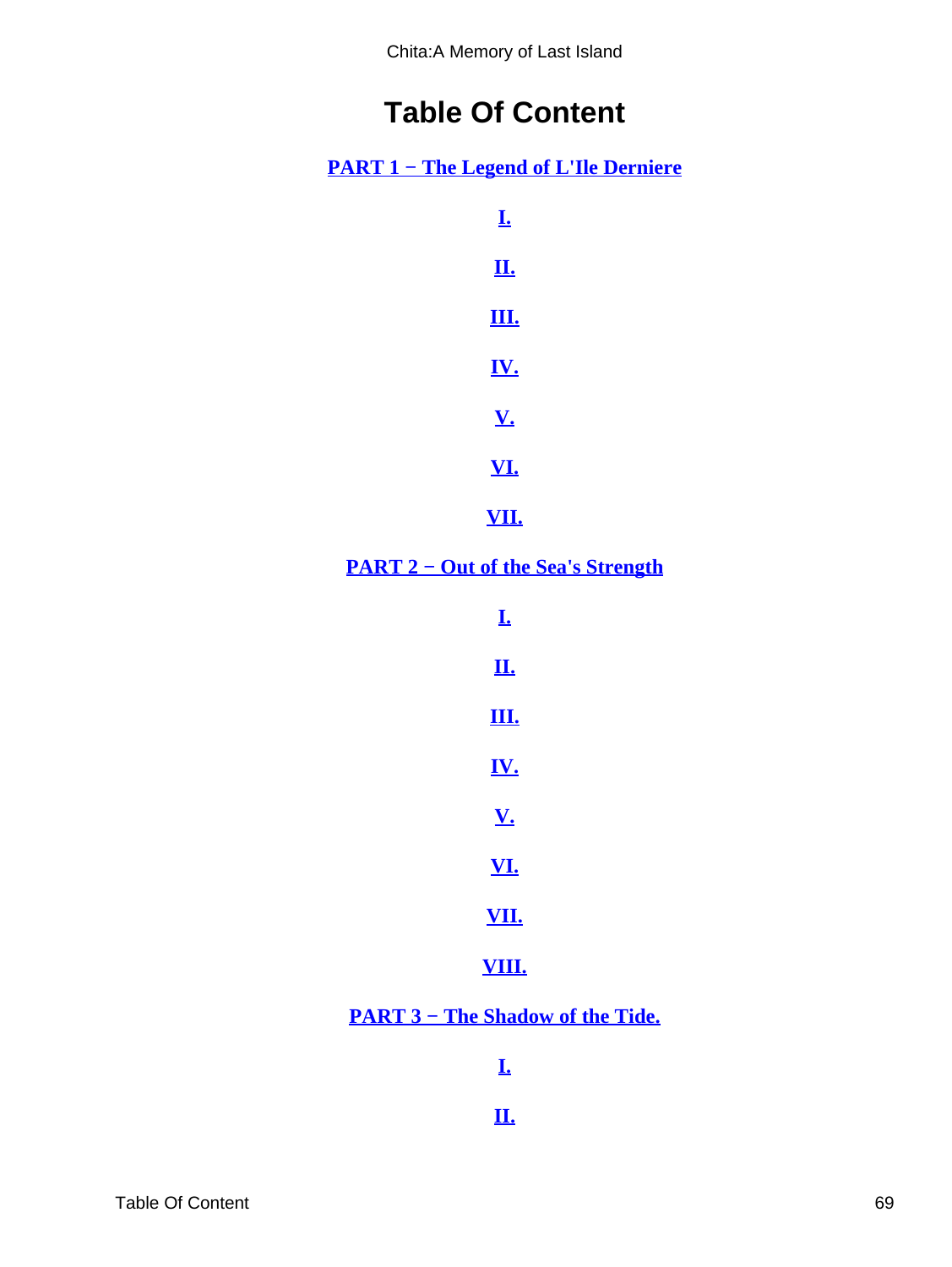<span id="page-70-0"></span>Chita:A Memory of Last Island

| Ш          |  |
|------------|--|
| <u>IV.</u> |  |
| <u>V.</u>  |  |
| <u>VI.</u> |  |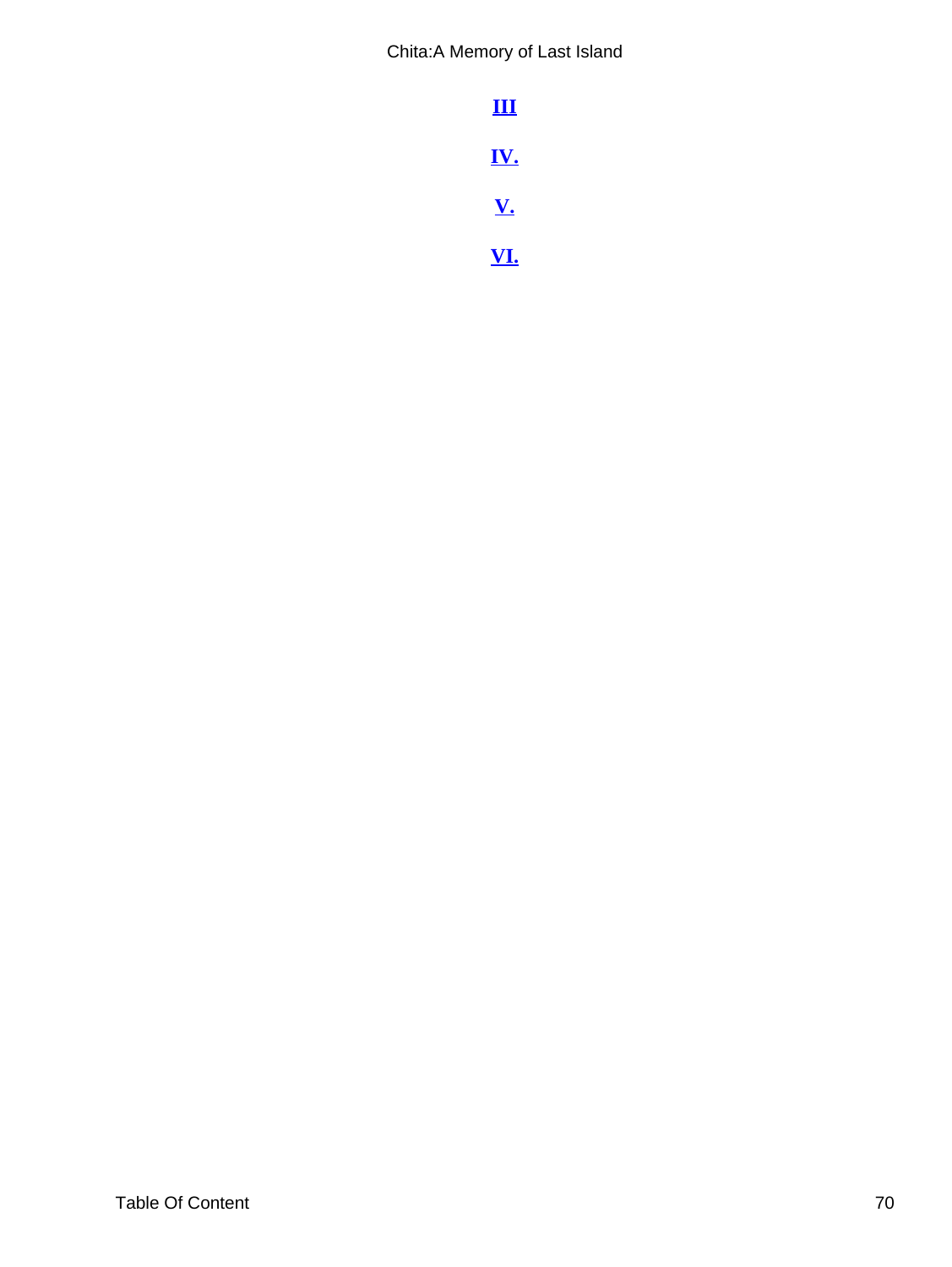# **About Phoenix Editions**

#### **Why Phoenix Editions?**

With the already available tools, converting files to eBook formats is not a big task. You can use a plugin in MS Word and with just one click have a lit file. You can drag and drop html into Adobe Acrobat and create a pdf file.

If we can be happy over the possibilities given to anyone to publish and to be published, we must nevertheless look at previous experiences from the history of the computer and the internet in order to get some needed advice:

• The lack of standards threatens the persistance of data.

We are able to access data from tablets from 3.000 year B.C. but not from files created 10 years ago in a proprietary format, stored in some specific non standard media, or even in previous versions of existing products.

- If not enough care is taken, some operations like drag and drop or cut and paste can result in the production of corrupted data.
- Many ebooks come from html files. But outdated tags are still being used, and one only needs to view the source to find beginning tags without their corresponding end tags, improper nesting, and proprietary or non standard encoding. If the source code is not cleaned up, all this will make its way to the derivated ebook.
- Not every user knows how, is able to or wants to use the more advanced standard features of available ebooks formats, resulting in a work that very often doesn't make for the most pleasing reading experience.
- Centuries of history and experience in graphical and printing arts should not be lost for the sake of speed in converting to an ebook format. Much can be done in our search for excellence to adapt and improve, the end result of which is a ebook of higher quality.

But, we must be very careful in our search for quality and in our establishing criteria to meet this lofty goal. Otherwise, as we know and are aware of, a new kind of elitism, censorship or snobism can arise out of this endeavour.

Finding the proper and fair way to achieve this quality of ebook without such detrimental effects led us to implement what we at Phoenix−Library call **Phoenix Editions**.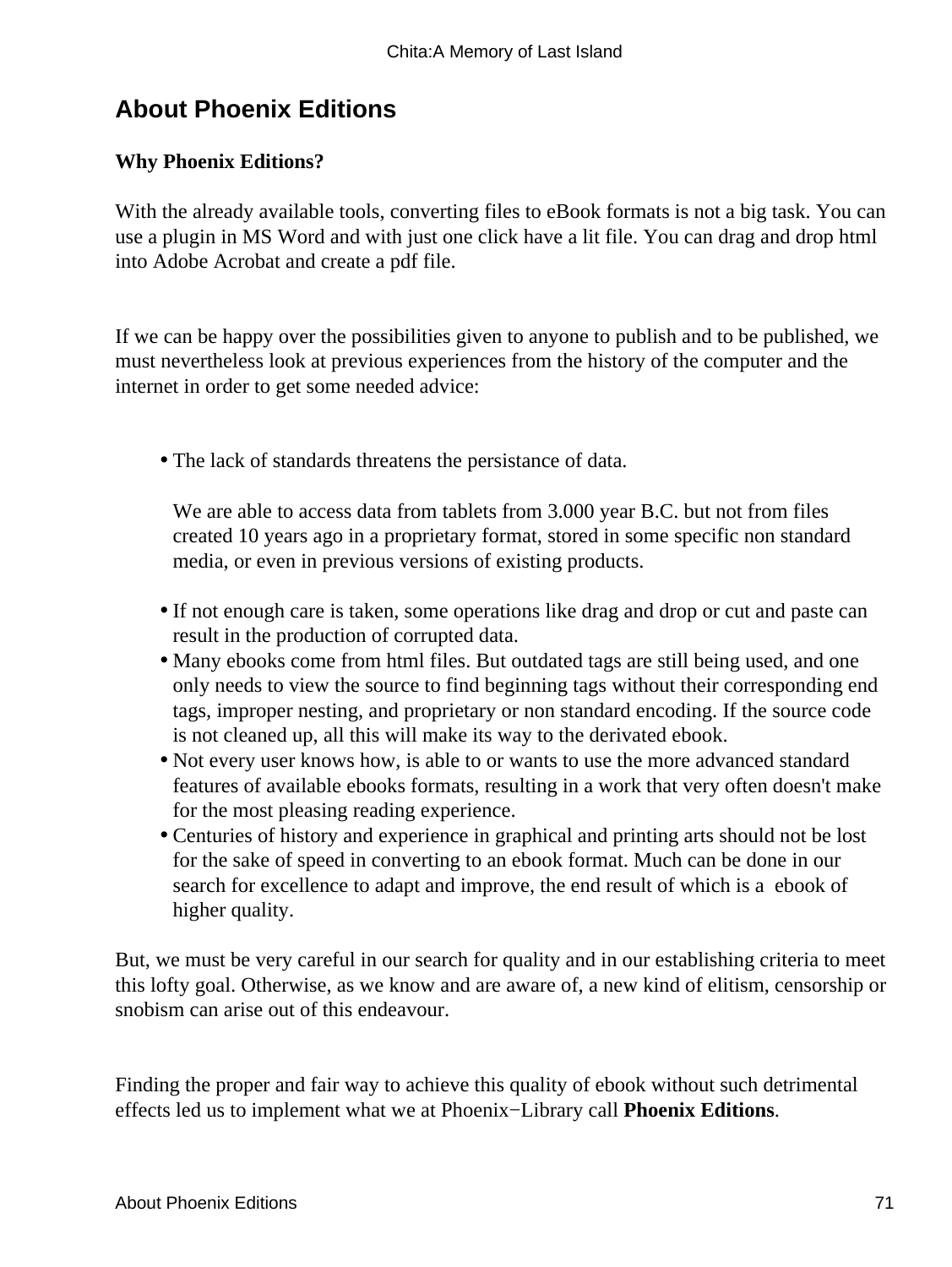# **What is a Phoenix Edition**

At Phoenix−Library we call a Phoenix Edition, an ebook with the following characteristics:

- It is converted from clean and standard xhtml/xml files
- It uses meta tags to identify content, and other data
- The available resources specific to each ebook format are used to give the reader a pleasant reading experience.

This means: objectives and normative criteria, regardless of taste, aesthetic or otherwise subjective evaluations of contents and/or presentation.

## **Phoenix Edition of a RocketEdition file:**

An ebook with a cover, a table of contents with active links, chapter breaks, a "go to" touch access at least to a TOC, oeb compliant metadata, indentation if required from a pEdition reproduction, internal links to notes.

## **Phoenix Edition of a Softbook file:**

An ebook with a cover, a table of contents with active links, chapter breaks, oeb compliant metadata, indentation if required from a pEdition reproduction, internal links to notes.

## **Phoenix Edition of a MS−Reader file:**

An ebook with a cover, an external table of contents with active links at least to an internal TOC, chapter breaks, images, oeb compliant metadata, indentation if required from a pEditon reproduction, internal links to notes.

## **Phoenix Edition of a Mobipocket file:**

An ebook with a cover, an external table of contents with active links at least to an internal TOC, chapter breaks, oeb compliant metadata, indentation if required from a pEdition reproduction, internal links to notes.

#### **Phoenix Edition of a Acrobat file:**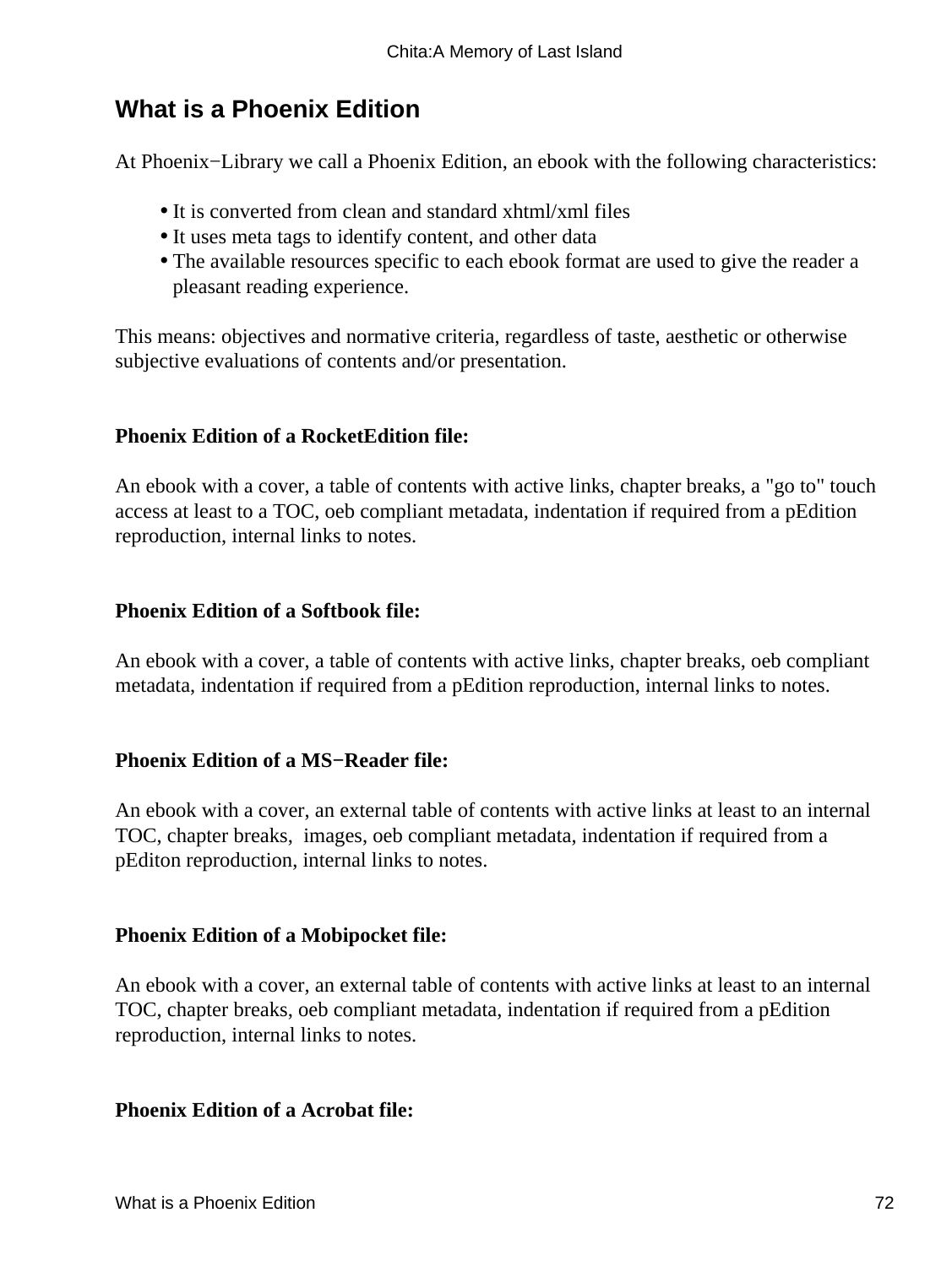An ebook with a cover, images, chapter breaks, matching page numbers, oeb compliant metadata, indentation if required from a pEdition reproduction, internal links to notes.

**Note 1:** These criteria will be discussed in the Phoenix eBook newsgroups in order to be refined and then implemented in a Phoenix Edition guideline, that will be available in the near future to all Phoenix−Library associates.

**Note 2:** In order to stimulate and reward all associate eBookProducers in their search for excellence, a percentage of all associate subscriptions will be allocated to this cause.